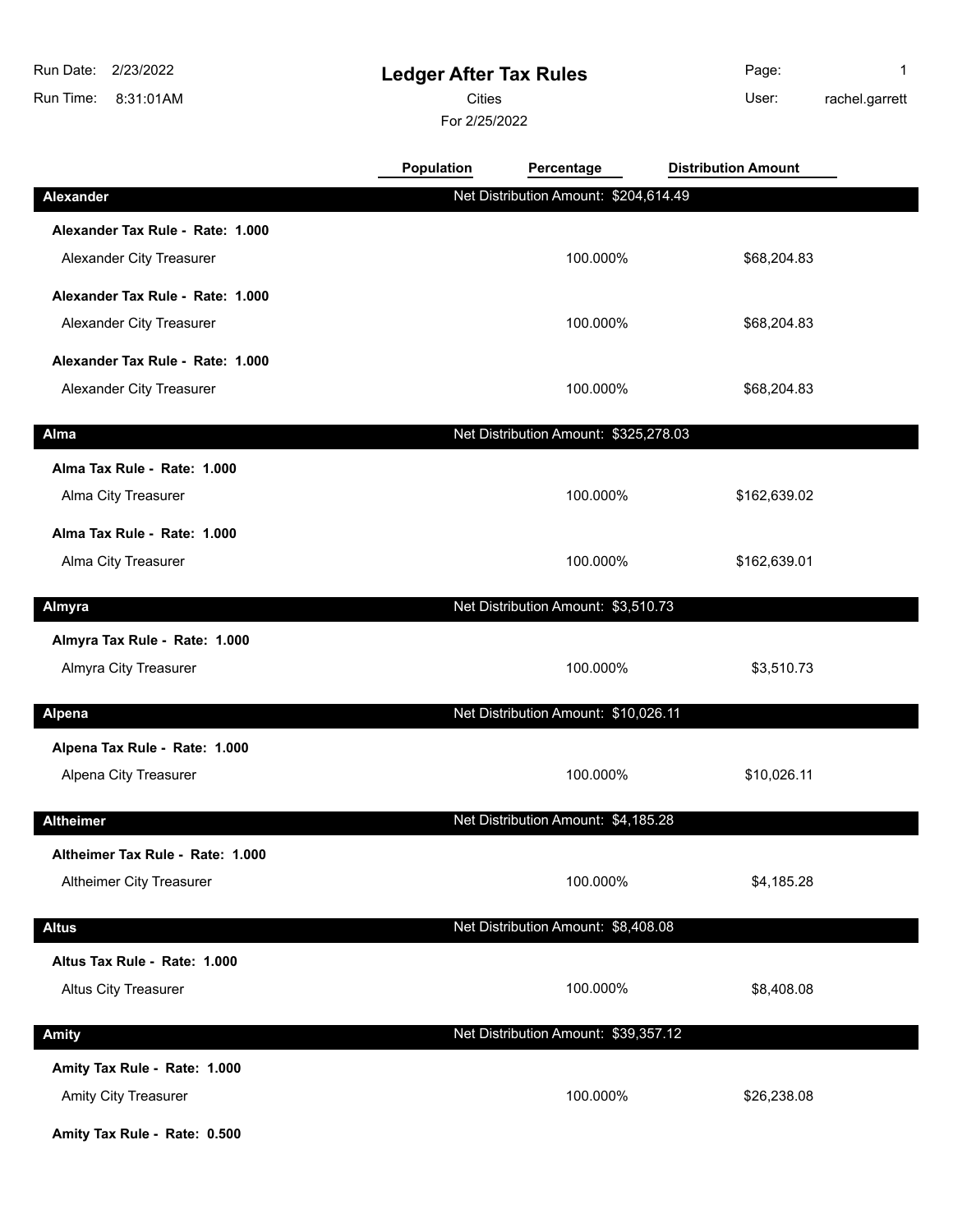| Run Date:<br>2/23/2022<br>Run Time:<br>8:31:01AM                    | <b>Ledger After Tax Rules</b><br><b>Cities</b><br>For 2/25/2022 |                                       | Page:<br>User:             | 2<br>rachel.garrett |
|---------------------------------------------------------------------|-----------------------------------------------------------------|---------------------------------------|----------------------------|---------------------|
|                                                                     | Population                                                      | Percentage                            | <b>Distribution Amount</b> |                     |
| Amity City Treasurer                                                |                                                                 | 100.000%                              | \$13,119.04                |                     |
| Anthonyville                                                        |                                                                 | Net Distribution Amount: \$1,589.38   |                            |                     |
| Anthonyville Tax Rule - Rate: 2.000<br>Anthonyville City Treasurer  |                                                                 | 100.000%                              | \$1,589.38                 |                     |
| Arkadelphia                                                         |                                                                 | Net Distribution Amount: \$542,447.94 |                            |                     |
| Arkadelphia Tax Rule - Rate: 1.000<br>Arkadelphia City Treasurer    |                                                                 | 100.000%                              | \$271,223.97               |                     |
| Arkadelphia Tax Rule - Rate: 1.000<br>Arkadelphia City Treasurer    |                                                                 | 100.000%                              | \$271,223.97               |                     |
| <b>Arkadelphia AF City</b>                                          |                                                                 | Net Distribution Amount: \$229.92     |                            |                     |
| Arkadelphia Tax Rule - Rate: 1.000<br>Arkadelphia Municipal Airport |                                                                 | 100.000%                              | \$114.96                   |                     |
| Arkadelphia Tax Rule - Rate: 1.000<br>Arkadelphia Municipal Airport |                                                                 | 100.000%                              | \$114.96                   |                     |
| <b>Ash Flat</b>                                                     |                                                                 | Net Distribution Amount: \$156,033.35 |                            |                     |
| Ash Flat Tax Rule - Rate: 1.000<br>Ash Flat City Treasurer          |                                                                 | 100.000%                              | \$113,478.80               |                     |
| Ash Flat Tax Rule - Rate: 0.380<br>Ash Flat City Treasurer          |                                                                 | 100.000%                              | \$42,554.55                |                     |
| Ashdown                                                             |                                                                 | Net Distribution Amount: \$191,655.74 |                            |                     |
| Ashdown Tax Rule - Rate: 1.000<br>Ashdown City Treasurer            |                                                                 | 100.000%                              | \$95,827.87                |                     |
| Ashdown Tax Rule - Rate: 1.000<br>Ashdown City Treasurer            |                                                                 | 100.000%                              | \$95,827.87                |                     |
| <b>Atkins</b>                                                       |                                                                 | Net Distribution Amount: \$66,419.93  |                            |                     |
| Atkins Tax Rule - Rate: 0.500<br><b>Atkins City Treasurer</b>       |                                                                 | 100.000%                              | \$16,604.98                |                     |

**Atkins Tax Rule - Rate: 1.500**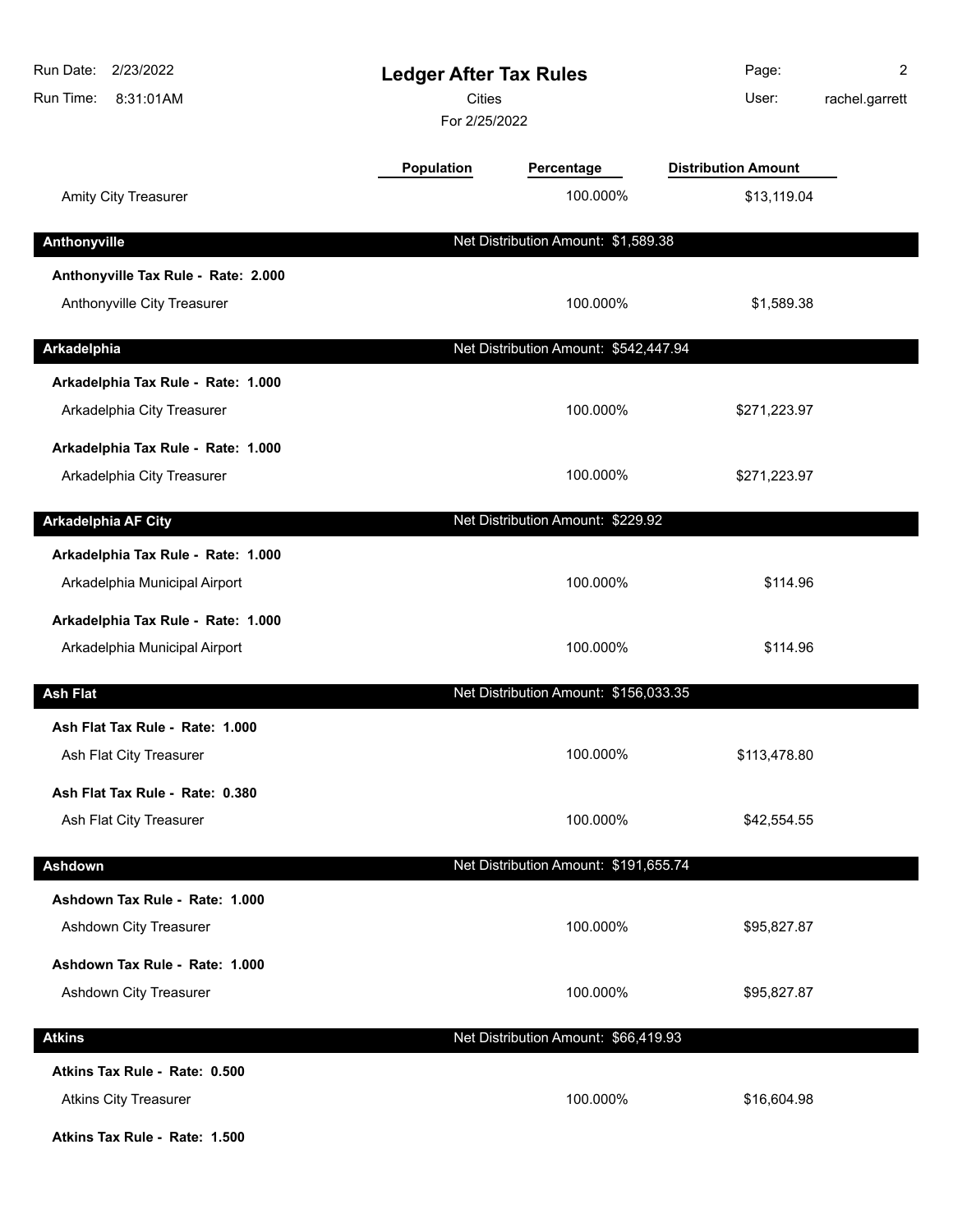| Run Date: 2/23/2022<br>Run Time:<br>8:31:01AM | <b>Ledger After Tax Rules</b><br><b>Cities</b><br>For 2/25/2022 |                                       | Page:<br>User:             | 3<br>rachel.garrett |
|-----------------------------------------------|-----------------------------------------------------------------|---------------------------------------|----------------------------|---------------------|
|                                               | <b>Population</b>                                               | Percentage                            | <b>Distribution Amount</b> |                     |
| <b>Atkins City Treasurer</b>                  |                                                                 | 100.000%                              | \$49,814.95                |                     |
| <b>Augusta</b>                                |                                                                 | Net Distribution Amount: \$26,989.15  |                            |                     |
| Augusta Tax Rule - Rate: 1.000                |                                                                 |                                       |                            |                     |
| Augusta City Treasurer                        |                                                                 | 100.000%                              | \$26,989.15                |                     |
| <b>Austin</b>                                 |                                                                 | Net Distribution Amount: \$56,501.91  |                            |                     |
| Austin Tax Rule - Rate: 1.000                 |                                                                 |                                       |                            |                     |
| Austin City Treasurer                         |                                                                 | 100.000%                              | \$28,250.96                |                     |
| Austin Tax Rule - Rate: 1.000                 |                                                                 |                                       |                            |                     |
| Austin City Treasurer                         |                                                                 | 100.000%                              | \$28,250.95                |                     |
| Avoca                                         |                                                                 | Net Distribution Amount: \$5,561.31   |                            |                     |
| Avoca Tax Rule - Rate: 1.000                  |                                                                 |                                       |                            |                     |
| Avoca City Treasurer                          |                                                                 | 100.000%                              | \$5,561.31                 |                     |
| <b>Bald Knob</b>                              |                                                                 | Net Distribution Amount: \$66,015.22  |                            |                     |
| Bald Knob Tax Rule - Rate: 0.500              |                                                                 |                                       |                            |                     |
| <b>Bald Knob City Treasurer</b>               |                                                                 | 100.000%                              | \$22,005.07                |                     |
| Bald Knob Tax Rule - Rate: 1.000              |                                                                 |                                       |                            |                     |
| <b>Bald Knob City Treasurer</b>               |                                                                 | 100.000%                              | \$44,010.15                |                     |
| <b>Barling</b>                                |                                                                 | Net Distribution Amount: \$93,447.60  |                            |                     |
| Barling Tax Rule - Rate: 1.000                |                                                                 |                                       |                            |                     |
| <b>Barling City Treasurer</b>                 |                                                                 | 100.000%                              | \$46,723.80                |                     |
| Barling Tax Rule - Rate: 1.000                |                                                                 |                                       |                            |                     |
| <b>Barling City Treasurer</b>                 |                                                                 | 100.000%                              | \$46,723.80                |                     |
| <b>Batesville</b>                             |                                                                 | Net Distribution Amount: \$969,711.42 |                            |                     |
| Batesville Tax Rule - Rate: 1.000             |                                                                 |                                       |                            |                     |
| <b>Batesville City Treasurer</b>              |                                                                 | 100.000%                              | \$484,855.71               |                     |
| Batesville Tax Rule - Rate: 0.500             |                                                                 |                                       |                            |                     |
| <b>Batesville City Treasurer</b>              |                                                                 | 100.000%                              | \$242,427.86               |                     |
| Batesville Tax Rule - Rate: 0.500             |                                                                 |                                       |                            |                     |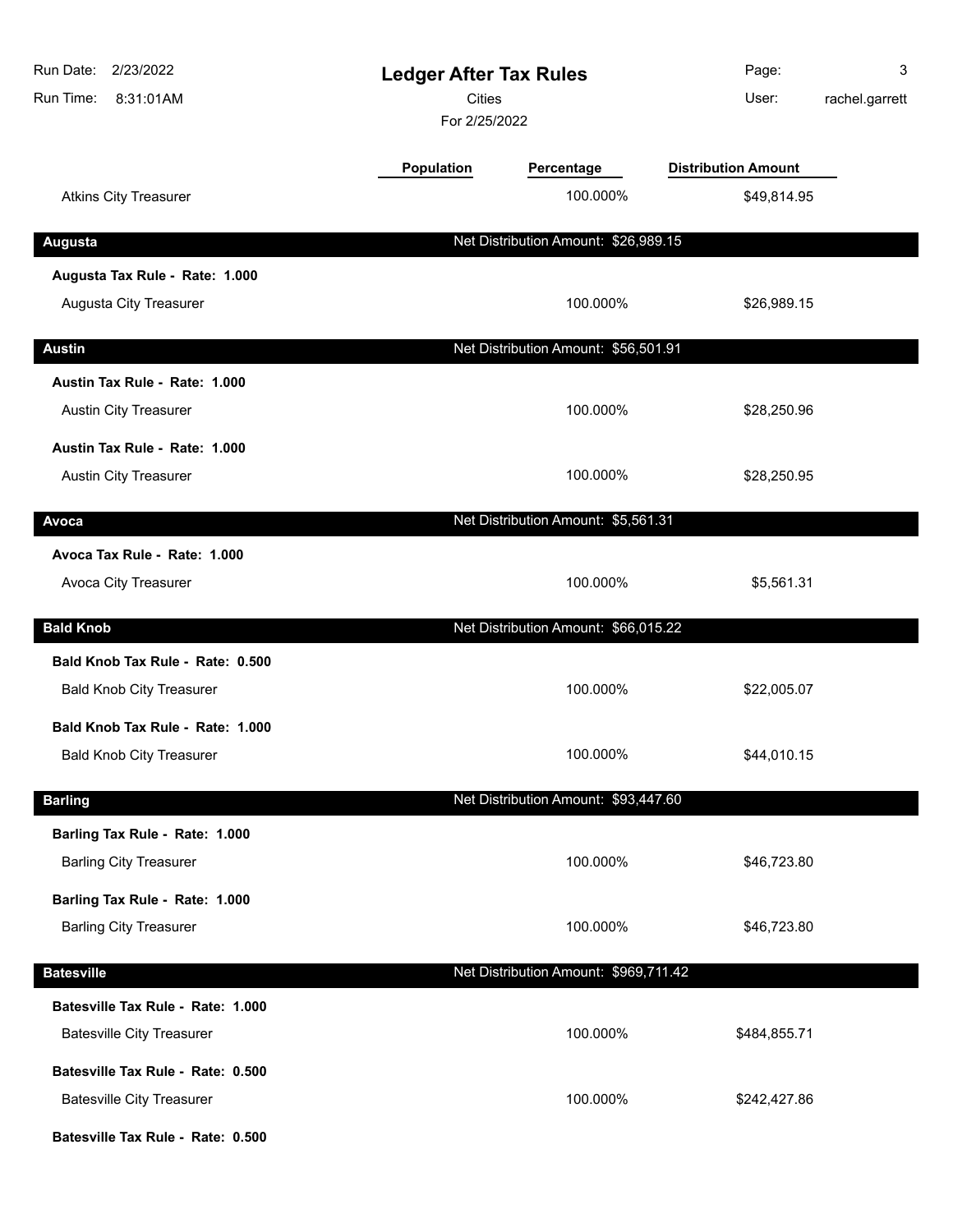| Run Date:<br>2/23/2022<br>Run Time:<br>8:31:01AM         | <b>Ledger After Tax Rules</b><br>Cities<br>For 2/25/2022 |                                         | Page:<br>User:             | 4<br>rachel.garrett |
|----------------------------------------------------------|----------------------------------------------------------|-----------------------------------------|----------------------------|---------------------|
|                                                          | <b>Population</b>                                        | Percentage                              | <b>Distribution Amount</b> |                     |
| <b>Batesville City Treasurer</b>                         |                                                          | 100.000%                                | \$242,427.85               |                     |
| <b>Bauxite</b>                                           |                                                          | Net Distribution Amount: \$27,163.11    |                            |                     |
| Bauxite Tax Rule - Rate: 1.500                           |                                                          |                                         |                            |                     |
| <b>Bauxite City Treasurer</b>                            |                                                          | 100.000%                                | \$27,163.11                |                     |
| <b>Bay</b>                                               |                                                          | Net Distribution Amount: \$9,579.58     |                            |                     |
| Bay City Tax Rule - Rate: 1.000                          |                                                          |                                         |                            |                     |
| <b>Bay City Treasurer</b>                                |                                                          | 100.000%                                | \$9,579.58                 |                     |
| <b>Bearden</b>                                           |                                                          | Net Distribution Amount: \$13,222.23    |                            |                     |
| Bearden Tax Rule - Rate: 1.000<br>Bearden City Treasurer |                                                          | 100.000%                                | \$13,222.23                |                     |
| <b>Beebe</b>                                             |                                                          | Net Distribution Amount: \$201,602.09   |                            |                     |
| Beebe Tax Rule - Rate: 1.000                             |                                                          |                                         |                            |                     |
| Beebe City Treasurer                                     |                                                          | 100.000%                                | \$201,602.09               |                     |
| <b>Beedeville</b>                                        |                                                          | Net Distribution Amount: \$166.50       |                            |                     |
| Beedeville Tax Rule - Rate: 0.500                        |                                                          |                                         |                            |                     |
| <b>Beedeville City Treasurer</b>                         |                                                          | 100.000%                                | \$166.50                   |                     |
| <b>Bella Vista</b>                                       |                                                          | Net Distribution Amount: \$624,754.76   |                            |                     |
| Bella Vista Tax Rule - Rate: 1.000                       |                                                          |                                         |                            |                     |
| Bella Vista City Treasurer                               |                                                          | 100.000%                                | \$312,377.38               |                     |
| Bella Vista Tax Rule - Rate: 1.000                       |                                                          |                                         |                            |                     |
| <b>Bella Vista City Treasurer</b>                        |                                                          | 100.000%                                | \$312,377.38               |                     |
| <b>Belleville</b>                                        |                                                          | Net Distribution Amount: \$3,469.09     |                            |                     |
| Belleville Tax Rule - Rate: 1.000                        |                                                          |                                         |                            |                     |
| <b>Belleville City Treasurer</b>                         |                                                          | 100.000%                                | \$3,469.09                 |                     |
| <b>Benton</b>                                            |                                                          | Net Distribution Amount: \$2,471,043.59 |                            |                     |
| Benton Tax Rule - Rate: 1.500                            |                                                          |                                         |                            |                     |
|                                                          |                                                          | 100.000%                                | \$1,482,626.15             |                     |
| <b>Benton City Treasurer</b>                             |                                                          | 87.500%                                 | \$1,297,297.88             |                     |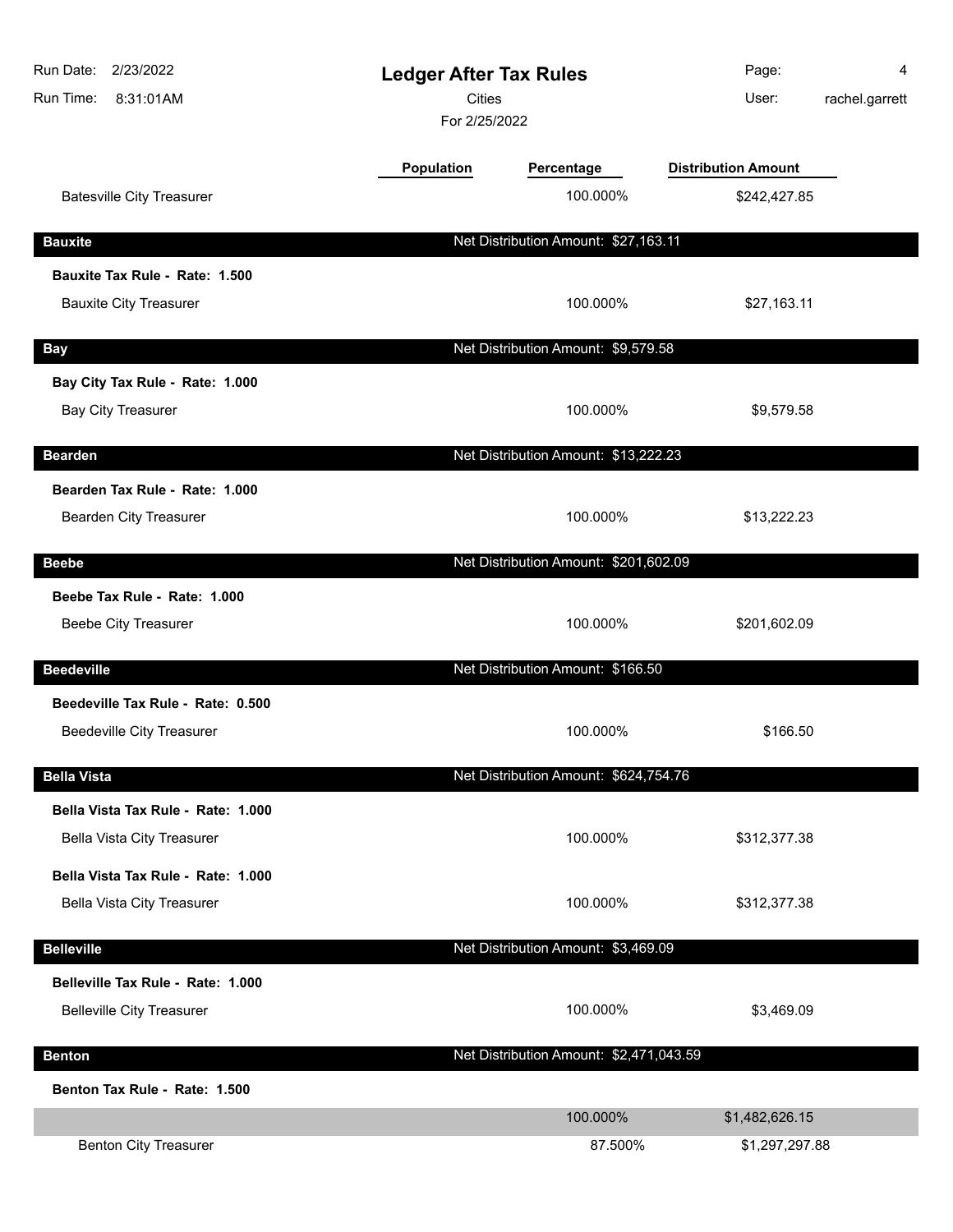| Run Date:<br>2/23/2022<br>Run Time:<br>8:31:01AM | <b>Ledger After Tax Rules</b><br>Cities<br>For 2/25/2022 |                                         | Page:<br>User:             | 5<br>rachel.garrett |
|--------------------------------------------------|----------------------------------------------------------|-----------------------------------------|----------------------------|---------------------|
|                                                  | Population                                               | Percentage                              | <b>Distribution Amount</b> |                     |
| <b>Benton City Treasurer</b>                     |                                                          | 12.500%                                 | \$185,328.27               |                     |
| Benton Tax Rule - Rate: 0.500                    |                                                          |                                         |                            |                     |
| <b>Benton City Treasurer</b>                     |                                                          | 100.000%                                | \$494,208.72               |                     |
| Benton Tax Rule - Rate: 0.500                    |                                                          |                                         |                            |                     |
| <b>Benton City Treasurer</b>                     |                                                          | 100.000%                                | \$494,208.72               |                     |
| <b>Bentonville</b>                               |                                                          | Net Distribution Amount: \$4,064,386.07 |                            |                     |
| Bentonville Tax Rule - Rate: 1.000               |                                                          |                                         |                            |                     |
| <b>Bentonville City Treasurer</b>                |                                                          | 100.000%                                | \$2,032,193.04             |                     |
| Bentonville Tax Rule - Rate: 1.000               |                                                          |                                         |                            |                     |
| <b>Bentonville City Treasurer</b>                |                                                          | 100.000%                                | \$2,032,193.03             |                     |
| <b>Bentonville AF City</b>                       |                                                          | Net Distribution Amount: \$1,103.02     |                            |                     |
| Bentonville Tax Rule - Rate: 1.000               |                                                          |                                         |                            |                     |
| Bentonville Municipal Airport                    |                                                          | 100.000%                                | \$551.51                   |                     |
| Bentonville Tax Rule - Rate: 1.000               |                                                          |                                         |                            |                     |
| <b>Bentonville Municipal Airport</b>             |                                                          | 100.000%                                | \$551.51                   |                     |
| <b>Berryville</b>                                |                                                          | Net Distribution Amount: \$352,989.04   |                            |                     |
| Berryville Tax Rule - Rate: 1.000                |                                                          |                                         |                            |                     |
| <b>Berryville City Treasurer</b>                 |                                                          | 100.000%                                | \$176,494.52               |                     |
| Berryville Tax Rule - Rate: 0.500                |                                                          |                                         |                            |                     |
| <b>Berryville City Treasurer</b>                 |                                                          | 100.000%                                | \$88,247.26                |                     |
| Berryville Tax Rule - Rate: 0.500                |                                                          |                                         |                            |                     |
| <b>Berryville City Treasurer</b>                 |                                                          | 100.000%                                | \$88,247.26                |                     |
| <b>Big Flat</b>                                  |                                                          | Net Distribution Amount: \$737.60       |                            |                     |
| Big Flat Tax Rule - Rate: 1.000                  |                                                          |                                         |                            |                     |
| <b>Big Flat City Treasurer</b>                   |                                                          | 100.000%                                | \$737.60                   |                     |
| <b>Black Rock</b>                                |                                                          | Net Distribution Amount: \$9,850.00     |                            |                     |
| Black Rock Tax Rule - Rate: 1.000                |                                                          |                                         |                            |                     |
| <b>Black Rock City Treasurer</b>                 |                                                          | 100.000%                                | \$9,850.00                 |                     |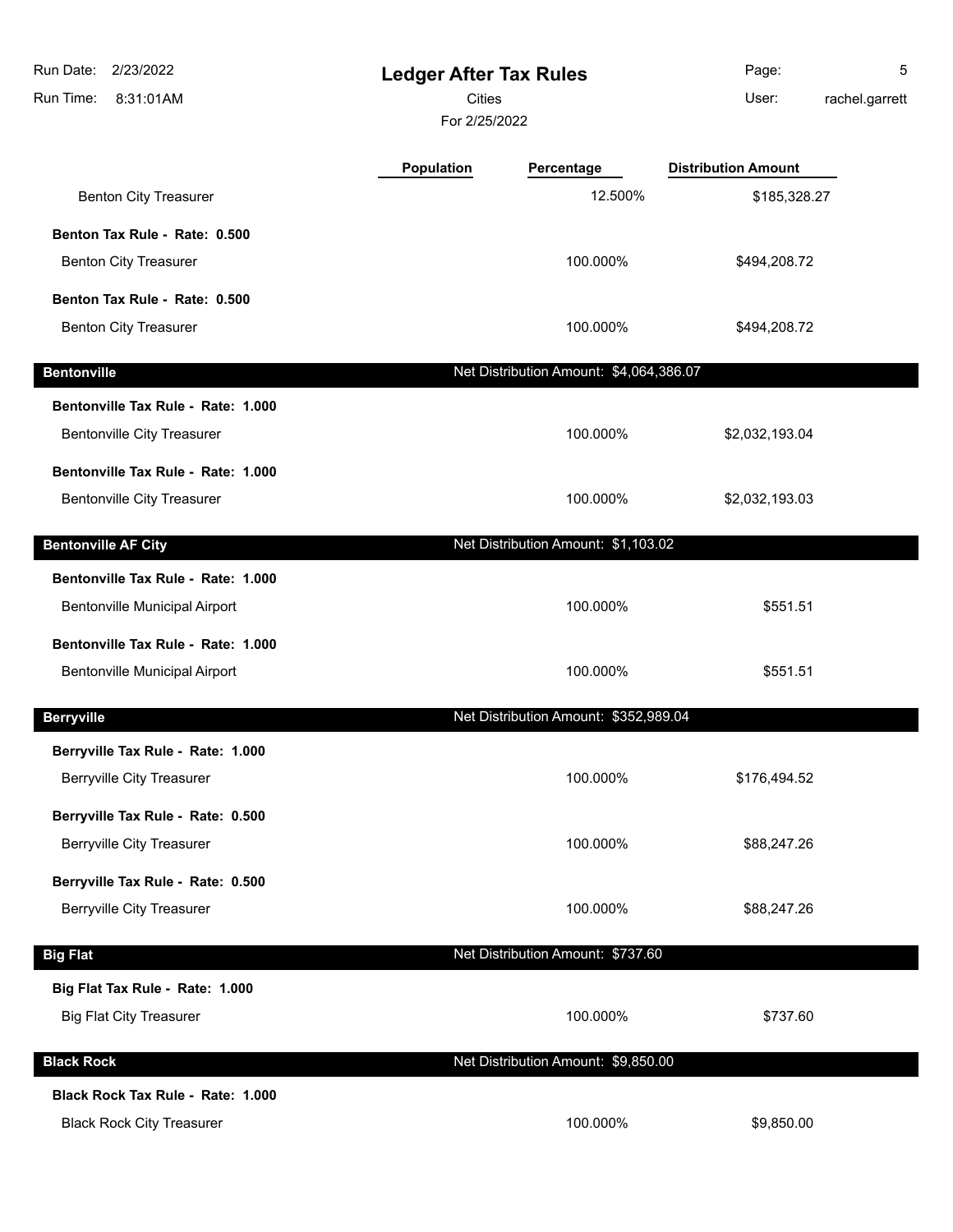| Run Date:<br>2/23/2022<br>Run Time:<br>8:31:01AM | <b>Ledger After Tax Rules</b><br><b>Cities</b><br>For 2/25/2022 |                                       | Page:<br>User:             | 6<br>rachel.garrett |
|--------------------------------------------------|-----------------------------------------------------------------|---------------------------------------|----------------------------|---------------------|
|                                                  | <b>Population</b>                                               | Percentage                            | <b>Distribution Amount</b> |                     |
| <b>Blevins</b>                                   |                                                                 | Net Distribution Amount: \$4,446.16   |                            |                     |
| Blevins Tax Rule - Rate: 1.500                   |                                                                 |                                       |                            |                     |
| <b>Blevins City Treasurer</b>                    |                                                                 | 100.000%                              | \$4,446.16                 |                     |
| <b>Blue Mountain</b>                             |                                                                 | Net Distribution Amount: \$122.22     |                            |                     |
| Blue Mountain Tax Rule - Rate: 1.000             |                                                                 |                                       |                            |                     |
| <b>Blue Mountain City Treasurer</b>              |                                                                 | 100.000%                              | \$122.22                   |                     |
| <b>Blytheville</b>                               |                                                                 | Net Distribution Amount: \$530,407.01 |                            |                     |
| Blytheville Tax Rule - Rate: 0.250               |                                                                 |                                       |                            |                     |
| <b>Blytheville City Treasurer</b>                |                                                                 | 100.000%                              | \$88,401.17                |                     |
| Blytheville Tax Rule - Rate: 0.250               |                                                                 |                                       |                            |                     |
| <b>Blytheville City Treasurer</b>                |                                                                 | 100.000%                              | \$88,401.17                |                     |
| Blytheville Tax Rule - Rate: 0.250               |                                                                 |                                       |                            |                     |
| <b>Blytheville City Treasurer</b>                |                                                                 | 100.000%                              | \$88,401.17                |                     |
| Blytheville Tax Rule - Rate: 0.250               |                                                                 |                                       |                            |                     |
| <b>Blytheville City Treasurer</b>                |                                                                 | 100.000%                              | \$88,401.17                |                     |
| Blytheville Tax Rule - Rate: 0.500               |                                                                 |                                       |                            |                     |
| <b>Blytheville City Treasurer</b>                |                                                                 | 100.000%                              | \$176,802.33               |                     |
| <b>Blytheville AF City</b>                       |                                                                 | Net Distribution Amount: \$364.76     |                            |                     |
| Blytheville Tax Rule - Rate: 0.250               |                                                                 |                                       |                            |                     |
| <b>Blytheville Municipal Airport</b>             |                                                                 | 100.000%                              | \$60.79                    |                     |
| Blytheville Tax Rule - Rate: 0.250               |                                                                 |                                       |                            |                     |
| <b>Blytheville Municipal Airport</b>             |                                                                 | 100.000%                              | \$60.79                    |                     |
| Blytheville Tax Rule - Rate: 0.250               |                                                                 |                                       |                            |                     |
| <b>Blytheville Municipal Airport</b>             |                                                                 | 100.000%                              | \$60.79                    |                     |
| Blytheville Tax Rule - Rate: 0.250               |                                                                 |                                       |                            |                     |
| <b>Blytheville Municipal Airport</b>             |                                                                 | 100.000%                              | \$60.79                    |                     |
| Bytheville Tax Rule - Rate: 0.500                |                                                                 |                                       |                            |                     |
| <b>Blytheville Municipal Airport</b>             |                                                                 | 100.000%                              | \$121.60                   |                     |
| <b>Bonanza</b>                                   |                                                                 | Net Distribution Amount: \$2,317.97   |                            |                     |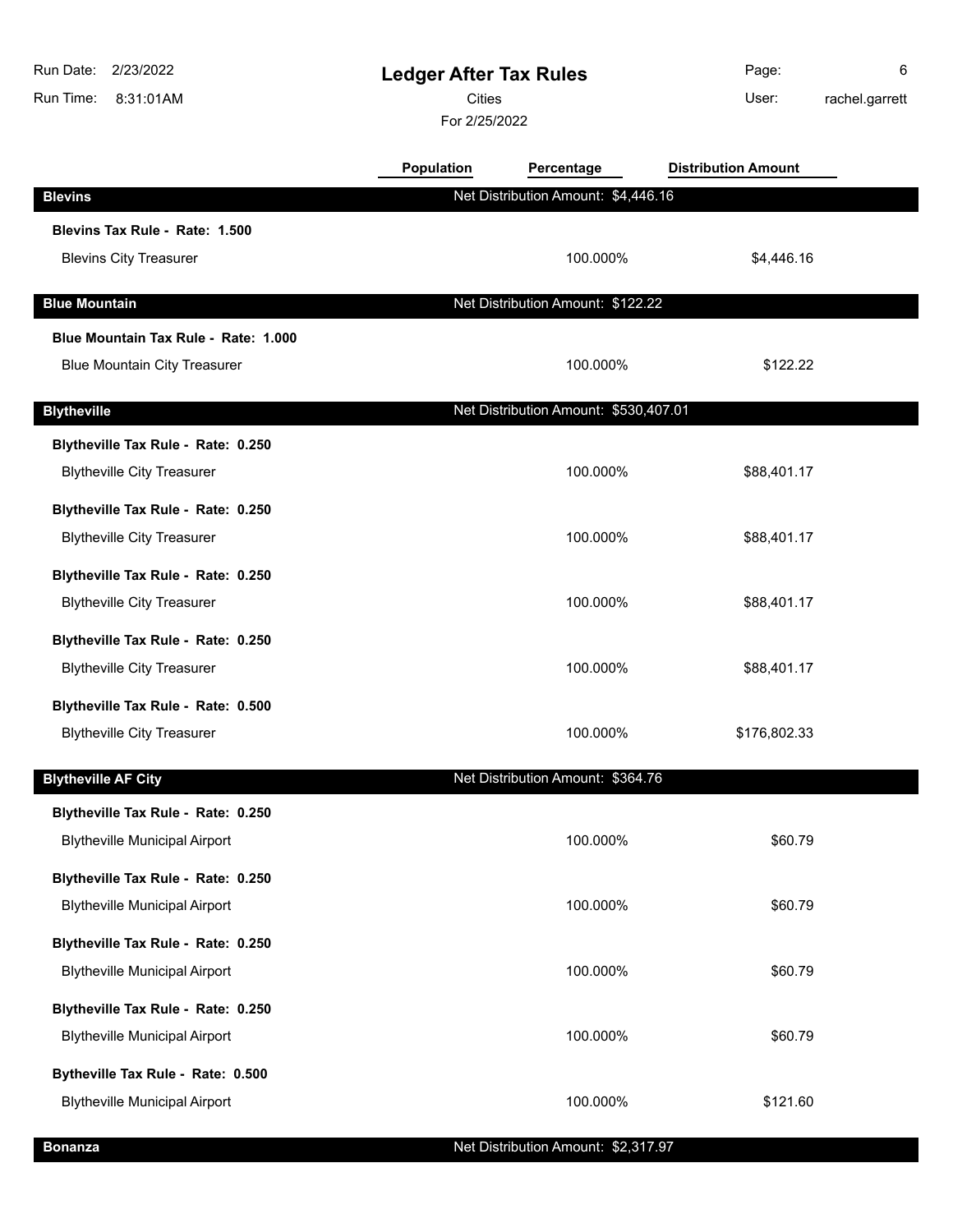| 2/23/2022<br>Run Date:<br>Run Time:<br>8:31:01AM | <b>Ledger After Tax Rules</b><br><b>Cities</b><br>For 2/25/2022 |                                       | Page:<br>User:             | 7<br>rachel.garrett |
|--------------------------------------------------|-----------------------------------------------------------------|---------------------------------------|----------------------------|---------------------|
|                                                  | Population                                                      | Percentage                            | <b>Distribution Amount</b> |                     |
| Bonanza Tax Rule - Rate: 1.000                   |                                                                 |                                       |                            |                     |
| <b>Bonanza City Treasurer</b>                    |                                                                 | 100.000%                              | \$2,317.97                 |                     |
| <b>Bono</b>                                      |                                                                 | Net Distribution Amount: \$27,368.43  |                            |                     |
| Bono City Tax Rule - Rate: 1.000                 |                                                                 |                                       |                            |                     |
| <b>Bono City Treasurer</b>                       |                                                                 | 100.000%                              | \$27,368.43                |                     |
| <b>Boone County AF Harrison</b>                  |                                                                 | Net Distribution Amount: \$4,017.62   |                            |                     |
| Harrison Tax Rule - Rate: 0.250                  |                                                                 |                                       |                            |                     |
| <b>Boone County Airport</b>                      |                                                                 | 100.000%                              | \$573.95                   |                     |
| Harrison Tax Rule - Rate: 0.500                  |                                                                 |                                       |                            |                     |
| <b>Boone County Airport</b>                      |                                                                 | 100.000%                              | \$1,147.89                 |                     |
| Harrison Tax Rule - Rate: 0.250                  |                                                                 |                                       |                            |                     |
| <b>Boone County Airport</b>                      |                                                                 | 100.000%                              | \$573.95                   |                     |
| Harrison Tax Rule - Rate: 0.250                  |                                                                 |                                       |                            |                     |
| <b>Boone County Airport</b>                      |                                                                 | 100.000%                              | \$573.95                   |                     |
| Harrison Tax Rule - Rate: 0.250                  |                                                                 |                                       |                            |                     |
| <b>Boone County Airport</b>                      |                                                                 | 100.000%                              | \$573.95                   |                     |
| Harrison Tax Rule - Rate: 0.250                  |                                                                 |                                       |                            |                     |
| <b>Boone County Airport</b>                      |                                                                 | 100.000%                              | \$573.93                   |                     |
| <b>Booneville</b>                                |                                                                 | Net Distribution Amount: \$171,507.81 |                            |                     |
| Booneville Tax Rule - Rate: 1.000                |                                                                 |                                       |                            |                     |
| <b>Booneville City Treasurer</b>                 |                                                                 | 100.000%                              | \$85,753.91                |                     |
| Booneville Tax Rule - Rate: 1.000                |                                                                 |                                       |                            |                     |
| <b>Booneville City Treasurer</b>                 |                                                                 | 100.000%                              | \$85,753.90                |                     |
| <b>Bradford</b>                                  |                                                                 | Net Distribution Amount: \$19,730.23  |                            |                     |
| Bradford Tax Rule - Rate: 2.000                  |                                                                 |                                       |                            |                     |
| <b>Bradford City Treasurer</b>                   |                                                                 | 100.000%                              | \$19,730.23                |                     |
| <b>Bradley</b>                                   |                                                                 | Net Distribution Amount: \$6,604.92   |                            |                     |
|                                                  |                                                                 |                                       |                            |                     |

**Bradley Tax Rule - Rate: 1.000**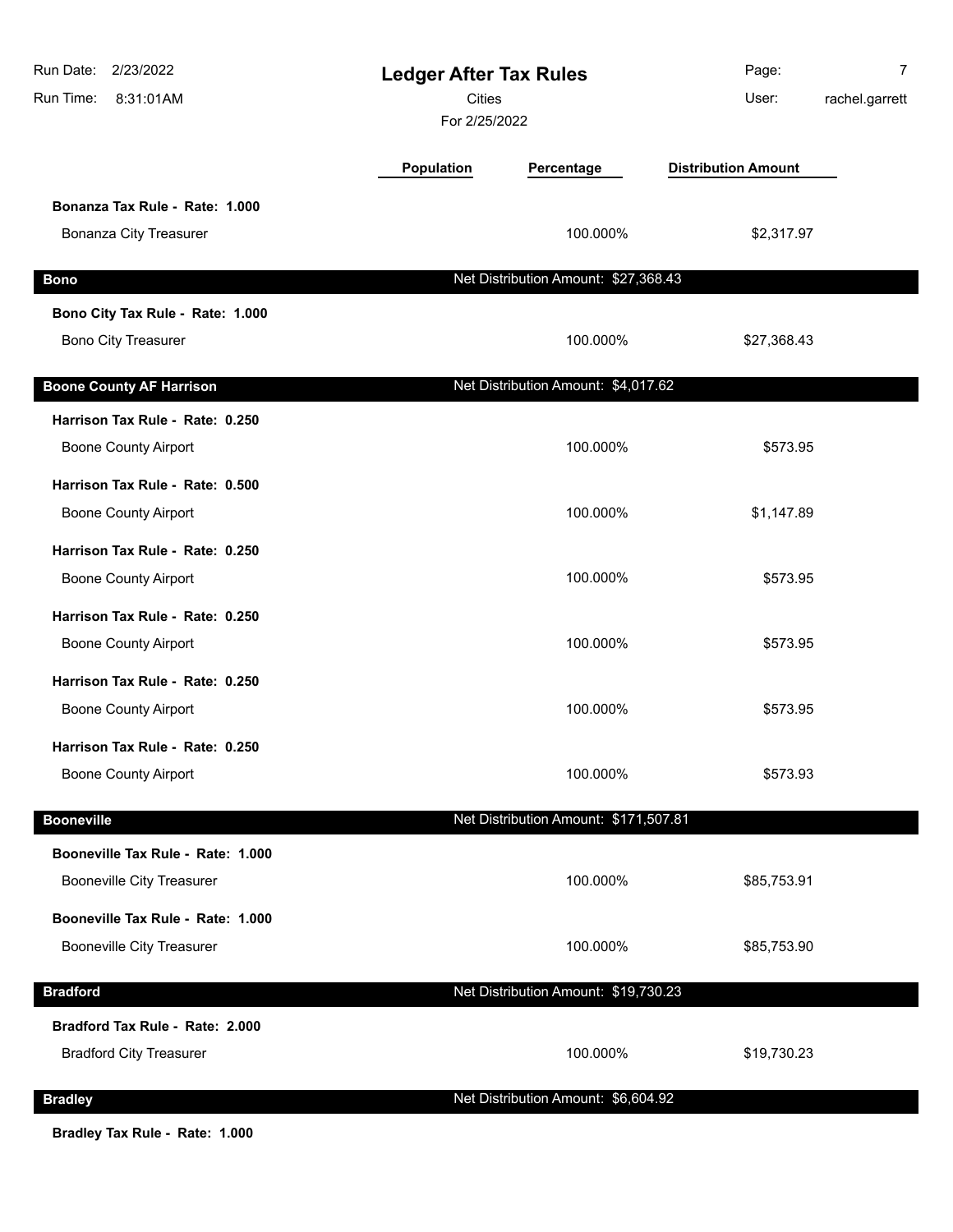| Run Date:<br>2/23/2022<br>Run Time:<br>8:31:01AM | <b>Ledger After Tax Rules</b><br><b>Cities</b><br>For 2/25/2022 |                                         | Page:<br>User:             | 8<br>rachel.garrett |
|--------------------------------------------------|-----------------------------------------------------------------|-----------------------------------------|----------------------------|---------------------|
|                                                  | Population                                                      | Percentage                              | <b>Distribution Amount</b> |                     |
| <b>Bradley City Treasurer</b>                    |                                                                 | 100.000%                                | \$6,604.92                 |                     |
| <b>Branch</b>                                    |                                                                 | Net Distribution Amount: \$2,693.05     |                            |                     |
| Branch Tax Rule - Rate: 1.000                    |                                                                 |                                         |                            |                     |
| <b>Branch City Treasurer</b>                     |                                                                 | 100.000%                                | \$2,693.05                 |                     |
| <b>Briarcliff</b>                                |                                                                 | Net Distribution Amount: \$3,655.25     |                            |                     |
| Briarcliff Tax Rule - Rate: 1.000                |                                                                 |                                         |                            |                     |
| <b>Briarcliff City Treasurer</b>                 |                                                                 | 100.000%                                | \$3,655.25                 |                     |
| <b>Brinkley</b>                                  |                                                                 | Net Distribution Amount: \$187,068.55   |                            |                     |
| Brinkley Tax Rule - Rate: 1.000                  |                                                                 |                                         |                            |                     |
| <b>Brinkley City Treasurer</b>                   |                                                                 | 100.000%                                | \$62,356.18                |                     |
| Brinkley Tax Rule - Rate: 1.000                  |                                                                 |                                         |                            |                     |
| <b>Brinkley City Treasurer</b>                   |                                                                 | 100.000%                                | \$62,356.18                |                     |
| Brinkley Tax Rule - Rate: 1.000                  |                                                                 |                                         |                            |                     |
| <b>Brinkley City Treasurer</b>                   |                                                                 | 100.000%                                | \$62,356.19                |                     |
| <b>Brookland</b>                                 |                                                                 | Net Distribution Amount: \$100,142.69   |                            |                     |
| Brookland City Tax Rule - Rate: 1.000            |                                                                 |                                         |                            |                     |
| <b>Brookland City Treasurer</b>                  |                                                                 | 100.000%                                | \$33,380.90                |                     |
| Brookland City Tax Rule - Rate: 2.000            |                                                                 |                                         |                            |                     |
| <b>Brookland City Treasurer</b>                  |                                                                 | 100.000%                                | \$66,761.79                |                     |
| <b>Bryant</b>                                    |                                                                 | Net Distribution Amount: \$1,718,945.24 |                            |                     |
| Bryant Tax Rule - Rate: 1.000                    |                                                                 |                                         |                            |                     |
| <b>Bryant City Treasurer</b>                     |                                                                 | 100.000%                                | \$572,981.75               |                     |
| Bryant Tax Rule - Rate: 0.500                    |                                                                 |                                         |                            |                     |
| <b>Bryant City Treasurer</b>                     |                                                                 | 100.000%                                | \$286,490.87               |                     |
| Bryant Tax Rule - Rate: 0.130                    |                                                                 |                                         |                            |                     |
| <b>Bryant City Treasurer</b>                     |                                                                 | 100.000%                                | \$71,622.72                |                     |
| Bryant Tax Rule - Rate: 1.000                    |                                                                 |                                         |                            |                     |
| <b>Bryant City Treasurer</b>                     |                                                                 | 100.000%                                | \$572,981.75               |                     |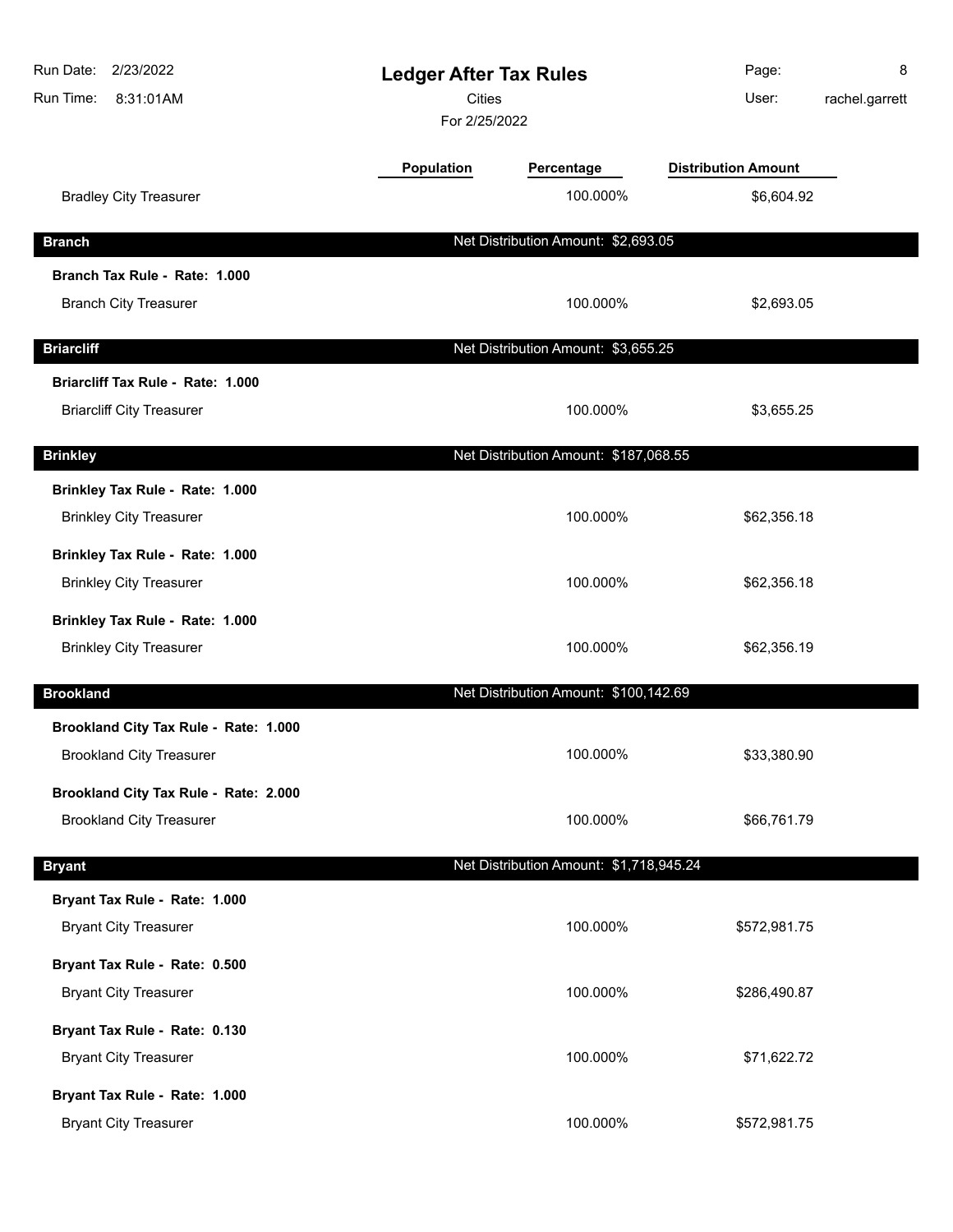| Run Date: 2/23/2022<br>Run Time:<br>8:31:01AM                                           | <b>Ledger After Tax Rules</b><br><b>Cities</b><br>For 2/25/2022 |                                         | Page:<br>User:             | 9<br>rachel.garrett |
|-----------------------------------------------------------------------------------------|-----------------------------------------------------------------|-----------------------------------------|----------------------------|---------------------|
|                                                                                         | <b>Population</b>                                               | Percentage                              | <b>Distribution Amount</b> |                     |
| Bryant Tax Rule - Rate: 0.380<br><b>Bryant City Treasurer</b>                           |                                                                 | 100.000%                                | \$214,868.15               |                     |
| <b>Bull Shoals</b>                                                                      |                                                                 | Net Distribution Amount: \$37,569.19    |                            |                     |
| Bull Shoals Tax Rule - Rate: 1.000<br><b>Bull Shoals City Treasurer</b>                 |                                                                 | 100.000%                                | \$18,784.60                |                     |
| Bull Shoals Tax Rule - Rate: 1.000<br><b>Bull Shoals City Treasurer</b>                 |                                                                 | 100.000%                                | \$18,784.59                |                     |
| Cabot                                                                                   |                                                                 | Net Distribution Amount: \$1,279,795.18 |                            |                     |
| Cabot Tax Rule - Rate: 1.000<br>Cabot City Treasurer                                    |                                                                 | 100.000%                                | \$639,897.59               |                     |
| Cabot Tax Rule - Rate: 1.000<br>Cabot City Treasurer                                    |                                                                 | 100.000%                                | \$639,897.59               |                     |
| <b>Caddo Valley</b>                                                                     |                                                                 | Net Distribution Amount: \$55,018.32    |                            |                     |
| Caddo Valley Tax Rule - Rate: 1.000<br>Caddo Valley City Treasurer                      |                                                                 | 100.000%                                | \$27,509.16                |                     |
| Caddo Valley Tax Rule - Rate: 1.000<br>Caddo Valley City Treasurer                      |                                                                 | 100.000%                                | \$27,509.16                |                     |
| <b>Calico Rock</b>                                                                      |                                                                 | Net Distribution Amount: \$59,833.18    |                            |                     |
| Calico Rock Tax Rule - Rate: 1.000<br>Calico Rock City Treasurer                        |                                                                 | 100.000%                                | \$19,944.39                |                     |
| Calico Rock Tax Rule - Rate: 1.000<br>Calico Rock City Treasurer                        |                                                                 | 100.000%                                | \$19,944.39                |                     |
| Calico Rock Tax Rule - Rate: 1.000<br>Calico Rock City Treasurer                        |                                                                 | 100.000%                                | \$19,944.40                |                     |
| Camden                                                                                  |                                                                 | Net Distribution Amount: \$402,854.98   |                            |                     |
| Camden Tax Rule - Rate: 1.000<br>Camden City Treasurer<br>Camden Tax Rule - Rate: 0.750 |                                                                 | 100.000%                                | \$230,202.85               |                     |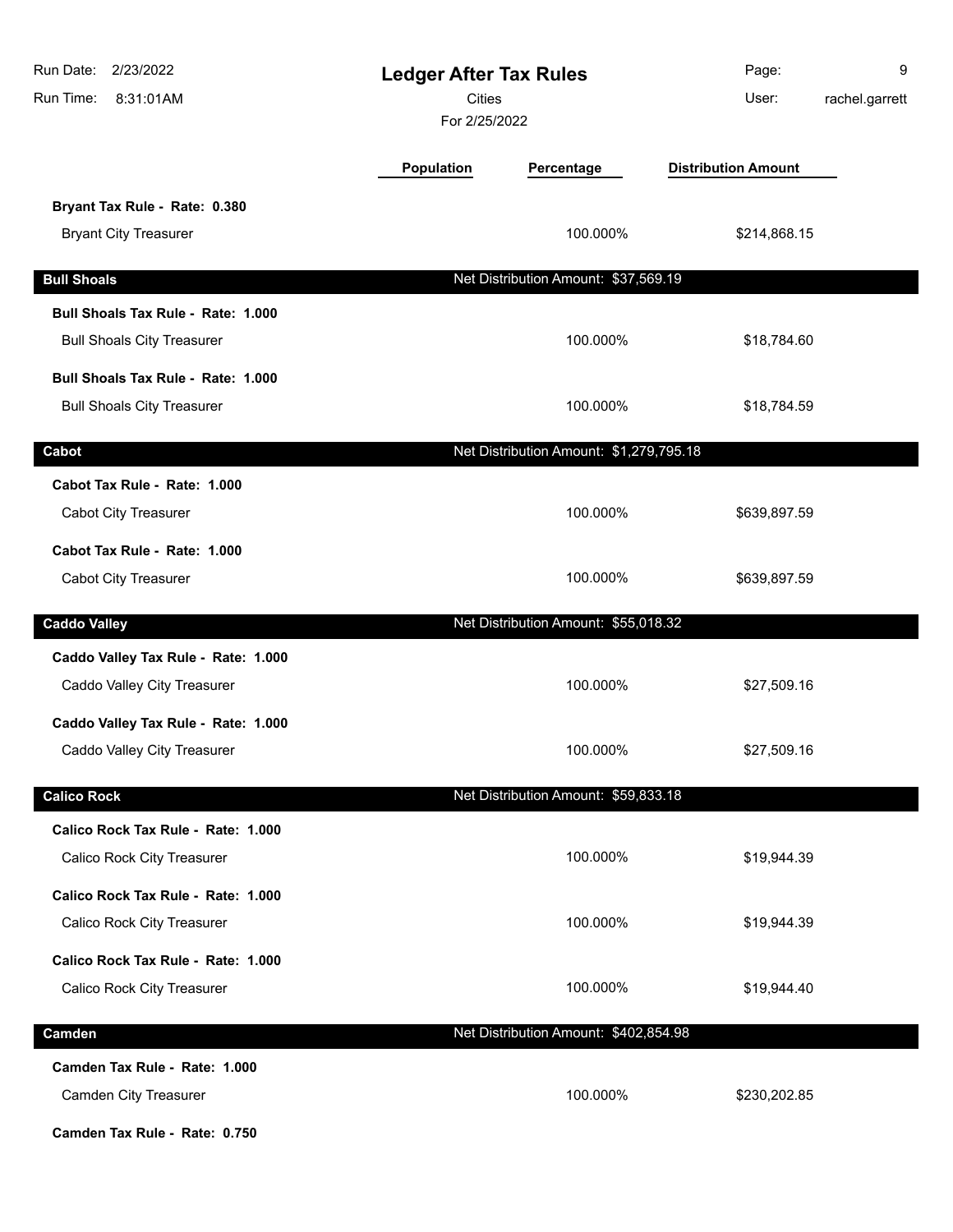| Run Date:<br>2/23/2022<br><b>Ledger After Tax Rules</b><br><b>Cities</b><br>Run Time:<br>8:31:01AM<br>For 2/25/2022 |            | Page:<br>User:                        | 10<br>rachel.garrett       |  |
|---------------------------------------------------------------------------------------------------------------------|------------|---------------------------------------|----------------------------|--|
|                                                                                                                     | Population | Percentage                            | <b>Distribution Amount</b> |  |
| Camden City Treasurer                                                                                               |            | 100.000%                              | \$172,652.13               |  |
| Caraway                                                                                                             |            | Net Distribution Amount: \$9,332.54   |                            |  |
| Caraway Tax Rule - Rate: 1.000                                                                                      |            |                                       |                            |  |
| Caraway City Treasurer                                                                                              |            | 100.000%                              | \$9,332.54                 |  |
| <b>Carlisle</b>                                                                                                     |            | Net Distribution Amount: \$73,763.79  |                            |  |
| Carlisle Tax Rule - Rate: 0.880                                                                                     |            |                                       |                            |  |
| Carlisle City Treasurer                                                                                             |            | 100.000%                              | \$30,373.33                |  |
| Carlisle Tax Rule - Rate: 1.000                                                                                     |            |                                       |                            |  |
| Carlisle City Treasurer                                                                                             |            | 100.000%                              | \$34,712.37                |  |
| Carlisle Tax Rule - Rate: 0.250                                                                                     |            |                                       |                            |  |
| Carlisle City Treasurer                                                                                             |            | 100.000%                              | \$8,678.09                 |  |
| <b>Carlisle AF City</b>                                                                                             |            | Net Distribution Amount: \$800.68     |                            |  |
| Carlisle Tax Rule - Rate: 1.000                                                                                     |            |                                       |                            |  |
| Carlisle Municipal Airport                                                                                          |            | 100.000%                              | \$376.79                   |  |
| Carlisle Tax Rule - Rate: 0.250                                                                                     |            |                                       |                            |  |
| Carlisle Municipal Airport                                                                                          |            | 100.000%                              | \$94.20                    |  |
| Carlisle Tax Rule - Rate: 0.880                                                                                     |            |                                       |                            |  |
| Carlisle Municipal Airport                                                                                          |            | 100.000%                              | \$329.69                   |  |
| Cash                                                                                                                |            | Net Distribution Amount: \$2,844.99   |                            |  |
| Cash Tax Rule - Rate: 1.000                                                                                         |            |                                       |                            |  |
| Cash City Treasurer                                                                                                 |            | 100.000%                              | \$2,844.99                 |  |
| <b>Cave City</b>                                                                                                    |            | Net Distribution Amount: \$32,540.48  |                            |  |
| Cave City Tax Rule - Rate: 1.000                                                                                    |            |                                       |                            |  |
| Cave City Treasurer                                                                                                 |            | 100.000%                              | \$32,540.48                |  |
| <b>Cave Springs</b>                                                                                                 |            | Net Distribution Amount: \$163,366.14 |                            |  |
| Cave Springs Tax Rule - Rate: 1.000                                                                                 |            |                                       |                            |  |
| <b>Cave Springs City Treasurer</b>                                                                                  |            | 100.000%                              | \$72,607.17                |  |
| Cave Springs Tax Rule - Rate: 1.250                                                                                 |            |                                       |                            |  |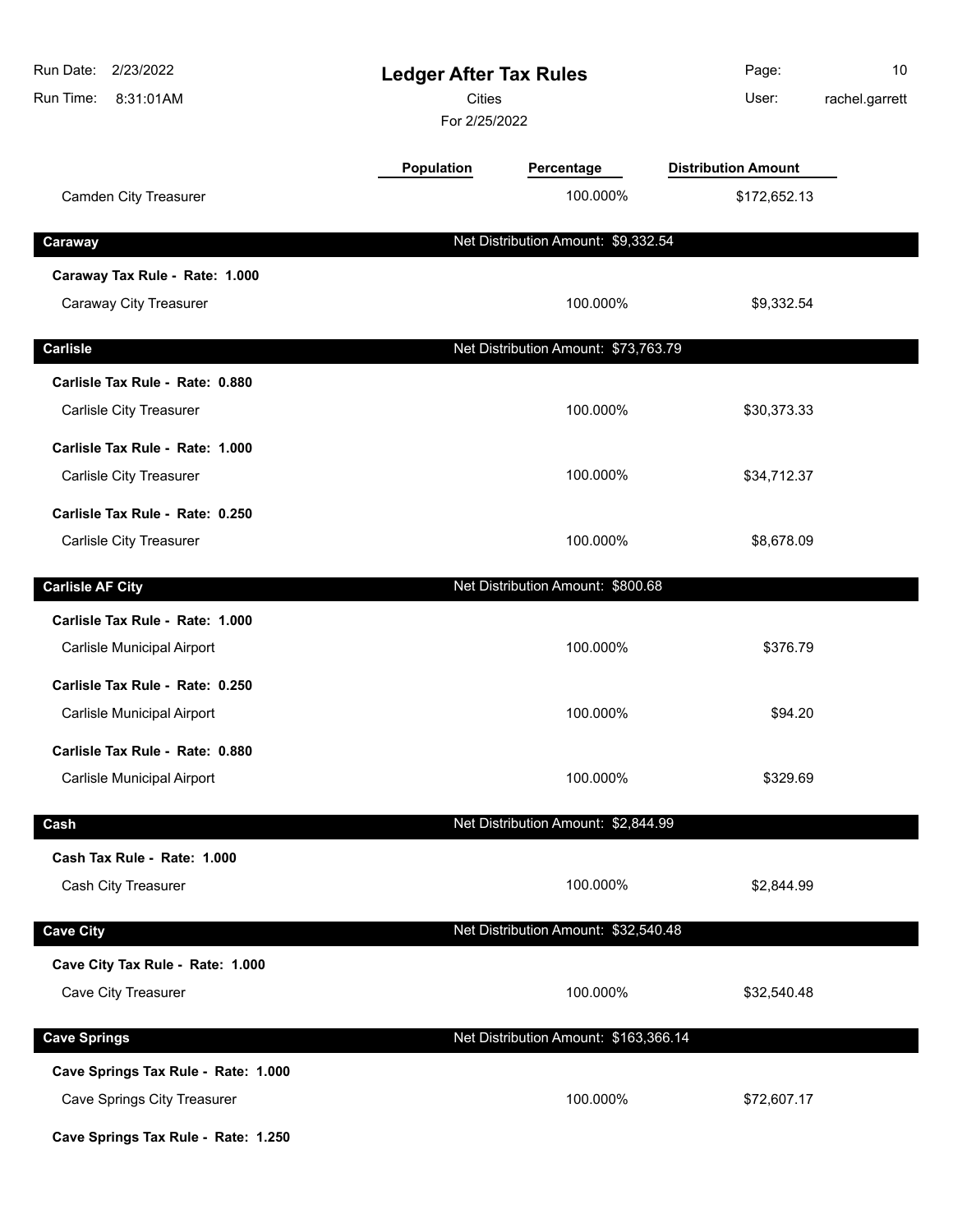| Run Date: 2/23/2022<br>Run Time:<br>8:31:01AM | <b>Ledger After Tax Rules</b><br><b>Cities</b><br>For 2/25/2022 |                                       | Page:<br>User:             | 11<br>rachel.garrett |
|-----------------------------------------------|-----------------------------------------------------------------|---------------------------------------|----------------------------|----------------------|
|                                               | <b>Population</b>                                               | Percentage                            | <b>Distribution Amount</b> |                      |
| <b>Cave Springs City Treasurer</b>            |                                                                 | 100.000%                              | \$90,758.97                |                      |
| Cedarville                                    |                                                                 | Net Distribution Amount: \$10,075.22  |                            |                      |
| Cedarville Tax Rule - Rate: 1.000             |                                                                 |                                       |                            |                      |
| Cedarville City Treasurer                     |                                                                 | 12.500%                               | \$1,259.40                 |                      |
| Cedarville City Treasurer                     |                                                                 | 12.500%                               | \$1,259.40                 |                      |
| Cedarville City Treasurer                     |                                                                 | 75.000%                               | \$7,556.42                 |                      |
| <b>Centerton</b>                              |                                                                 | Net Distribution Amount: \$467,961.40 |                            |                      |
| Centerton Tax Rule - Rate: 1.000              |                                                                 |                                       |                            |                      |
| <b>Centerton City Treasurer</b>               |                                                                 | 100.000%                              | \$233,980.70               |                      |
| Centerton Tax Rule - Rate: 1.000              |                                                                 |                                       |                            |                      |
| <b>Centerton City Treasurer</b>               |                                                                 | 100.000%                              | \$233,980.70               |                      |
| <b>Charleston</b>                             |                                                                 | Net Distribution Amount: \$44,054.65  |                            |                      |
| Charleston Tax Rule - Rate: 1.000             |                                                                 |                                       |                            |                      |
| <b>Charleston City Treasurer</b>              |                                                                 | 100.000%                              | \$29,369.77                |                      |
| Charleston Tax Rule - Rate: 0.500             |                                                                 |                                       |                            |                      |
| <b>Charleston City Treasurer</b>              |                                                                 | 100.000%                              | \$14,684.88                |                      |
| <b>Cherokee Village</b>                       |                                                                 | Net Distribution Amount: \$26,162.52  |                            |                      |
| Cherokee Village Tax Rule - Rate: 1.000       |                                                                 |                                       |                            |                      |
| Cherokee Village City Treasurer               |                                                                 | 100.000%                              | \$26,162.52                |                      |
| <b>Cherry Valley</b>                          |                                                                 | Net Distribution Amount: \$4,450.74   |                            |                      |
| Cherry Valley Tax Rule - Rate: 0.750          |                                                                 |                                       |                            |                      |
| Cherry Valley City Treasurer                  |                                                                 | 100.000%                              | \$3,338.06                 |                      |
| Cherry Valley Tax Rule - Rate: 0.250          |                                                                 |                                       |                            |                      |
| <b>Cherry Valley City Treasurer</b>           |                                                                 | 100.000%                              | \$1,112.68                 |                      |
| <b>Chidester</b>                              |                                                                 | Net Distribution Amount: \$6,243.40   |                            |                      |
| Chidester Tax Rule - Rate: 1.000              |                                                                 |                                       |                            |                      |
| <b>Chidester City Treasurer</b>               |                                                                 | 100.000%                              | \$3,121.70                 |                      |
| Chidester Tax Rule - Rate: 1.000              |                                                                 |                                       |                            |                      |
| <b>Chidester City Treasurer</b>               |                                                                 | 100.000%                              | \$3,121.70                 |                      |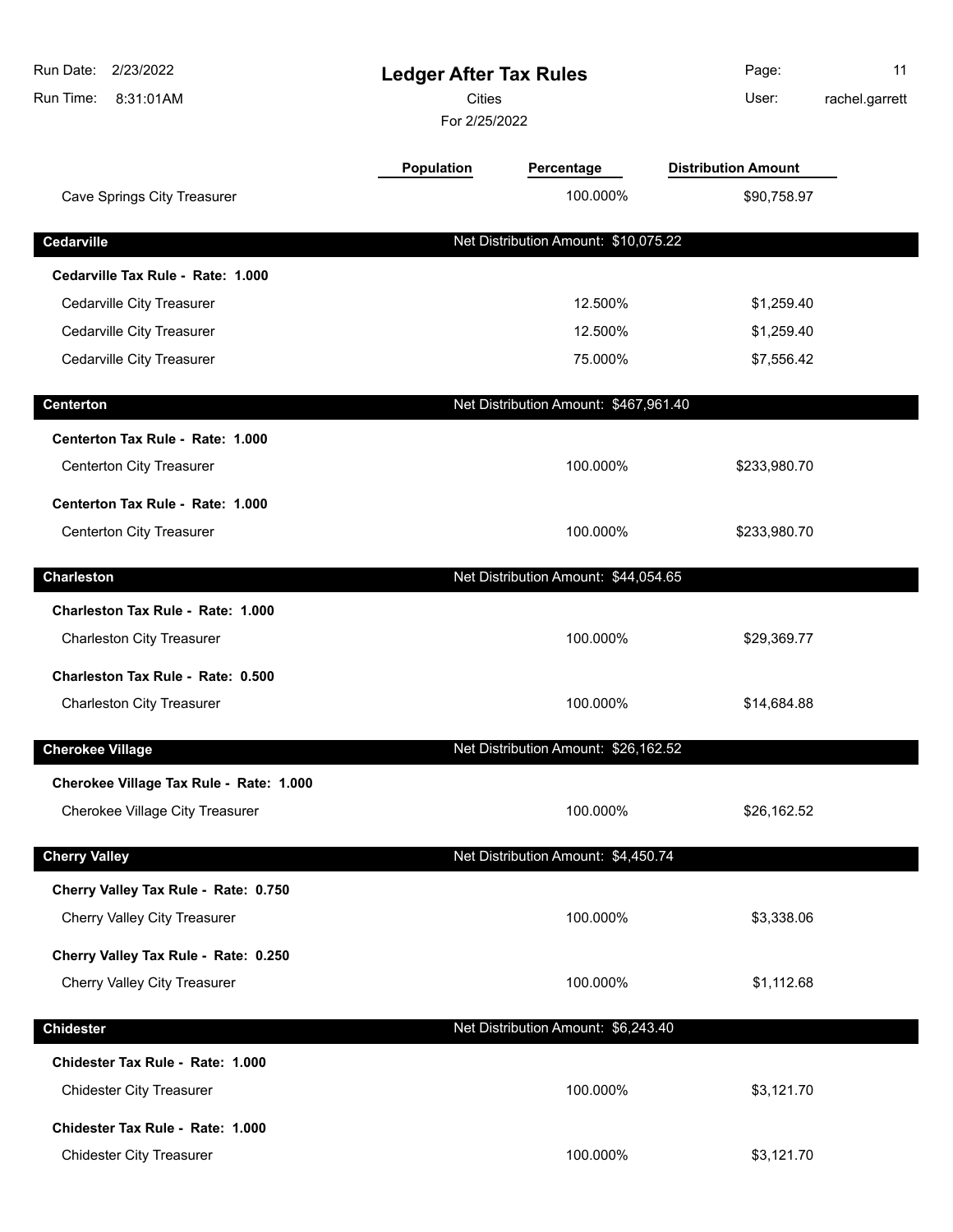| Run Date:<br>2/23/2022<br>Run Time:<br>8:31:01AM                            | <b>Ledger After Tax Rules</b><br><b>Cities</b><br>For 2/25/2022 |                                       | Page:<br>User:             | 12<br>rachel.garrett |
|-----------------------------------------------------------------------------|-----------------------------------------------------------------|---------------------------------------|----------------------------|----------------------|
|                                                                             | <b>Population</b>                                               | Percentage                            | <b>Distribution Amount</b> |                      |
| Clarendon                                                                   |                                                                 | Net Distribution Amount: \$53,726.41  |                            |                      |
| Clarendon Tax Rule - Rate: 1.000<br><b>Clarendon City Treasurer</b>         |                                                                 | 100.000%                              | \$17,908.80                |                      |
| Clarendon Tax Rule - Rate: 1.000<br><b>Clarendon City Treasurer</b>         |                                                                 | 100.000%                              | \$17,908.80                |                      |
| Clarendon Tax Rule - Rate: 1.000<br><b>Clarendon City Treasurer</b>         |                                                                 | 100.000%                              | \$17,908.81                |                      |
| <b>Clarksville</b>                                                          |                                                                 | Net Distribution Amount: \$548,672.19 |                            |                      |
| Clarksville Tax Rule - Rate: 1.000<br><b>Clarksville City Treasurer</b>     |                                                                 | 100.000%                              | \$274,336.10               |                      |
| Clarksville Tax Rule - Rate: 0.250<br><b>Clarksville City Treasurer</b>     |                                                                 | 100.000%                              | \$68,584.02                |                      |
| Clarksville Tax Rule - Rate: 0.750<br><b>Clarksville City Treasurer</b>     |                                                                 | 100.000%                              | \$205,752.07               |                      |
| <b>Clarksville AF City</b>                                                  |                                                                 | Net Distribution Amount: \$103.80     |                            |                      |
| Clarksville Tax Rule - Rate: 1.000<br><b>Clarksville Airport Commission</b> |                                                                 | 100.000%                              | \$51.90                    |                      |
| Clarksville Tax Rule - Rate: 0.250<br><b>Clarksville Airport Commission</b> |                                                                 | 100.000%                              | \$12.98                    |                      |
| Clarksville Tax Rule - Rate: 0.750<br>Clarksville Airport Commission        |                                                                 | 100.000%                              | \$38.92                    |                      |
| <b>Clinton</b>                                                              |                                                                 | Net Distribution Amount: \$130,809.36 |                            |                      |
| Clinton Tax Rule - Rate: 1.000<br><b>Clinton City Treasurer</b>             |                                                                 | 100.000%                              | \$130,809.36               |                      |
| <b>Clinton AF City</b>                                                      |                                                                 | Net Distribution Amount: \$26.19      |                            |                      |
| Clinton Tax Rule - Rate: 1.000<br><b>Clinton Municipal Airport</b>          |                                                                 | 100.000%                              | \$26.19                    |                      |
| <b>Coal Hill</b>                                                            |                                                                 | Net Distribution Amount: \$6,470.07   |                            |                      |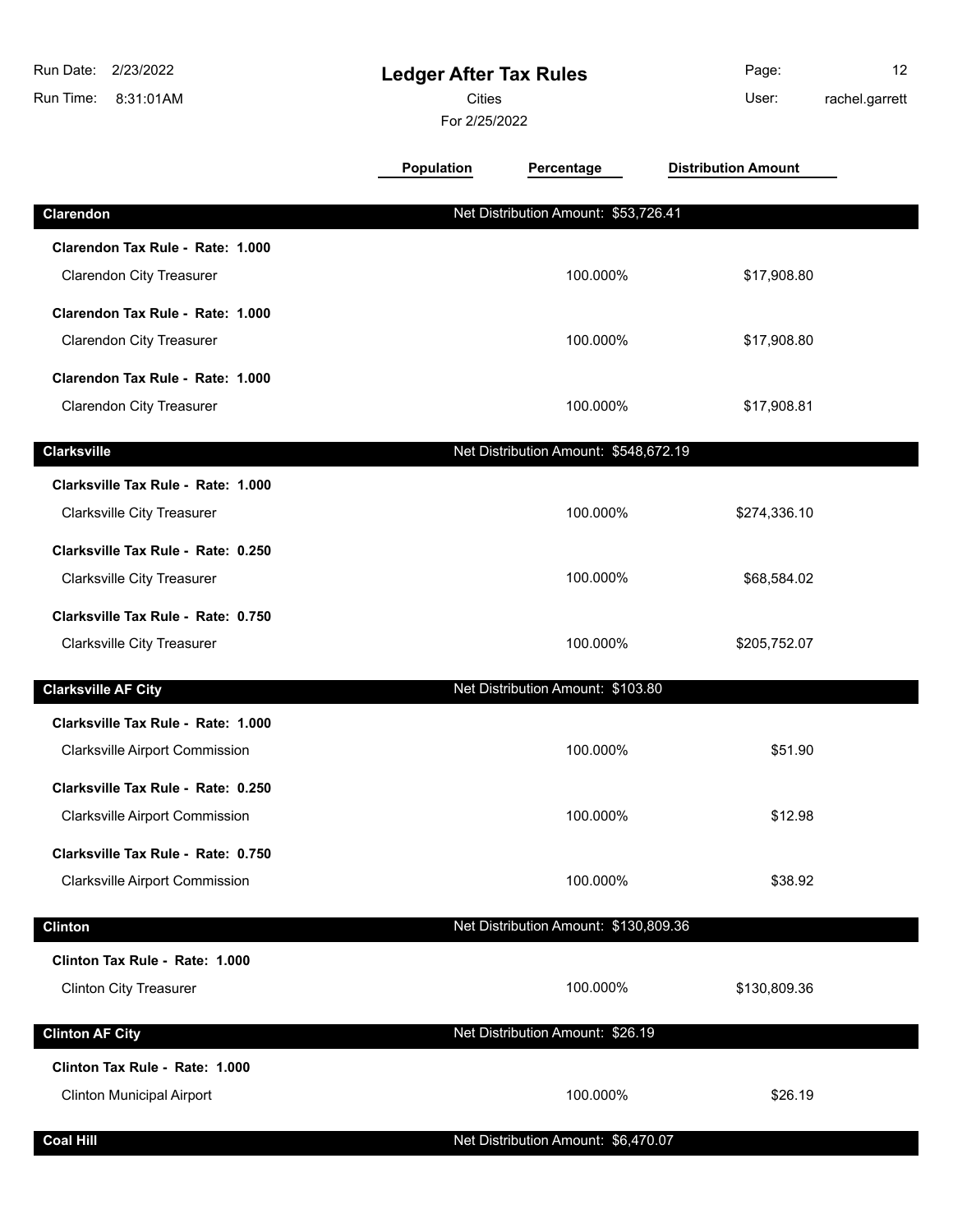| Run Date:<br>2/23/2022<br>Run Time:<br>8:31:01AM | <b>Ledger After Tax Rules</b><br>Cities<br>For 2/25/2022 |                                         | Page:<br>User:             | 13<br>rachel.garrett |
|--------------------------------------------------|----------------------------------------------------------|-----------------------------------------|----------------------------|----------------------|
|                                                  | <b>Population</b>                                        | Percentage                              | <b>Distribution Amount</b> |                      |
| Coal Hill Tax Rule - Rate: 1.000                 |                                                          |                                         |                            |                      |
| Coal Hill City Treasurer                         |                                                          | 100.000%                                | \$6,470.07                 |                      |
| Conway                                           |                                                          | Net Distribution Amount: \$4,285,492.65 |                            |                      |
| Conway Tax Rule - Rate: 1.000                    |                                                          |                                         |                            |                      |
| Conway City Treasurer                            |                                                          | 100.000%                                | \$2,016,702.42             |                      |
| Conway Tax Rule - Rate: 0.130                    |                                                          |                                         |                            |                      |
| Conway City Treasurer                            |                                                          | 100.000%                                | \$252,087.80               |                      |
| Conway Tax Rule - Rate: 0.130                    |                                                          |                                         |                            |                      |
| Conway City Treasurer                            |                                                          | 100.000%                                | \$252,087.80               |                      |
| Conway Tax Rule - Rate: 0.250                    |                                                          |                                         |                            |                      |
| Conway City Treasurer                            |                                                          | 100.000%                                | \$504,175.61               |                      |
| Conway Tax Rule - Rate: 0.250                    |                                                          |                                         |                            |                      |
| Conway City Treasurer                            |                                                          | 100.000%                                | \$504,175.61               |                      |
| Conway Tax Rule - Rate: 0.380                    |                                                          |                                         |                            |                      |
| Conway City Treasurer                            |                                                          | 100.000%                                | \$756,263.41               |                      |
| Corning                                          |                                                          | Net Distribution Amount: \$72,047.72    |                            |                      |
| Corning Tax Rule - Rate: 1.000                   |                                                          |                                         |                            |                      |
| <b>Corning City Treasurer</b>                    |                                                          | 100.000%                                | \$41,170.13                |                      |
| Corning Tax Rule - Rate: 0.750                   |                                                          |                                         |                            |                      |
| <b>Corning City Treasurer</b>                    |                                                          | 100.000%                                | \$30,877.59                |                      |
| <b>Cotter</b>                                    |                                                          | Net Distribution Amount: \$9,252.19     |                            |                      |
| Cotter Tax Rule - Rate: 1.000                    |                                                          |                                         |                            |                      |
| <b>Cotter City Treasurer</b>                     |                                                          | 100.000%                                | \$9,252.19                 |                      |
|                                                  |                                                          |                                         |                            |                      |
| <b>Cotton Plant</b>                              |                                                          | Net Distribution Amount: \$4,292.15     |                            |                      |
| Cotton Plant Tax Rule - Rate: 1.000              |                                                          |                                         |                            |                      |
| <b>Cotton Plant City Treasurer</b>               |                                                          | 100.000%                                | \$4,292.15                 |                      |
| Cove                                             |                                                          | Net Distribution Amount: \$17,619.77    |                            |                      |

**Cove Tax Rule - Rate: 1.000**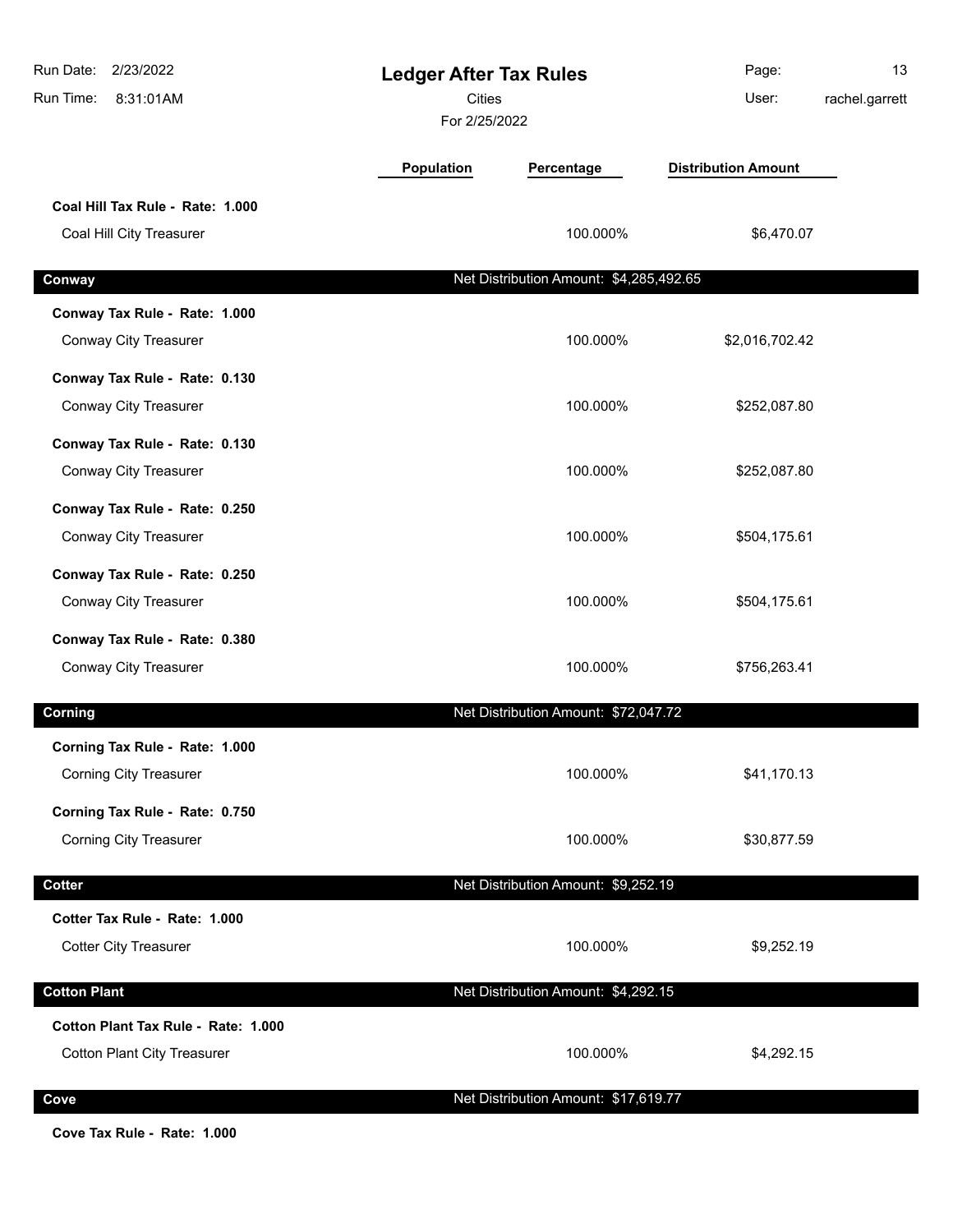| 2/23/2022<br>Run Date:<br>Run Time:<br>8:31:01AM | <b>Ledger After Tax Rules</b><br><b>Cities</b><br>For 2/25/2022 |                                       | Page:<br>User:             | 14<br>rachel.garrett |
|--------------------------------------------------|-----------------------------------------------------------------|---------------------------------------|----------------------------|----------------------|
|                                                  | Population                                                      | Percentage                            | <b>Distribution Amount</b> |                      |
| Cove City Treasurer                              |                                                                 | 100.000%                              | \$8,809.89                 |                      |
| Cove Tax Rule - Rate: 1.000                      |                                                                 |                                       |                            |                      |
| Cove City Treasurer                              |                                                                 | 100.000%                              | \$8,809.88                 |                      |
| Crawfordsville                                   |                                                                 | Net Distribution Amount: \$15,356.81  |                            |                      |
| Crawfordsville Tax Rule - Rate: 2.000            |                                                                 |                                       |                            |                      |
| Crawfordsville City Treasurer                    |                                                                 | 100.000%                              | \$15,356.81                |                      |
| <b>Crossett</b>                                  |                                                                 | Net Distribution Amount: \$293,767.35 |                            |                      |
| Crossett Tax Rule - Rate: 1.000                  |                                                                 |                                       |                            |                      |
| <b>Crossett City Treasurer</b>                   |                                                                 | 100.000%                              | \$167,867.06               |                      |
| Crossett Tax Rule - Rate: 0.250                  |                                                                 |                                       |                            |                      |
| <b>Crossett City Treasurer</b>                   |                                                                 | 100.000%                              | \$41,966.76                |                      |
| Crossett Tax Rule - Rate: 0.500                  |                                                                 |                                       |                            |                      |
| <b>Crossett City Treasurer</b>                   |                                                                 | 100.000%                              | \$83,933.53                |                      |
| <b>Damascus</b>                                  |                                                                 | Net Distribution Amount: \$7,237.89   |                            |                      |
| Damascus City Tax - Rate: 1.000                  |                                                                 |                                       |                            |                      |
| Damascus City Treasurer                          |                                                                 | 100.000%                              | \$7,237.89                 |                      |
| <b>Danville</b>                                  |                                                                 | Net Distribution Amount: \$56,354.20  |                            |                      |
| Danville Tax Rule - Rate: 1.000                  |                                                                 |                                       |                            |                      |
| Danville City Treasurer                          |                                                                 | 100.000%                              | \$37,569.47                |                      |
| Danville Tax Rule - Rate: 0.130                  |                                                                 |                                       |                            |                      |
| Danville City Treasurer                          |                                                                 | 100.000%                              | \$4,696.18                 |                      |
| Danville Tax Rule - Rate: 0.380                  |                                                                 |                                       |                            |                      |
| Danville City Treasurer                          |                                                                 | 100.000%                              | \$14,088.55                |                      |
| <b>Dardanelle</b>                                |                                                                 | Net Distribution Amount: \$218,158.00 |                            |                      |
| Dardanelle Tax Rule - Rate: 1.000                |                                                                 |                                       |                            |                      |
| Dardanelle City Treasurer                        |                                                                 | 100.000%                              | \$109,079.00               |                      |
| Dardanelle Tax Rule - Rate: 1.000                |                                                                 |                                       |                            |                      |
| Dardanelle City Treasurer                        |                                                                 | 100.000%                              | \$109,079.00               |                      |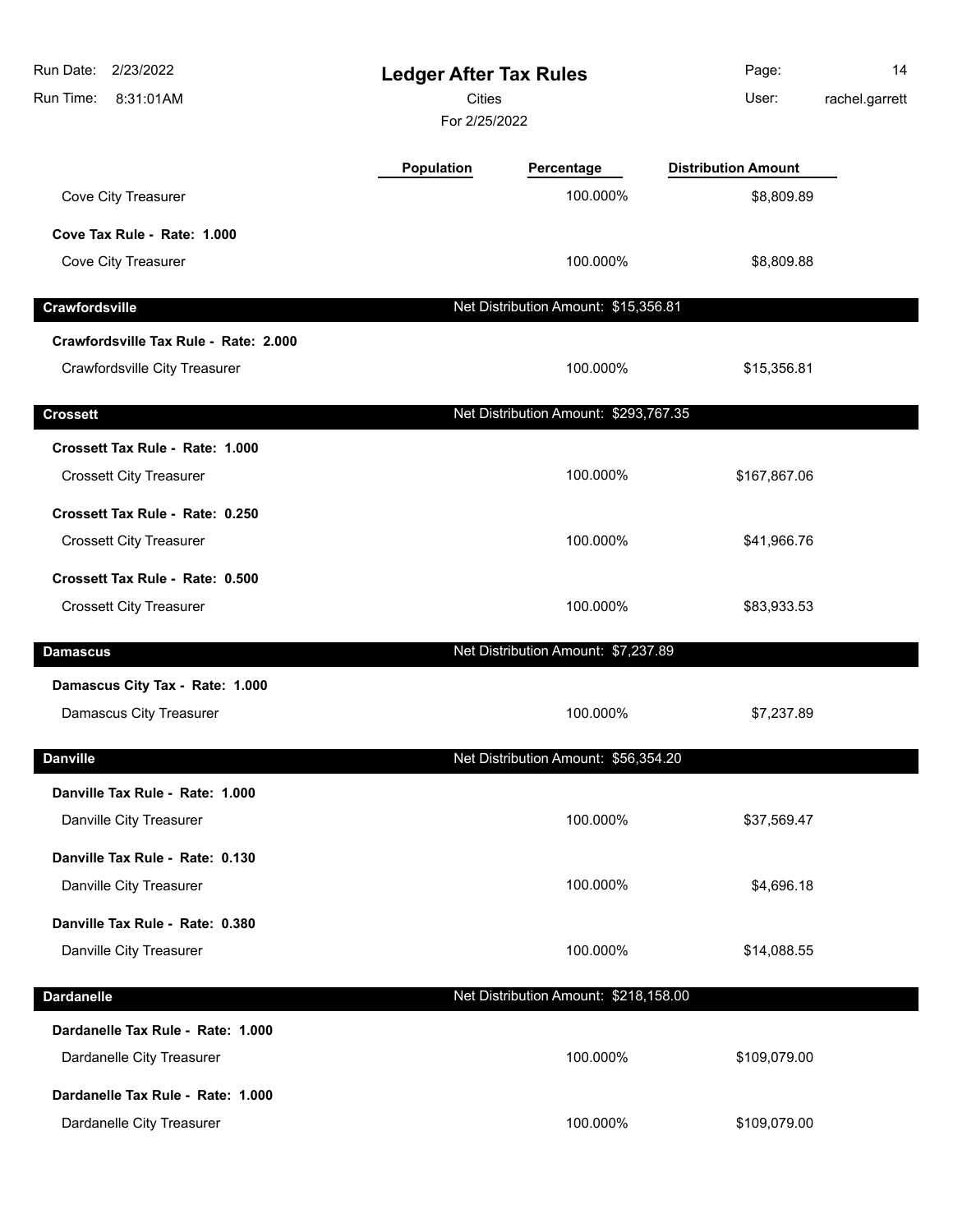| 2/23/2022<br>Run Date:<br>Run Time:<br>8:31:01AM | <b>Ledger After Tax Rules</b><br><b>Cities</b><br>For 2/25/2022 |                                       | Page:<br>User:             | 15<br>rachel.garrett |
|--------------------------------------------------|-----------------------------------------------------------------|---------------------------------------|----------------------------|----------------------|
|                                                  | Population                                                      | Percentage                            | <b>Distribution Amount</b> |                      |
| <b>Decatur</b>                                   |                                                                 | Net Distribution Amount: \$22,494.42  |                            |                      |
| Decatur Tax Rule - Rate: 1.000                   |                                                                 |                                       |                            |                      |
| Decatur City Treasurer                           |                                                                 | 100.000%                              | \$22,494.42                |                      |
| <b>Delight</b>                                   |                                                                 | Net Distribution Amount: \$5,477.14   |                            |                      |
| Delight Tax Rule - Rate: 1.000                   |                                                                 |                                       |                            |                      |
| Delight City Treasurer                           |                                                                 | 100.000%                              | \$5,477.14                 |                      |
| <b>Dennis Cantrell AF Conway</b>                 |                                                                 | Net Distribution Amount: \$1,528.91   |                            |                      |
| Conway Tax Rule - Rate: 0.250                    |                                                                 |                                       |                            |                      |
| <b>Dennis Cantrell Field</b>                     |                                                                 | 100.000%                              | \$179.87                   |                      |
| Conway Tax Rule - Rate: 1.000                    |                                                                 |                                       |                            |                      |
| <b>Dennis Cantrell Field</b>                     |                                                                 | 100.000%                              | \$719.49                   |                      |
| Conway Tax Rule - Rate: 0.130                    |                                                                 |                                       |                            |                      |
| <b>Dennis Cantrell Field</b>                     |                                                                 | 100.000%                              | \$89.94                    |                      |
| Conway Tax Rule - Rate: 0.130                    |                                                                 |                                       |                            |                      |
| <b>Dennis Cantrell Field</b>                     |                                                                 | 100.000%                              | \$89.94                    |                      |
| Conway Tax Rule - Rate: 0.250                    |                                                                 |                                       |                            |                      |
| <b>Dennis Cantrell Field</b>                     |                                                                 | 100.000%                              | \$179.87                   |                      |
| Conway Tax Rule - Rate: 0.380                    |                                                                 |                                       |                            |                      |
| <b>Dennis Cantrell Field</b>                     |                                                                 | 100.000%                              | \$269.80                   |                      |
| <b>DeQueen</b>                                   |                                                                 | Net Distribution Amount: \$176,732.67 |                            |                      |
| DeQueen Tax Rule - Rate: 1.000                   |                                                                 |                                       |                            |                      |
| DeQueen City Treasurer                           |                                                                 | 100.000%                              | \$176,732.67               |                      |
| <b>Dermott</b>                                   |                                                                 | Net Distribution Amount: \$35,818.08  |                            |                      |
| Dermott Tax Rule - Rate: 1.000                   |                                                                 |                                       |                            |                      |
| Dermott City Treasurer                           |                                                                 | 100.000%                              | \$17,909.04                |                      |
| Dermott Tax Rule - Rate: 1.000                   |                                                                 |                                       |                            |                      |
| Dermott City Treasurer                           |                                                                 | 100.000%                              | \$17,909.04                |                      |
| <b>Des Arc</b>                                   |                                                                 | Net Distribution Amount: \$74,523.17  |                            |                      |

**Des Arc Tax Rule - Rate: 1.000**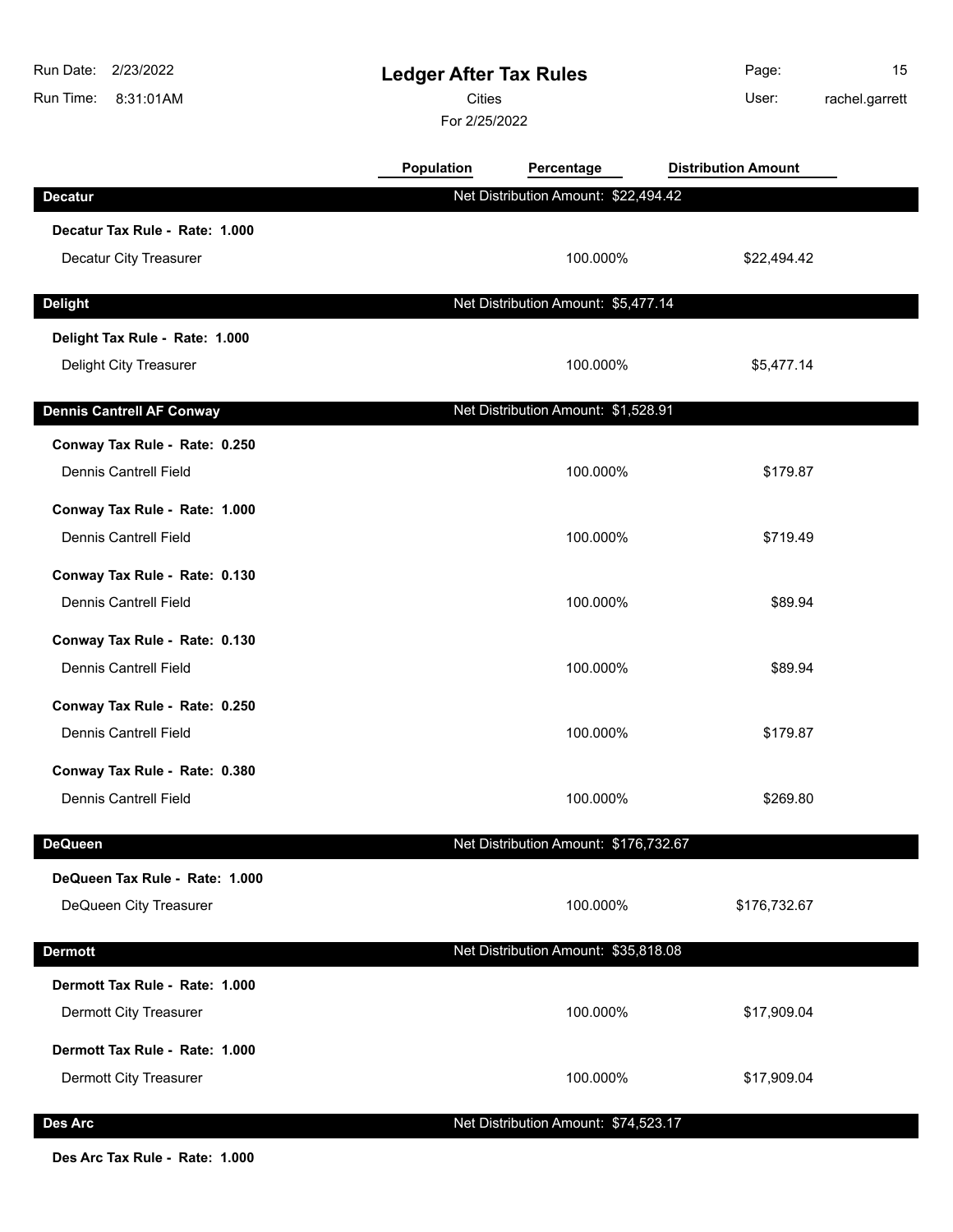| Run Date:<br>2/23/2022<br>Run Time:<br>8:31:01AM                     | <b>Ledger After Tax Rules</b><br><b>Cities</b><br>For 2/25/2022 |                                       | Page:<br>User:             | 16<br>rachel.garrett |
|----------------------------------------------------------------------|-----------------------------------------------------------------|---------------------------------------|----------------------------|----------------------|
|                                                                      | Population                                                      | Percentage                            | <b>Distribution Amount</b> |                      |
| Des Arc City Treasurer                                               |                                                                 | 100.000%                              | \$24,841.06                |                      |
| Des Arc Tax Rule - Rate: 1.000                                       |                                                                 |                                       |                            |                      |
| Des Arc City Treasurer                                               |                                                                 | 100.000%                              | \$24,841.06                |                      |
| Des Arc Tax Rule - Rate: 1.000                                       |                                                                 |                                       |                            |                      |
| Des Arc City Treasurer                                               |                                                                 | 100.000%                              | \$24,841.05                |                      |
| <b>DeValls Bluff</b>                                                 |                                                                 | Net Distribution Amount: \$15,345.21  |                            |                      |
| DeValls Bluff Tax Rule - Rate: 1.000                                 |                                                                 |                                       |                            |                      |
| DeValls Bluff City Treasurer                                         |                                                                 | 100.000%                              | \$5,115.07                 |                      |
| DeValls Bluff Tax Rule - Rate: 1.000<br>DeValls Bluff City Treasurer |                                                                 | 100.000%                              | \$5,115.07                 |                      |
| DeValls Bluff Tax Rule - Rate: 1.000<br>DeValls Bluff City Treasurer |                                                                 | 100.000%                              | \$5,115.07                 |                      |
| <b>DeWitt</b>                                                        |                                                                 | Net Distribution Amount: \$202,715.72 |                            |                      |
| DeWitt Tax Rule - Rate: 1.000<br>DeWitt City Treasurer               |                                                                 | 100.000%                              | \$57,918.78                |                      |
| DeWitt Tax Rule - Rate: 1.000<br>DeWitt City Treasurer               |                                                                 | 100.000%                              | \$57,918.78                |                      |
| DeWitt Tax Rule - Rate: 1.500<br>DeWitt City Treasurer               |                                                                 | 100.000%                              | \$86,878.16                |                      |
| <b>Diamond City</b>                                                  |                                                                 | Net Distribution Amount: \$3,662.45   |                            |                      |
| Diamond City Tax Rule - Rate: 1.000<br>Diamond City Treasurer        |                                                                 | 100.000%                              | \$3,662.45                 |                      |
| <b>Diaz</b>                                                          |                                                                 | Net Distribution Amount: \$3,584.69   |                            |                      |
| Diaz Tax Rule - Rate: 1.000<br>Diaz City Treasurer                   |                                                                 | 100.000%                              | \$3,584.69                 |                      |
| <b>Dierks</b>                                                        |                                                                 | Net Distribution Amount: \$20,319.68  |                            |                      |
| Dierks Tax Rule - Rate: 1.000                                        |                                                                 |                                       |                            |                      |
| <b>Dierks City Treasurer</b>                                         |                                                                 | 100.000%                              | \$20,319.68                |                      |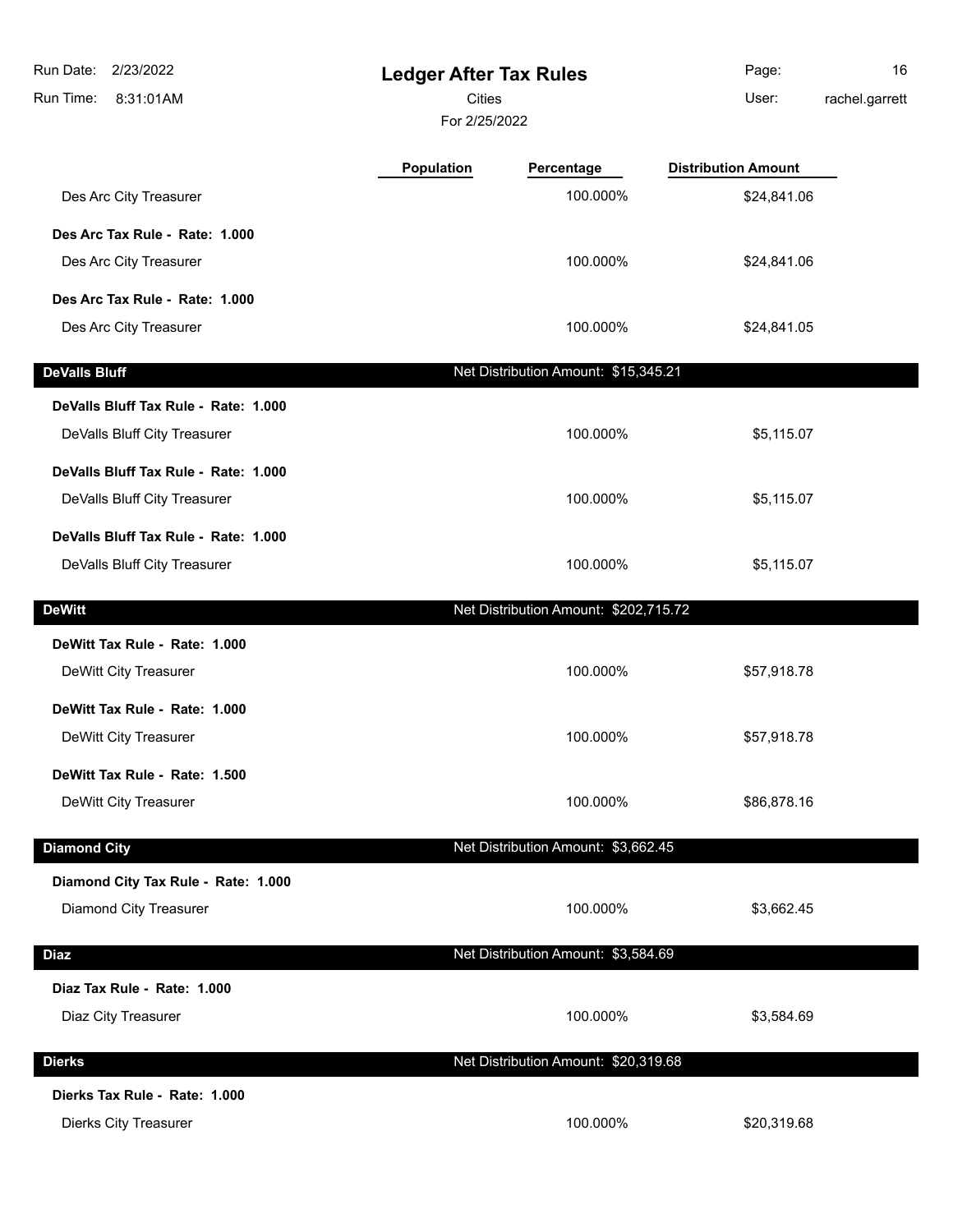8:31:01AM Run Time: Run Date: 2/23/2022

## **Ledger After Tax Rules**

Cities User:

For 2/25/2022

Page: 17

rachel.garrett

|                              | <b>Population</b> | Percentage                           | <b>Distribution Amount</b> |  |
|------------------------------|-------------------|--------------------------------------|----------------------------|--|
| Dover                        |                   | Net Distribution Amount: \$51,908.96 |                            |  |
| Dover Tax Rule - Rate: 1.000 |                   |                                      |                            |  |

| Dover Tax Rule - Rate: 1.000        |                                       |             |
|-------------------------------------|---------------------------------------|-------------|
| Dover City Treasurer                | 100.000%                              | \$25,954.48 |
| Dover Tax Rule - Rate: 1.000        |                                       |             |
| Dover City Treasurer                | 100.000%                              | \$25,954.48 |
| <b>Drake Field AF Fayetteville</b>  | Net Distribution Amount: \$3,533.98   |             |
| Fayetteville Tax Rule - Rate: 1.000 |                                       |             |
| Fayetteville Drake Field            | 100.000%                              | \$1,766.99  |
| Fayetteville Tax Rule - Rate: 1.000 |                                       |             |
| Fayetteville Drake Field            | 100.000%                              | \$1,766.99  |
| <b>Dumas</b>                        | Net Distribution Amount: \$180,388.02 |             |
| Dumas Tax Rule - Rate: 0.500        |                                       |             |
| Dumas City Treasurer                | 100.000%                              | \$30,064.67 |
| Dumas Tax Rule - Rate: 0.500        |                                       |             |
| Dumas City Treasurer                | 100.000%                              | \$30,064.67 |
| Dumas Tax Rule - Rate: 0.750        |                                       |             |
| Dumas City Treasurer                | 100.000%                              | \$45,097.01 |
| Dumas Tax Rule - Rate: 0.750        |                                       |             |
| Dumas City Treasurer                | 100.000%                              | \$45,097.01 |
| Dumas Tax Rule - Rate: 0.500        |                                       |             |
| Dumas City Treasurer                | 100.000%                              | \$30,064.66 |
| <b>Dyer</b>                         | Net Distribution Amount: \$4,997.45   |             |
| Dyer Tax Rule - Rate: 1.000         |                                       |             |
| Dyer City Treasurer                 | 100.000%                              | \$4,997.45  |
| <b>Earle</b>                        | Net Distribution Amount: \$21,750.01  |             |
| Earle Tax Rule - Rate: 1.000        |                                       |             |
| Earle City Treasurer                | 100.000%                              | \$10,875.01 |
| Earle Tax Rule - Rate: 1.000        |                                       |             |

Earle City Treasurer **100.000%** \$10,875.00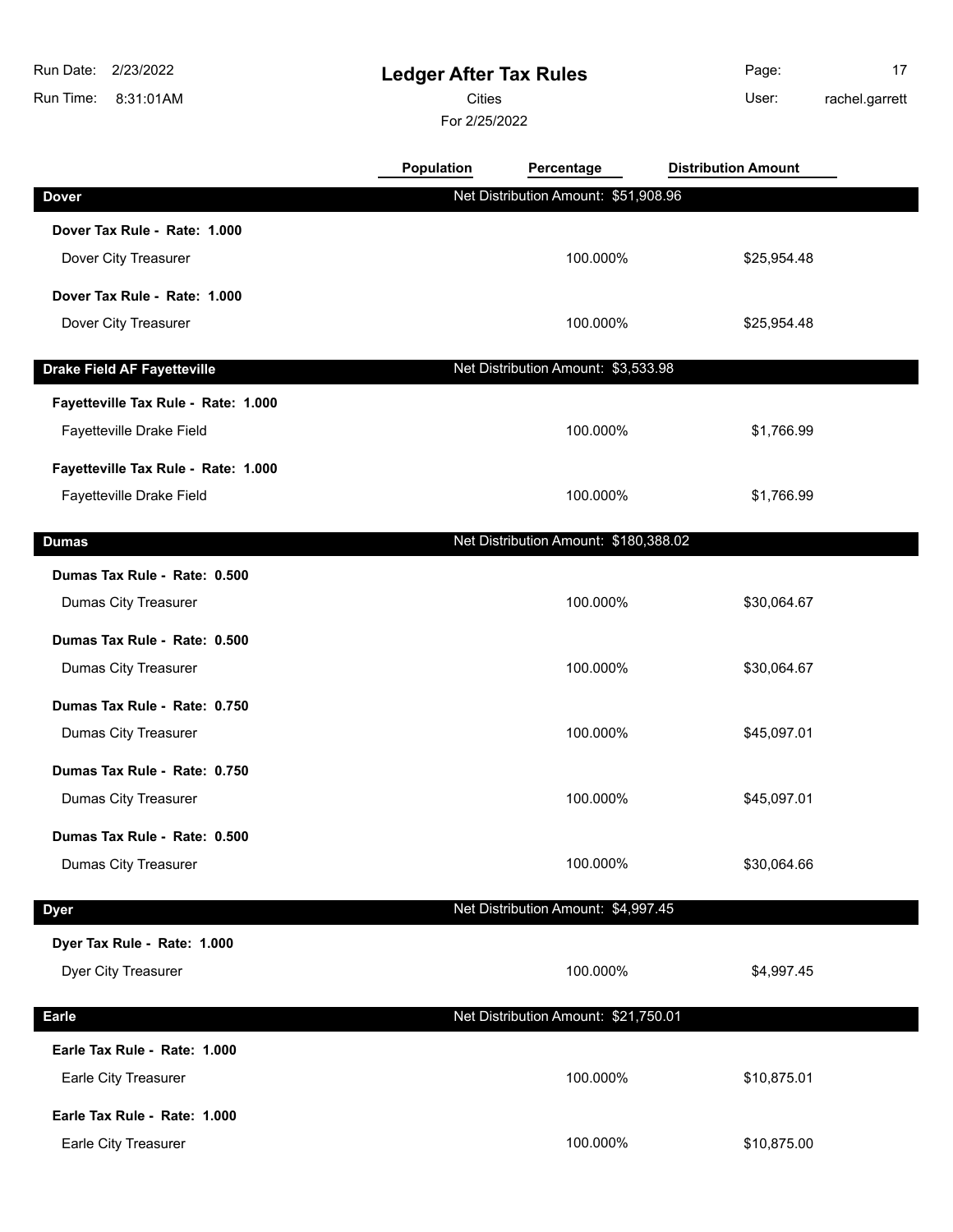| Run Date:<br>2/23/2022<br>Run Time:<br>8:31:01AM                 | <b>Ledger After Tax Rules</b><br>Cities<br>For 2/25/2022 |                                       | Page:<br>rachel.garrett<br>User: | 18 |
|------------------------------------------------------------------|----------------------------------------------------------|---------------------------------------|----------------------------------|----|
|                                                                  | Population                                               | Percentage                            | <b>Distribution Amount</b>       |    |
| <b>East Camden</b>                                               |                                                          | Net Distribution Amount: \$12,045.77  |                                  |    |
| East Camden Tax Rule - Rate: 1.000<br>East Camden City Treasurer |                                                          | 100.000%                              | \$12,045.77                      |    |
| <b>El Dorado</b>                                                 |                                                          | Net Distribution Amount: \$762,789.98 |                                  |    |
| El Dorado Tax Rule - Rate: 0.250<br>El Dorado City Treasurer     |                                                          | 100.000%                              | \$152,558.00                     |    |
| El Dorado Tax Rule - Rate: 1.000<br>El Dorado City Treasurer     |                                                          | 100.000%                              | \$610,231.98                     |    |
| El Dorado Downtown AF City                                       |                                                          | Net Distribution Amount: \$9.70       |                                  |    |
| El Dorado Tax Rule - Rate: 0.250<br>El Dorado Downtown Airport   |                                                          | 100.000%                              | \$1.94                           |    |
| El Dorado Tax Rule - Rate: 1.000<br>El Dorado Downtown Airport   |                                                          | 100.000%                              | \$7.76                           |    |
| <b>Elkins</b>                                                    |                                                          | Net Distribution Amount: \$125,875.96 |                                  |    |
| Elkins Tax Rule - Rate: 1.000                                    |                                                          |                                       |                                  |    |
|                                                                  |                                                          | 100.000%                              | \$45,773.08                      |    |
| <b>Elkins City Treasurer</b><br><b>Elkins City Treasurer</b>     |                                                          | 33.000%<br>67.000%                    | \$15,105.12<br>\$30,667.96       |    |
| Elkins Tax Rule - Rate: 1.000<br><b>Elkins City Treasurer</b>    |                                                          | 100.000%                              | \$45,773.08                      |    |
| Elkins Tax Rule - Rate: 0.750<br><b>Elkins City Treasurer</b>    |                                                          | 100.000%                              | \$34,329.80                      |    |
| <b>Elm Springs</b>                                               |                                                          | Net Distribution Amount: \$18,742.27  |                                  |    |
| Elm Springs Tax Rule - Rate: 1.000<br>Elm Springs City Treasurer |                                                          | 100.000%                              | \$18,742.27                      |    |
| <b>England</b>                                                   |                                                          | Net Distribution Amount: \$90,415.82  |                                  |    |
| England Tax Rule - Rate: 1.000<br><b>England City Treasurer</b>  |                                                          | 100.000%                              | \$30,138.61                      |    |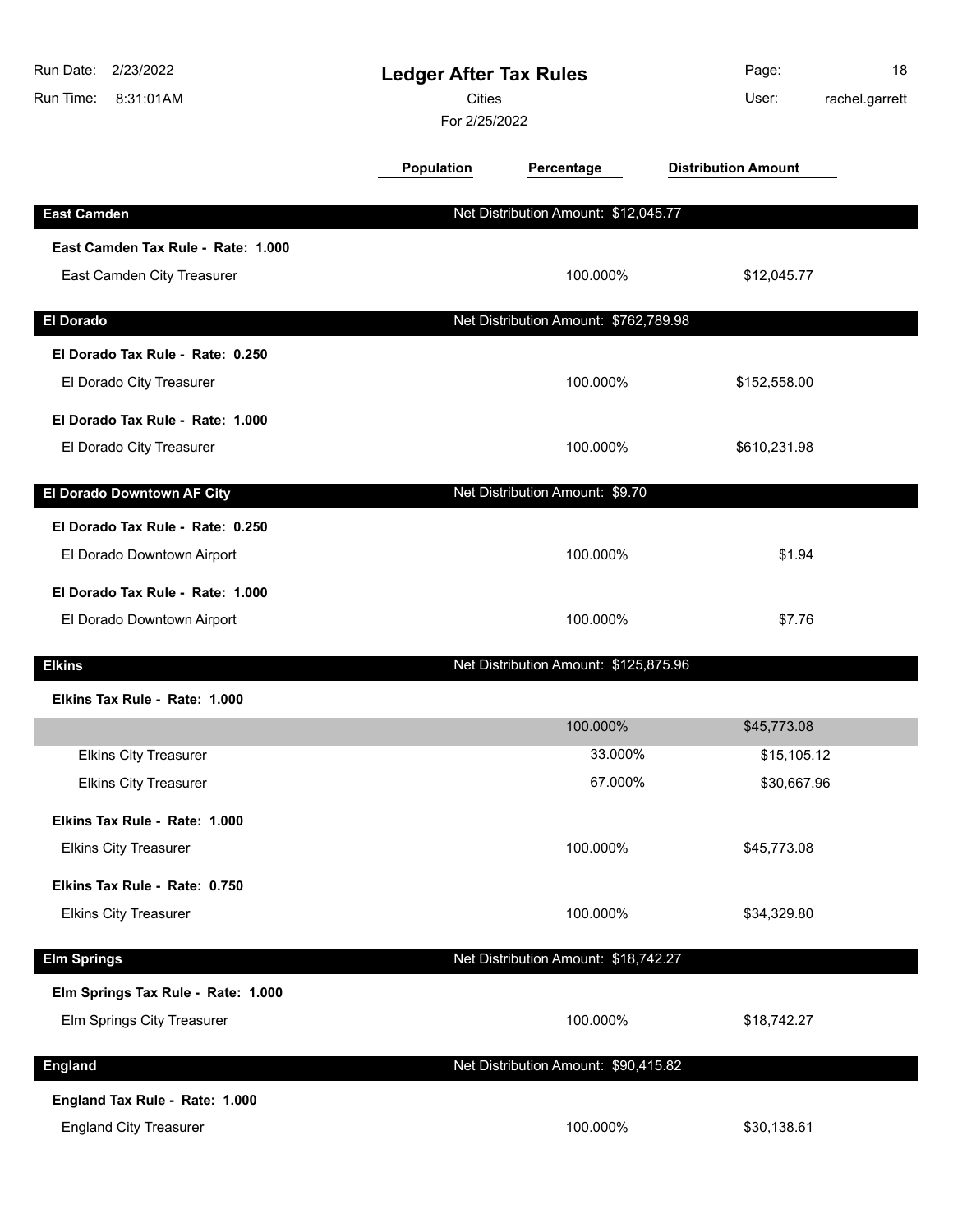| Run Date:<br>2/23/2022<br>Run Time:<br>8:31:01AM | <b>Ledger After Tax Rules</b><br><b>Cities</b><br>For 2/25/2022 |                                       | Page:<br>User:             | 19<br>rachel.garrett |
|--------------------------------------------------|-----------------------------------------------------------------|---------------------------------------|----------------------------|----------------------|
|                                                  | <b>Population</b>                                               | Percentage                            | <b>Distribution Amount</b> |                      |
| England Tax Rule - Rate: 1.000                   |                                                                 |                                       |                            |                      |
| <b>England City Treasurer</b>                    |                                                                 | 100.000%                              | \$30,138.61                |                      |
| England Tax Rule - Rate: 1.000                   |                                                                 |                                       |                            |                      |
| <b>England City Treasurer</b>                    |                                                                 | 100.000%                              | \$30,138.60                |                      |
| <b>Etowah</b>                                    |                                                                 | Net Distribution Amount: \$542.30     |                            |                      |
| Etowah Tax Rule - Rate: 1.000                    |                                                                 |                                       |                            |                      |
| Etowah City Treasurer                            |                                                                 | 100.000%                              | \$542.30                   |                      |
| <b>Eudora</b>                                    |                                                                 | Net Distribution Amount: \$41,584.39  |                            |                      |
| Eudora Tax Rule - Rate: 0.500                    |                                                                 |                                       |                            |                      |
| Eudora City Treasurer                            |                                                                 | 100.000%                              | \$10,396.10                |                      |
| Eudora Tax Rule - Rate: 1.000                    |                                                                 |                                       |                            |                      |
| Eudora City Treasurer                            |                                                                 | 100.000%                              | \$20,792.20                |                      |
| Eudora Tax Rule - Rate: 0.500                    |                                                                 |                                       |                            |                      |
| Eudora City Treasurer                            |                                                                 | 100.000%                              | \$10,396.09                |                      |
| <b>Eureka Springs</b>                            |                                                                 | Net Distribution Amount: \$269,730.13 |                            |                      |
| Eureka Springs Tax Rule - Rate: 1.000            |                                                                 |                                       |                            |                      |
| Eureka Springs City Treasurer                    |                                                                 | 100.000%                              | \$113,570.58               |                      |
| Eureka Springs Tax Rule - Rate: 1.000            |                                                                 |                                       |                            |                      |
| Eureka Springs City Treasurer                    |                                                                 | 100.000%                              | \$113,570.58               |                      |
| Eureka Springs Tax Rule - Rate: 0.250            |                                                                 |                                       |                            |                      |
| Eureka Springs City Treasurer                    |                                                                 | 100.000%                              | \$28,392.65                |                      |
| Eureka Springs Tax Rule - Rate: 0.130            |                                                                 |                                       |                            |                      |
| Eureka Springs City Treasurer                    |                                                                 | 100.000%                              | \$14,196.32                |                      |
| <b>Evening Shade</b>                             |                                                                 | Net Distribution Amount: \$5,165.72   |                            |                      |
| Evening Shade City Tax - Rate: 1.000             |                                                                 |                                       |                            |                      |
| Evening Shade City Treasurer                     |                                                                 | 100.000%                              | \$5,165.72                 |                      |
| <b>Fairfield Bay</b>                             |                                                                 | Net Distribution Amount: \$50,194.50  |                            |                      |
|                                                  |                                                                 |                                       |                            |                      |

**Fairfield Bay Tax Rule - Rate: 0.500**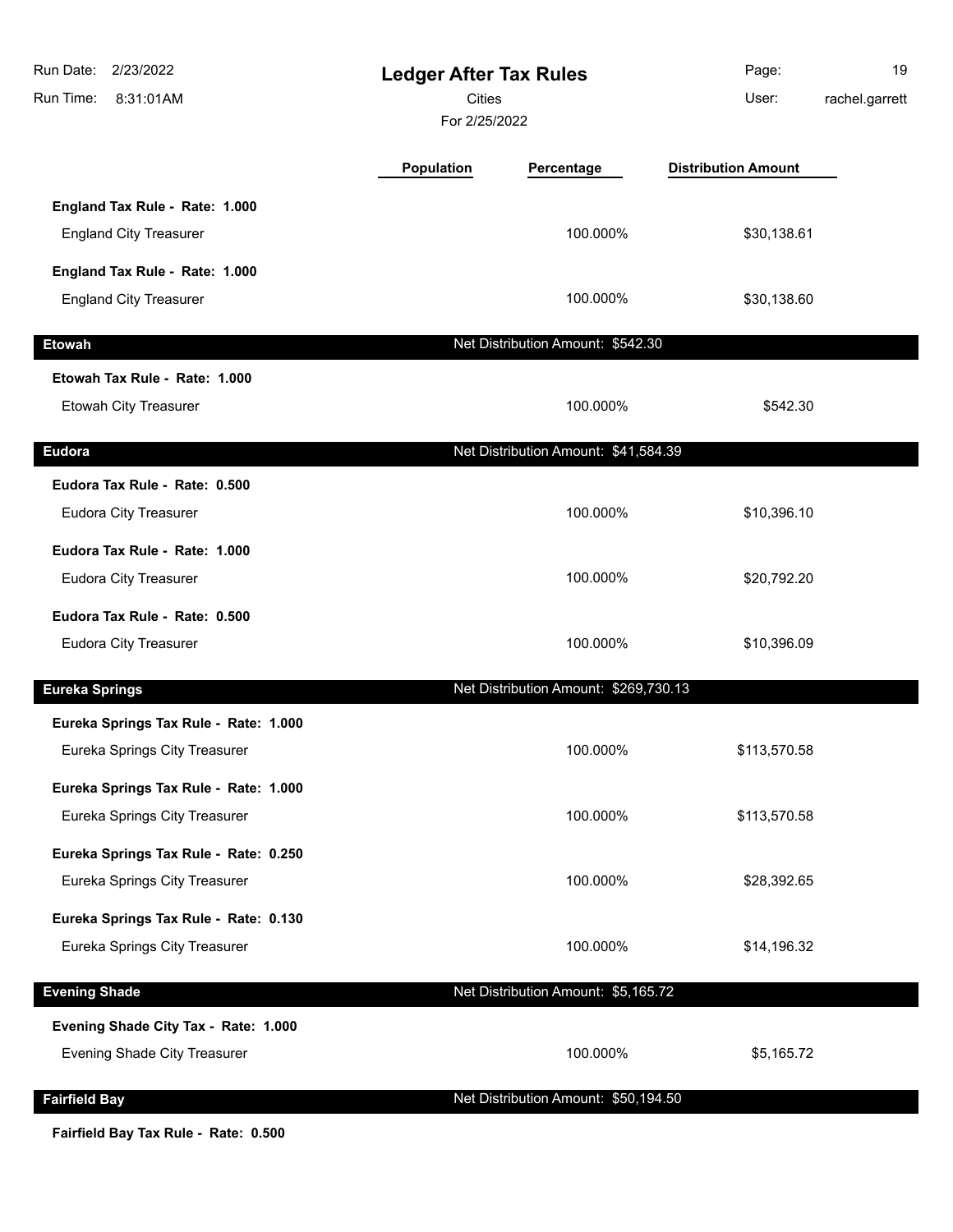| Run Date:<br>2/23/2022<br>Run Time:<br>8:31:01AM | <b>Ledger After Tax Rules</b><br><b>Cities</b><br>For 2/25/2022 |                                         | Page:<br>User:             | 20<br>rachel.garrett |
|--------------------------------------------------|-----------------------------------------------------------------|-----------------------------------------|----------------------------|----------------------|
|                                                  | <b>Population</b>                                               | Percentage                              | <b>Distribution Amount</b> |                      |
| Fairfield Bay City Treasurer                     |                                                                 | 100.000%                                | \$16,731.50                |                      |
| Fairfield Bay Tax Rule - Rate: 1.000             |                                                                 |                                         |                            |                      |
| Fairfield Bay City Treasurer                     |                                                                 | 100.000%                                | \$33,463.00                |                      |
| Farmington                                       |                                                                 | Net Distribution Amount: \$298,428.72   |                            |                      |
| Farmington Tax Rule - Rate: 1.000                |                                                                 |                                         |                            |                      |
| <b>Farmington City Treasurer</b>                 |                                                                 | 100.000%                                | \$149,214.36               |                      |
| Farmington Tax Rule - Rate: 1.000                |                                                                 |                                         |                            |                      |
| Farmington City Treasurer                        |                                                                 | 100.000%                                | \$149,214.36               |                      |
| <b>Fayetteville</b>                              |                                                                 | Net Distribution Amount: \$5,400,150.30 |                            |                      |
| Fayetteville Tax Rule - Rate: 1.000              |                                                                 |                                         |                            |                      |
| Fayetteville City Treasurer                      |                                                                 | 100.000%                                | \$2,700,075.15             |                      |
| Fayetteville Tax Rule - Rate: 1.000              |                                                                 |                                         |                            |                      |
| Fayetteville City Treasurer                      |                                                                 | 100.000%                                | \$2,700,075.15             |                      |
| <b>Flippin</b>                                   |                                                                 | Net Distribution Amount: \$73,739.71    |                            |                      |
| Flippin Tax Rule - Rate: 1.000                   |                                                                 |                                         |                            |                      |
| <b>Flippin City Treasurer</b>                    |                                                                 | 100.000%                                | \$73,739.71                |                      |
| Fordyce                                          |                                                                 | Net Distribution Amount: \$102,853.55   |                            |                      |
| Fordyce Tax Rule - Rate: 1.000                   |                                                                 |                                         |                            |                      |
| Fordyce City Treasurer                           |                                                                 | 100.000%                                | \$68,569.03                |                      |
| Fordyce Tax Rule - Rate: 0.250                   |                                                                 |                                         |                            |                      |
| Fordyce Maint/Bond City Treasurer                |                                                                 | 100.000%                                | \$17,142.26                |                      |
| Fordyce Tax Rule - Rate: 0.250                   |                                                                 |                                         |                            |                      |
| Fordyce Maint City Treasurer                     |                                                                 | 100.000%                                | \$17,142.26                |                      |
| Foreman                                          |                                                                 | Net Distribution Amount: \$12,296.65    |                            |                      |
| Foreman Tax Rule - Rate: 1.000                   |                                                                 |                                         |                            |                      |
| Foreman City Treasurer                           |                                                                 | 100.000%                                | \$12,296.65                |                      |
| <b>Forrest City</b>                              |                                                                 | Net Distribution Amount: \$418,953.10   |                            |                      |

**Forrest City Tax Rule - Rate: 1.000**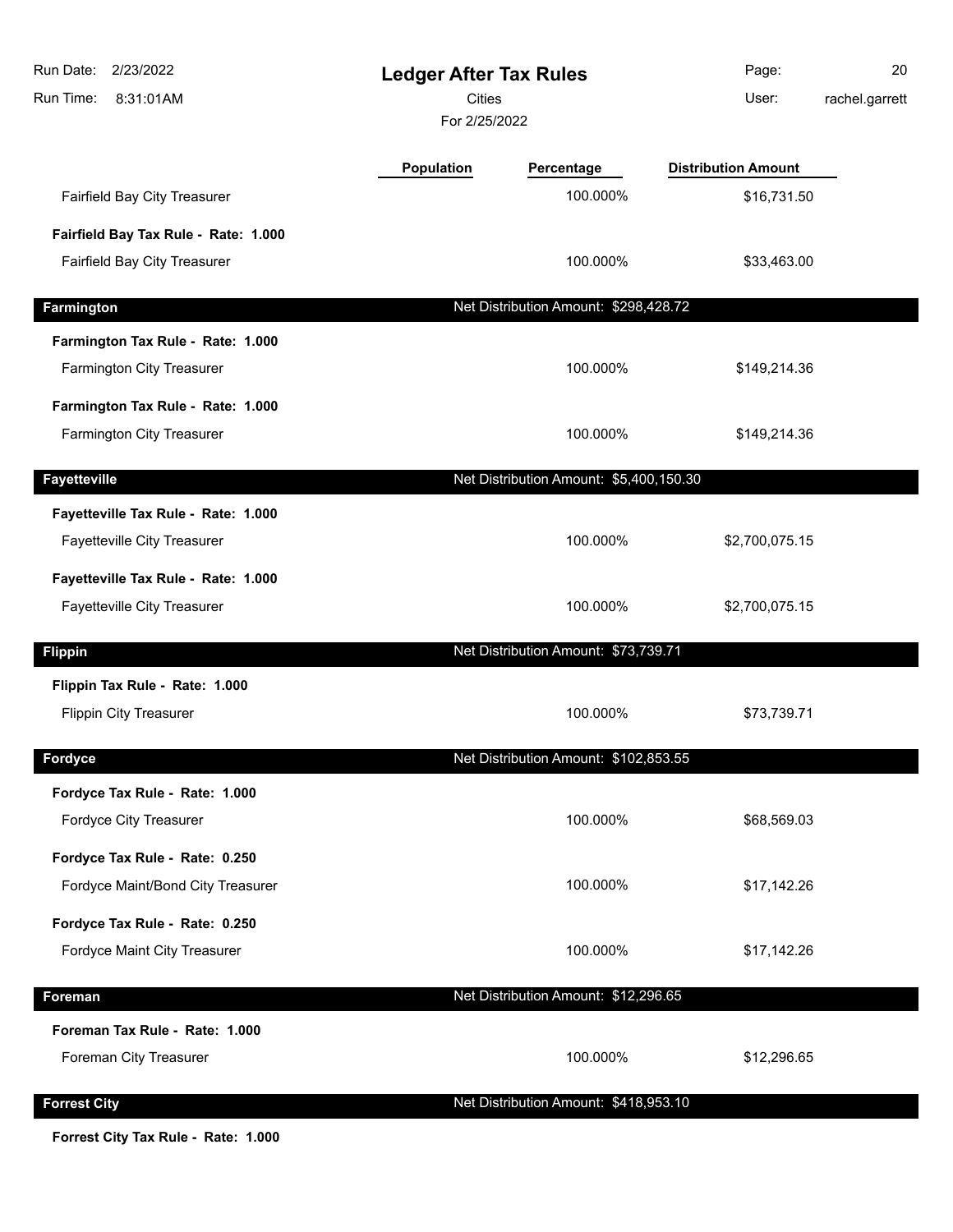| Run Date:<br>2/23/2022<br>Run Time:<br>8:31:01AM               | <b>Ledger After Tax Rules</b><br><b>Cities</b><br>For 2/25/2022 |                                         | Page:<br>User:             | 21<br>rachel.garrett |
|----------------------------------------------------------------|-----------------------------------------------------------------|-----------------------------------------|----------------------------|----------------------|
|                                                                | <b>Population</b>                                               | Percentage                              | <b>Distribution Amount</b> |                      |
| <b>Forrest City Treasurer</b>                                  |                                                                 | 100.000%                                | \$223,441.65               |                      |
| Forrest City Tax Rule - Rate: 0.250                            |                                                                 |                                         |                            |                      |
| <b>Forrest City Treasurer</b>                                  |                                                                 | 100.000%                                | \$55,860.41                |                      |
| Forrest City Tax Rule - Rate: 0.630                            |                                                                 |                                         |                            |                      |
| <b>Forrest City Treasurer</b>                                  |                                                                 | 100.000%                                | \$139,651.04               |                      |
| <b>Fort Smith</b>                                              |                                                                 | Net Distribution Amount: \$5,412,242.31 |                            |                      |
| Fort Smith Tax Rule - Rate: 1.000                              |                                                                 |                                         |                            |                      |
| Fort Smith City Treasurer                                      |                                                                 | 100.000%                                | \$2,706,121.16             |                      |
| Fort Smith Tax Rule - Rate: 0.750                              |                                                                 |                                         |                            |                      |
| Fort Smith City Treasurer                                      |                                                                 | 100.000%                                | \$2,029,590.87             |                      |
| Fort Smith Tax Rule - Rate: 0.250<br>Fort Smith City Treasurer |                                                                 | 100.000%                                | \$676,530.28               |                      |
| Fort Smith AF City                                             |                                                                 | Net Distribution Amount: \$5,297.82     |                            |                      |
| Fort Smith Tax Rule - Rate: 1.000                              |                                                                 |                                         |                            |                      |
| Fort Smith Regional Airport                                    |                                                                 | 100.000%                                | \$2,648.91                 |                      |
| Fort Smith Tax Rule - Rate: 0.750                              |                                                                 |                                         |                            |                      |
| Fort Smith Regional Airport                                    |                                                                 | 100.000%                                | \$1,986.68                 |                      |
| Fort Smith Tax Rule - Rate: 0.250                              |                                                                 |                                         |                            |                      |
| Fort Smith Regional Airport                                    |                                                                 | 100.000%                                | \$662.23                   |                      |
| <b>Fouke</b>                                                   |                                                                 | Net Distribution Amount: \$12,956.13    |                            |                      |
| Fouke Tax Rule - Rate: 1.000                                   |                                                                 |                                         |                            |                      |
| Fouke City Treasurer                                           |                                                                 | 100.000%                                | \$12,956.13                |                      |
| <b>Fountain Hill</b>                                           |                                                                 | Net Distribution Amount: \$2,617.97     |                            |                      |
| Fountain Hill Tax Rule - Rate: 1.000                           |                                                                 |                                         |                            |                      |
| Fountain Hill City Treasurer                                   |                                                                 | 100.000%                                | \$2,617.97                 |                      |
| <b>Frank Federer AF Brinkley</b>                               |                                                                 | Net Distribution Amount: \$93.96        |                            |                      |
| Brinkley Tax Rule - Rate: 1.000                                |                                                                 |                                         |                            |                      |
| <b>Brinkley City Treasurer</b>                                 |                                                                 | 25.000%                                 | \$7.83                     |                      |
| <b>Frank Federer Field</b>                                     |                                                                 | 75.000%                                 | \$23.49                    |                      |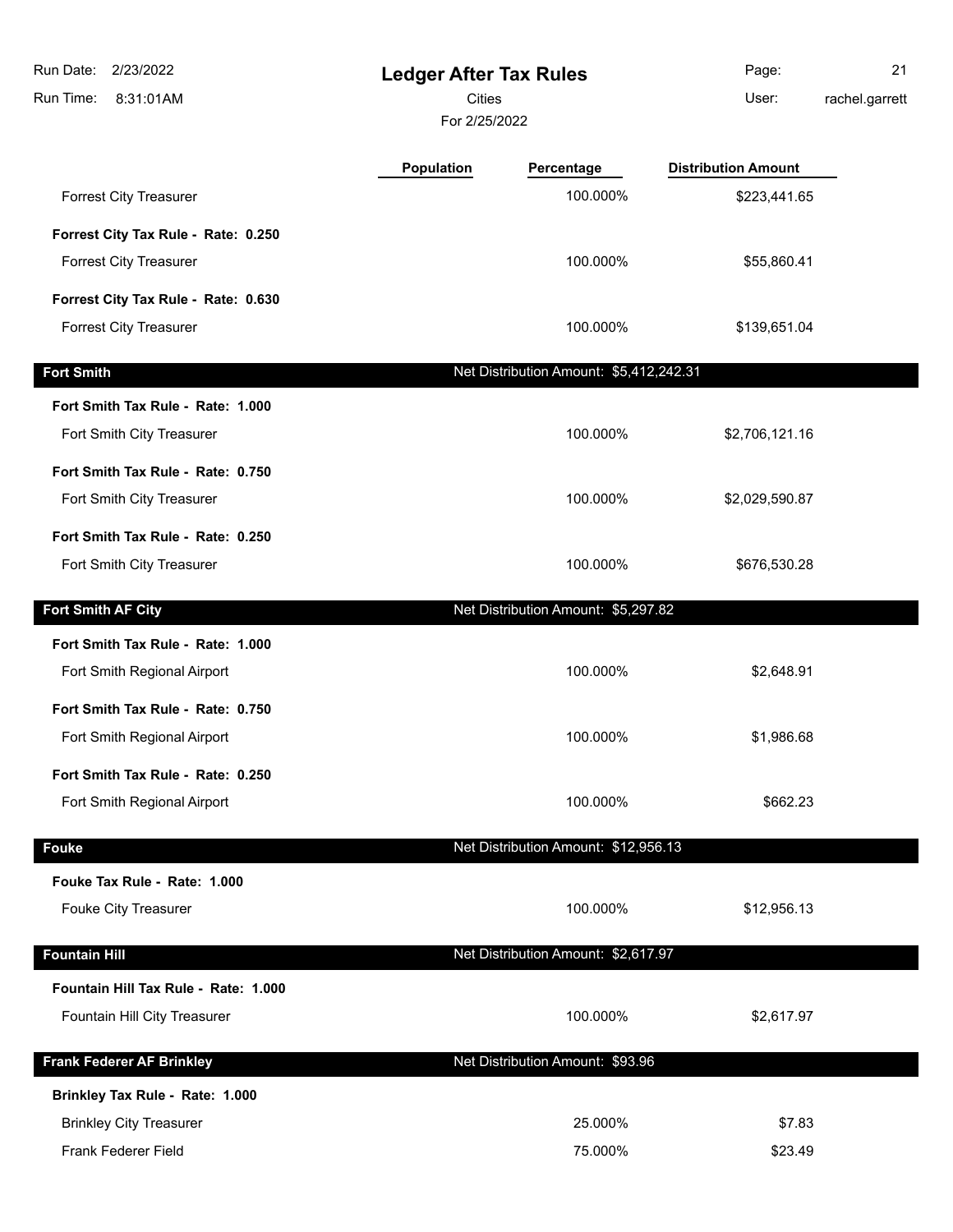| Run Date:<br>2/23/2022<br><b>Ledger After Tax Rules</b><br><b>Cities</b><br>Run Time:<br>8:31:01AM<br>For 2/25/2022 |            |                                       | Page:<br>User:             | 22<br>rachel.garrett |
|---------------------------------------------------------------------------------------------------------------------|------------|---------------------------------------|----------------------------|----------------------|
|                                                                                                                     | Population | Percentage                            | <b>Distribution Amount</b> |                      |
| Brinkley Tax Rule - Rate: 1.000<br>Frank Federer Field                                                              |            | 100.000%                              | \$31.32                    |                      |
| Brinkley Tax Rule - Rate: 1.000<br>Frank Federer Field                                                              |            | 100.000%                              | \$31.32                    |                      |
| <b>Franklin</b>                                                                                                     |            | Net Distribution Amount: \$4,084.47   |                            |                      |
| Franklin Tax Rule - Rate: 1.000<br>Franklin City Treasurer                                                          |            | 100.000%                              | \$4,084.47                 |                      |
| Garfield                                                                                                            |            | Net Distribution Amount: \$20,144.16  |                            |                      |
| Garfield Tax Rule - Rate: 1.000<br>Garfield City Treasurer                                                          |            | 100.000%                              | \$13,429.44                |                      |
| Garfield Tax Rule - Rate: 0.500<br><b>Garfield City Treasurer</b>                                                   |            | 100.000%                              | \$6,714.72                 |                      |
| Garland                                                                                                             |            | Net Distribution Amount: \$3,329.17   |                            |                      |
| Garland Tax Rule - Rate: 1.000<br><b>Garland City Treasurer</b>                                                     |            | 100.000%                              | \$3,329.17                 |                      |
| <b>Gassville</b>                                                                                                    |            | Net Distribution Amount: \$28,559.53  |                            |                      |
| Gassville Tax Rule - Rate: 1.000<br><b>Gassville City Treasurer</b>                                                 |            | 100.000%                              | \$28,559.53                |                      |
| Gentry                                                                                                              |            | Net Distribution Amount: \$150,778.65 |                            |                      |
| Gentry Tax Rule - Rate: 1.000<br><b>Gentry City Treasurer</b>                                                       |            | 100.000%                              | \$75,389.33                |                      |
| Gentry Tax Rule - Rate: 0.130<br><b>Gentry City Treasurer</b>                                                       |            | 100.000%                              | \$9,423.67                 |                      |
| Gentry Tax Rule - Rate: 0.250<br><b>Gentry City Treasurer</b>                                                       |            | 100.000%                              | \$18,847.33                |                      |
| Gentry Tax Rule - Rate: 0.130<br>Gentry City Treasurer                                                              |            | 100.000%                              | \$9,423.67                 |                      |
| Gentry Tax Rule - Rate: 0.500                                                                                       |            |                                       |                            |                      |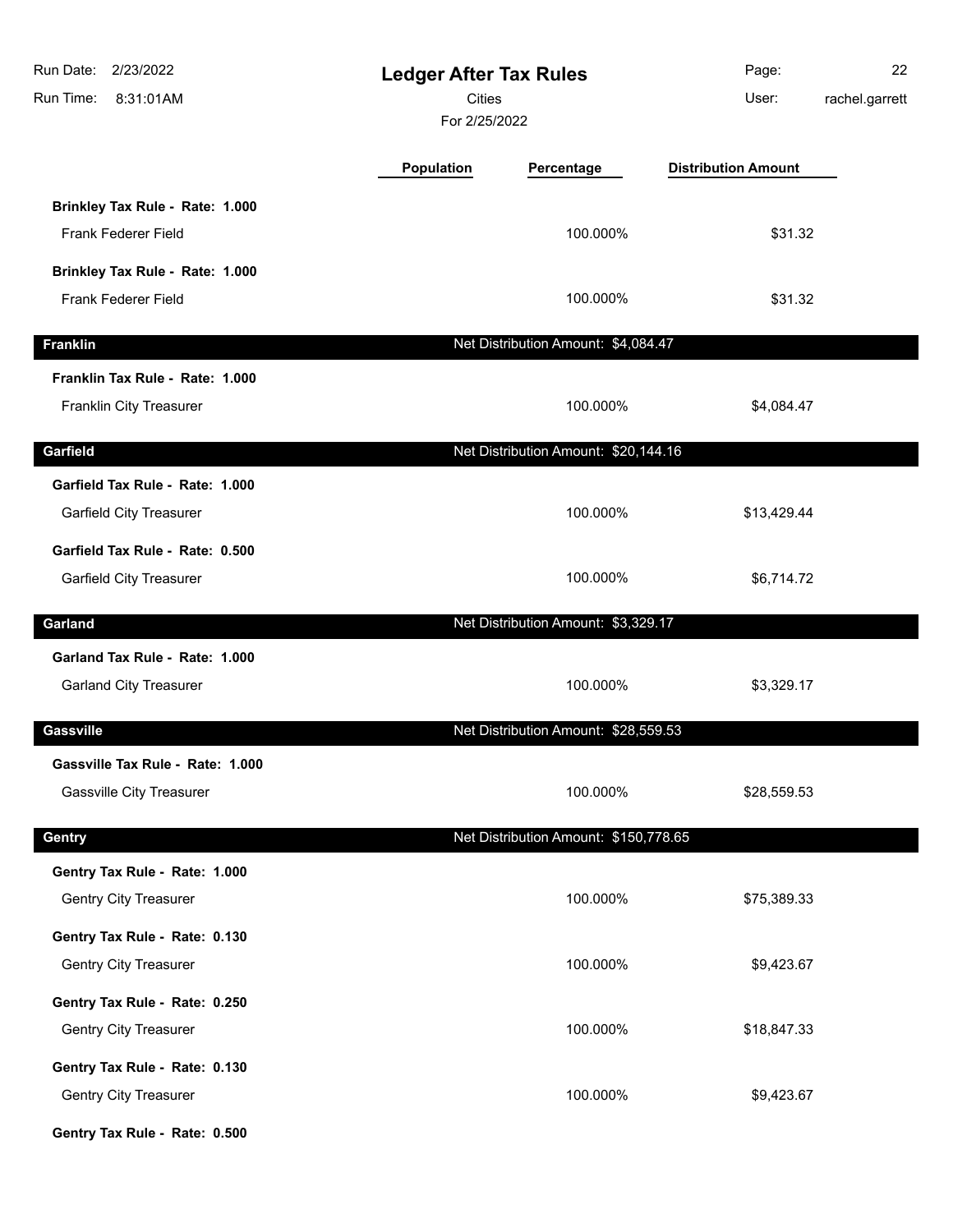| Run Date:<br>2/23/2022<br><b>Ledger After Tax Rules</b><br>Cities<br>Run Time:<br>8:31:01AM<br>For 2/25/2022 |            | Page:<br>User:                        | 23<br>rachel.garrett       |  |
|--------------------------------------------------------------------------------------------------------------|------------|---------------------------------------|----------------------------|--|
|                                                                                                              | Population | Percentage                            | <b>Distribution Amount</b> |  |
| Gentry City Treasurer                                                                                        |            | 100.000%                              | \$37,694.65                |  |
| <b>Gilbert</b>                                                                                               |            | Net Distribution Amount: \$516.08     |                            |  |
| Gilbert Tax Rule - Rate: 1.000<br><b>Gilbert City Treasurer</b>                                              |            | 100.000%                              | \$516.08                   |  |
| <b>Gillett</b>                                                                                               |            | Net Distribution Amount: \$14,322.50  |                            |  |
| Gillett Tax Rule - Rate: 1.000<br><b>Gillett City Treasurer</b>                                              |            | 100.000%                              | \$4,774.17                 |  |
| Gillett Tax Rule - Rate: 1.000<br><b>Gillett City Treasurer</b>                                              |            | 100.000%                              | \$4,774.17                 |  |
| Gilett Tax Rule - Rate: 1.000<br><b>Gillett City Treasurer</b>                                               |            | 100.000%                              | \$4,774.16                 |  |
| Gillham                                                                                                      |            | Net Distribution Amount: \$11,114.37  |                            |  |
| Gillham Tax Rule - Rate: 1.000<br>Gillham City Treasurer                                                     |            | 100.000%                              | \$3,704.79                 |  |
| Gillham Tax Rule - Rate: 1.000<br><b>Gillham City Treasurer</b>                                              |            | 100.000%                              | \$3,704.79                 |  |
| Gillham Tax Rule - Rate: 1.000<br><b>Gillham City Treasurer</b>                                              |            | 100.000%                              | \$3,704.79                 |  |
| Gilmore                                                                                                      |            | Net Distribution Amount: \$704.02     |                            |  |
| Gilmore Tax Rule - Rate: 1.000<br><b>Gilmore City Treasurer</b>                                              |            | 100.000%                              | \$704.02                   |  |
| Glenwood                                                                                                     |            | Net Distribution Amount: \$101,045.60 |                            |  |
| Glenwood Tax Rule - Rate: 0.500<br><b>Glenwood City Treasurer</b>                                            |            | 100.000%                              | \$33,681.87                |  |
| Glenwood Tax Rule - Rate: 1.000<br><b>Glenwood City Treasurer</b>                                            |            | 100.000%                              | \$67,363.73                |  |
| Goshen                                                                                                       |            | Net Distribution Amount: \$41,271.82  |                            |  |

**Goshen Tax Rule - Rate: 1.000**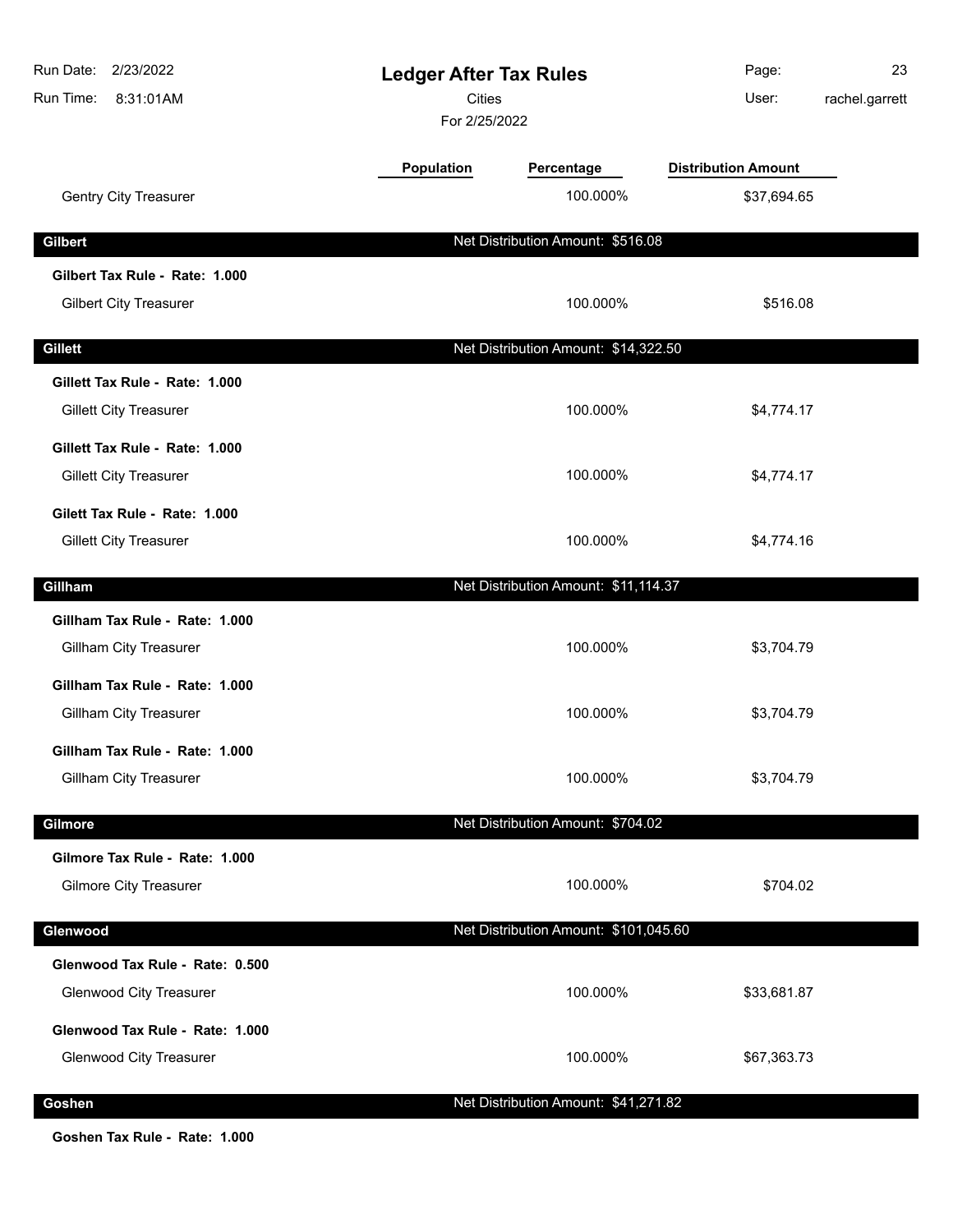| Run Date:<br>2/23/2022<br>Run Time:<br>8:31:01AM | <b>Ledger After Tax Rules</b><br><b>Cities</b><br>For 2/25/2022 |                                       | Page:<br>User:             | 24<br>rachel.garrett |
|--------------------------------------------------|-----------------------------------------------------------------|---------------------------------------|----------------------------|----------------------|
|                                                  | Population                                                      | Percentage                            | <b>Distribution Amount</b> |                      |
| <b>Goshen City Treasurer</b>                     |                                                                 | 100.000%                              | \$20,635.91                |                      |
| Goshen Tax Rule - Rate: 1.000                    |                                                                 |                                       |                            |                      |
| <b>Goshen City Treasurer</b>                     |                                                                 | 100.000%                              | \$20,635.91                |                      |
| <b>Gosnell</b>                                   |                                                                 | Net Distribution Amount: \$20,767.80  |                            |                      |
| Gosnell Tax Rule - Rate: 1.500                   |                                                                 |                                       |                            |                      |
| <b>Gosnell City Treasurer</b>                    |                                                                 | 100.000%                              | \$20,767.80                |                      |
| Gould                                            |                                                                 | Net Distribution Amount: \$17,967.05  |                            |                      |
| Gould Tax Rule - Rate: 1.000                     |                                                                 |                                       |                            |                      |
| <b>Gould City Treasurer</b>                      |                                                                 | 100.000%                              | \$5,989.02                 |                      |
| Gould Tax Rule - Rate: 2.000                     |                                                                 |                                       |                            |                      |
| <b>Gould City Treasurer</b>                      |                                                                 | 100.000%                              | \$11,978.03                |                      |
| Grady                                            |                                                                 | Net Distribution Amount: \$8,719.61   |                            |                      |
| Grady Tax Rule - Rate: 1.000                     |                                                                 |                                       |                            |                      |
| <b>Grady City Treasurer</b>                      |                                                                 | 100.000%                              | \$8,719.61                 |                      |
| <b>Gravette</b>                                  |                                                                 | Net Distribution Amount: \$121,685.99 |                            |                      |
| Gravette Tax Rule - Rate: 1.000                  |                                                                 |                                       |                            |                      |
| <b>Gravette City Treasurer</b>                   |                                                                 | 100.000%                              | \$60,843.00                |                      |
| Gravette Tax Rule - Rate: 0.250                  |                                                                 |                                       |                            |                      |
| <b>Gravette City Treasurer</b>                   |                                                                 | 100.000%                              | \$15,210.75                |                      |
| Gravette Tax Rule - Rate: 0.750                  |                                                                 |                                       |                            |                      |
| <b>Gravette City Treasurer</b>                   |                                                                 | 100.000%                              | \$45,632.24                |                      |
| <b>Green Forest</b>                              |                                                                 | Net Distribution Amount: \$121,045.81 |                            |                      |
| Green Forest Tax Rule - Rate: 1.000              |                                                                 |                                       |                            |                      |
| Green Forest City Treasurer                      |                                                                 | 100.000%                              | \$53,798.14                |                      |
| Green Forest Tax Rule - Rate: 1.250              |                                                                 |                                       |                            |                      |
| Green Forest City Treasurer                      |                                                                 | 100.000%                              | \$67,247.67                |                      |
| Greenbrier                                       |                                                                 | Net Distribution Amount: \$345,397.66 |                            |                      |

**Greenbrier Tax Rule - Rate: 1.000**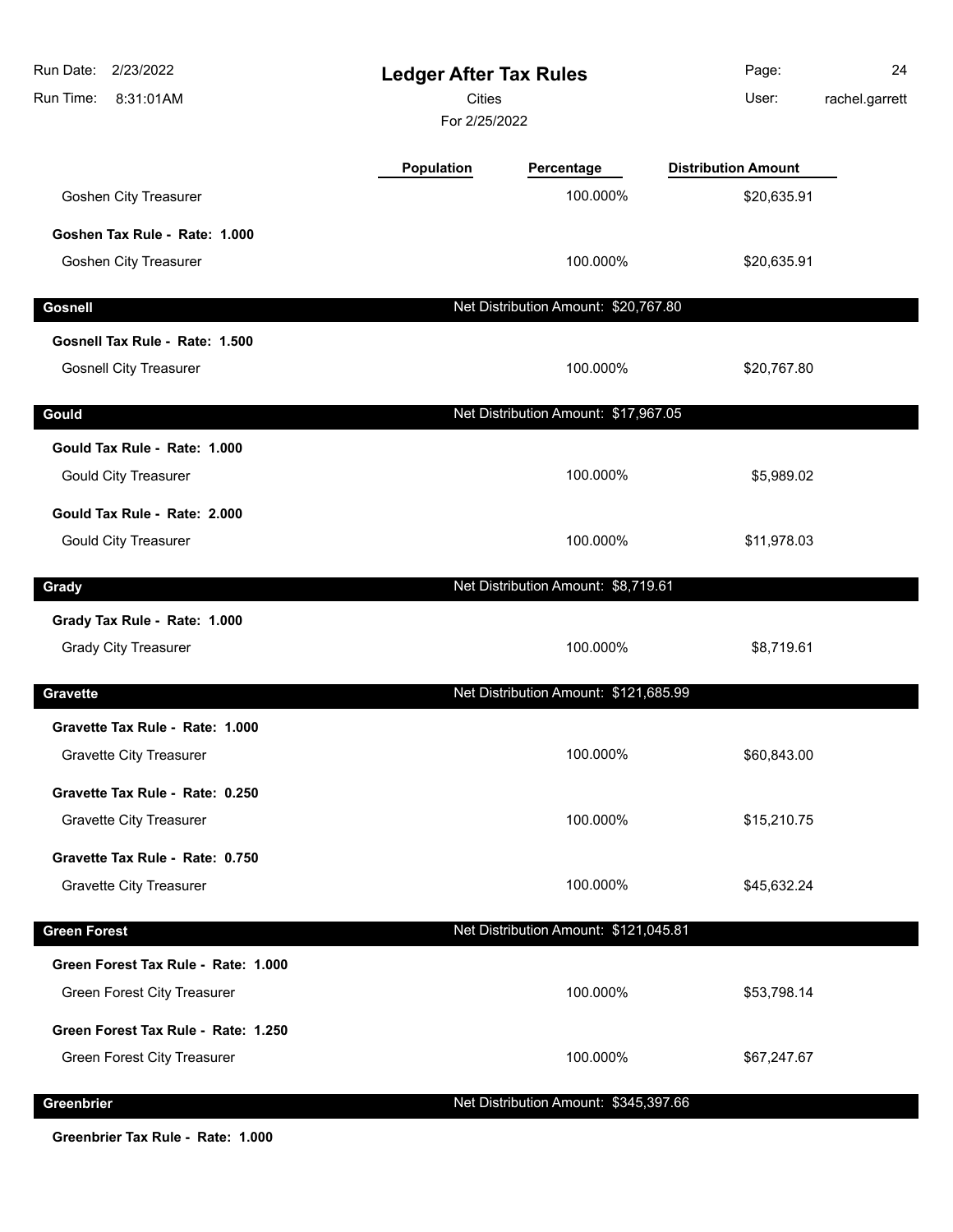**Ledger After Tax Rules** 8:31:01AM Run Time: Run Date: 2/23/2022 For 2/25/2022 **Cities Community Community Community** User: Page: 25 rachel.garrett **Population Percentage Distribution Amount** Greenbrier City Treasurer **100.000%** \$138,159.06 **Greenbrier Tax Rule - Rate: 1.000** Greenbrier City Treasurer **100.000%** \$138,159.06 **Greenbrier Tax Rule - Rate: 0.130** Greenbrier City Treasurer 100.000% \$17,269.88 **Greenbrier Tax Rule - Rate: 0.380** Greenbrier City Treasurer **100.000%** \$51,809.66 **Greenland Greenland Net Distribution Amount: \$47,615.42 Greenland Tax Rule - Rate: 1.000** Greenland City Treasurer 100.000% \$15,871.81 **Greenland Tax Rule - Rate: 1.000** Greenland City Treasurer 100.000% \$15,871.81 **Greeland Tax Rule - Rate: 1.000** Greenland City Treasurer 100.000% \$15,871.80 **Greenwood** Net Distribution Amount: \$333,825.71 **Greenwood Tax Rule - Rate: 1.000** Greenwood City Treasurer **by the control of the City Treasurer 100.000%** \$166,912.86 **Greenwood Tax Rule - Rate: 0.750** Greenwood City Treasurer **100.000%** \$125,184.64 **Greenwood Tax Rule - Rate: 0.250** Greenwood City Treasurer **by the City Control City Creenwood City Treasurer 641,728.21 Greers Ferry Contract Contract Contract Contract Contract Contract Contract Contract Contract Contract Contract Contract Contract Contract Contract Contract Contract Contract Contract Contract Contract Contract Contract Greers Ferry Tax Rule - Rate: 1.000** Greers Ferry City Treasurer and the state of the state of the 100.000% \$29,235.39 **Grider Field AF Pine Bluff** Net Distribution Amount: \$473.42 **Pine Bluff Tax Rule - Rate: 1.000** Pine Bluff Municipal Airport-Grider Field **100.000%** \$210.41

**Pine Bluff Tax Rule - Rate: 0.630**

Pine Bluff Municipal Airport-Grider Field **100.000%** \$131.51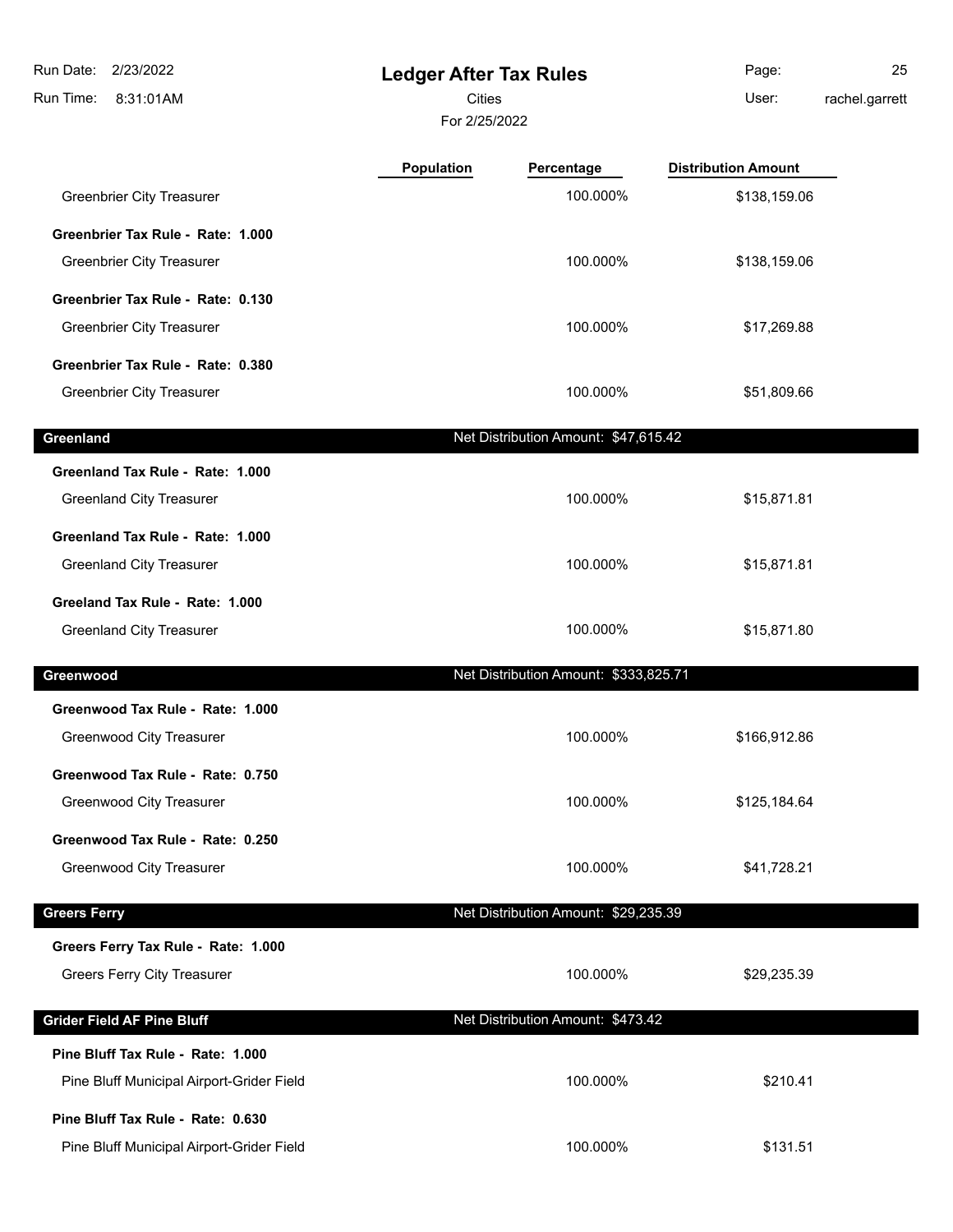| Run Date: 2/23/2022<br>Run Time:<br>8:31:01AM                                  |            | <b>Ledger After Tax Rules</b><br><b>Cities</b><br>For 2/25/2022 |                            | 26<br>rachel.garrett |
|--------------------------------------------------------------------------------|------------|-----------------------------------------------------------------|----------------------------|----------------------|
|                                                                                | Population | Percentage                                                      | <b>Distribution Amount</b> |                      |
| Pine Bluff Tax Rule - Rate: 0.630<br>Pine Bluff Municipal Airport-Grider Field |            | 100.000%                                                        | \$131.50                   |                      |
| Guion                                                                          |            | Net Distribution Amount: \$1,856.13                             |                            |                      |
| Guion Tax Rule - Rate: 1.000<br><b>Guion City Treasurer</b>                    |            | 100.000%                                                        | \$1,856.13                 |                      |
| <b>Gum Springs</b>                                                             |            | Net Distribution Amount: \$98,532.16                            |                            |                      |
| Gum Springs Tax Rule - Rate: 1.000<br><b>Gum Springs City Treasurer</b>        |            | 100.000%                                                        | \$98,532.16                |                      |
| Gurdon                                                                         |            | Net Distribution Amount: \$31,798.06                            |                            |                      |
| Gurdon Tax Rule - Rate: 1.000<br><b>Gurdon City Treasurer</b>                  |            | 100.000%                                                        | \$21,198.71                |                      |
| Gurdon Tax Rule - Rate: 0.500<br><b>Gurdon City Treasurer</b>                  |            | 100.000%                                                        | \$10,599.35                |                      |
| Guy                                                                            |            | Net Distribution Amount: \$11,076.97                            |                            |                      |
| Guy Tax Rule - Rate: 1.000<br><b>Guy City Treasurer</b>                        |            | 100.000%                                                        | \$7,384.65                 |                      |
| Guy Tax Rule - Rate: 0.500<br><b>Guy City Treasurer</b>                        |            | 100.000%                                                        | \$3,692.32                 |                      |
| <b>Hackett</b>                                                                 |            | Net Distribution Amount: \$14,272.92                            |                            |                      |
| Hackett Tax Rule - Rate: 1.000<br><b>Hackett City Treasurer</b>                |            | 100.000%                                                        | \$14,272.92                |                      |
| <b>Hamburg</b>                                                                 |            | Net Distribution Amount: \$111,171.09                           |                            |                      |
| Hamburg Tax Rule - Rate: 1.000<br>Hamburg City Treasurer                       |            | 100.000%                                                        | \$37,057.03                |                      |
| Hamburg Tax Rule - Rate: 0.500<br>Hamburg City Treasurer                       |            | 100.000%                                                        | \$18,528.52                |                      |
| Hamburg Tax Rule - Rate: 0.500<br>Hamburg City Treasurer                       |            | 100.000%                                                        | \$18,528.52                |                      |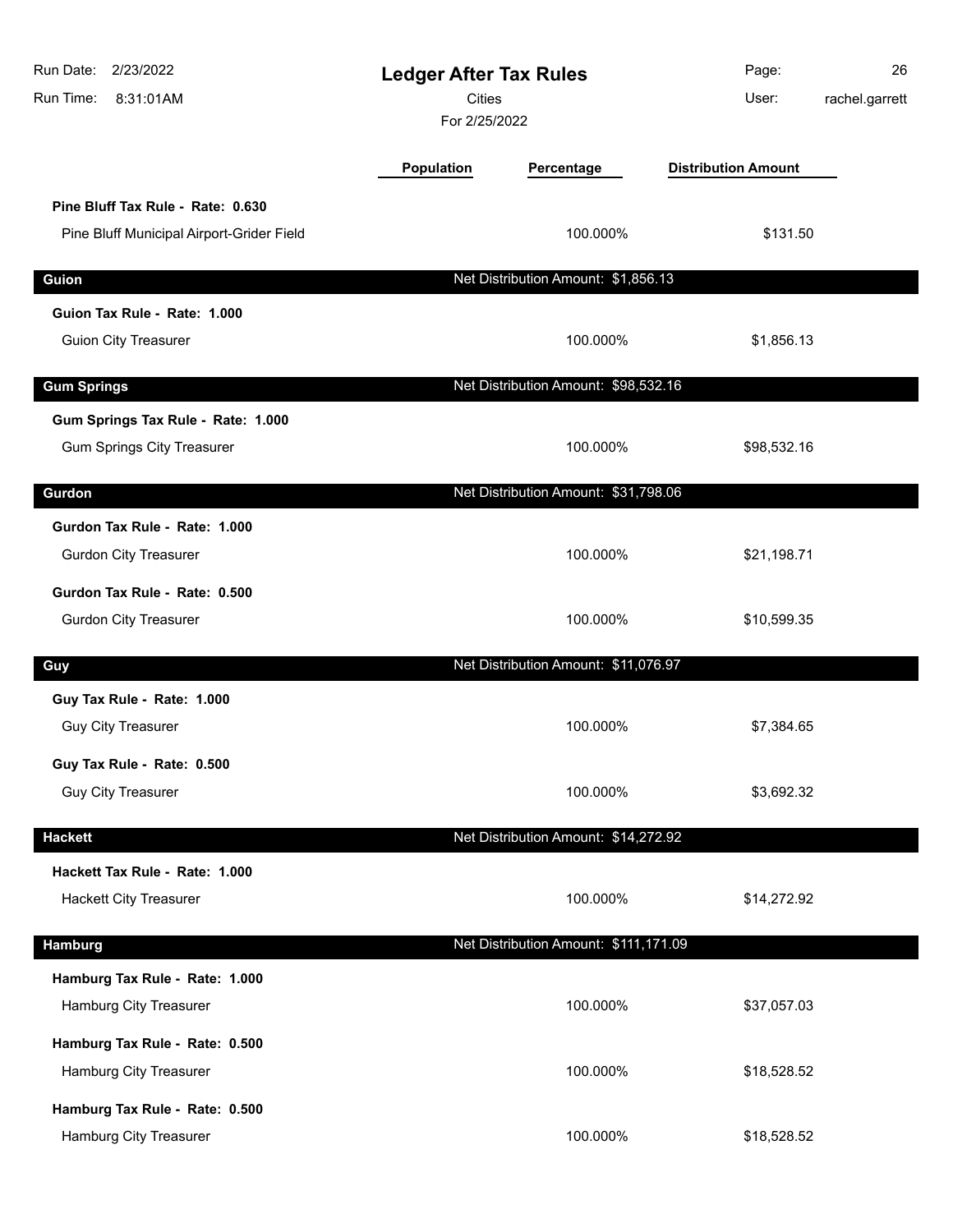| Run Date: 2/23/2022<br>Run Time:<br>8:31:01AM | <b>Ledger After Tax Rules</b><br><b>Cities</b><br>For 2/25/2022 |                                       | Page:<br>User:             | 27<br>rachel.garrett |
|-----------------------------------------------|-----------------------------------------------------------------|---------------------------------------|----------------------------|----------------------|
|                                               | Population                                                      | Percentage                            | <b>Distribution Amount</b> |                      |
| Hamburg Tax Rule - Rate: 1.000                |                                                                 |                                       |                            |                      |
| Hamburg City Treasurer                        |                                                                 | 100.000%                              | \$37,057.02                |                      |
| Hampton                                       |                                                                 | Net Distribution Amount: \$8,508.18   |                            |                      |
| Hampton Tax Rule - Rate: 0.500                |                                                                 |                                       |                            |                      |
| Hampton City Treasurer                        |                                                                 | 100.000%                              | \$8,508.18                 |                      |
| <b>Hardy</b>                                  |                                                                 | Net Distribution Amount: \$28,408.09  |                            |                      |
| Hardy Tax Rule - Rate: 1.000                  |                                                                 |                                       |                            |                      |
| <b>Hardy City Treasurer</b>                   |                                                                 | 100.000%                              | \$28,408.09                |                      |
| <b>Harrisburg</b>                             |                                                                 | Net Distribution Amount: \$90,732.83  |                            |                      |
| Harrisburg Tax Rule - Rate: 1.000             |                                                                 |                                       |                            |                      |
| Harrisburg City Treasurer                     |                                                                 | 100.000%                              | \$45,366.42                |                      |
| Harrisburg Tax Rule - Rate: 1.000             |                                                                 |                                       |                            |                      |
| Harrisburg City Treasurer                     |                                                                 | 100.000%                              | \$45,366.41                |                      |
| <b>Harrison</b>                               |                                                                 | Net Distribution Amount: \$935,873.98 |                            |                      |
| Harrison Tax Rule - Rate: 0.250               |                                                                 |                                       |                            |                      |
| Harrison City Treasurer                       |                                                                 | 100.000%                              | \$133,696.28               |                      |
| Harrison Tax Rule - Rate: 0.500               |                                                                 |                                       |                            |                      |
| Harrison City Treasurer                       |                                                                 | 100.000%                              | \$267,392.57               |                      |
| Harrison Tax Rule - Rate: 0.250               |                                                                 |                                       |                            |                      |
| Harrison City Treasurer                       |                                                                 | 100.000%                              | \$133,696.28               |                      |
| Harrison Tax Rule - Rate: 0.250               |                                                                 |                                       |                            |                      |
| Harrison City Treasurer                       |                                                                 | 100.000%                              | \$133,696.28               |                      |
| Harrion Tax Rule - Rate: 0.250                |                                                                 |                                       |                            |                      |
| Harrison City Treasurer                       |                                                                 | 100.000%                              | \$133,696.28               |                      |
| Harrison Tax Rule - Rate: 0.250               |                                                                 |                                       |                            |                      |
| Harrison City Treasurer                       |                                                                 | 100.000%                              | \$133,696.29               |                      |
| <b>Hartford</b>                               |                                                                 | Net Distribution Amount: \$7,957.70   |                            |                      |

**Hartford Tax Rule - Rate: 1.000**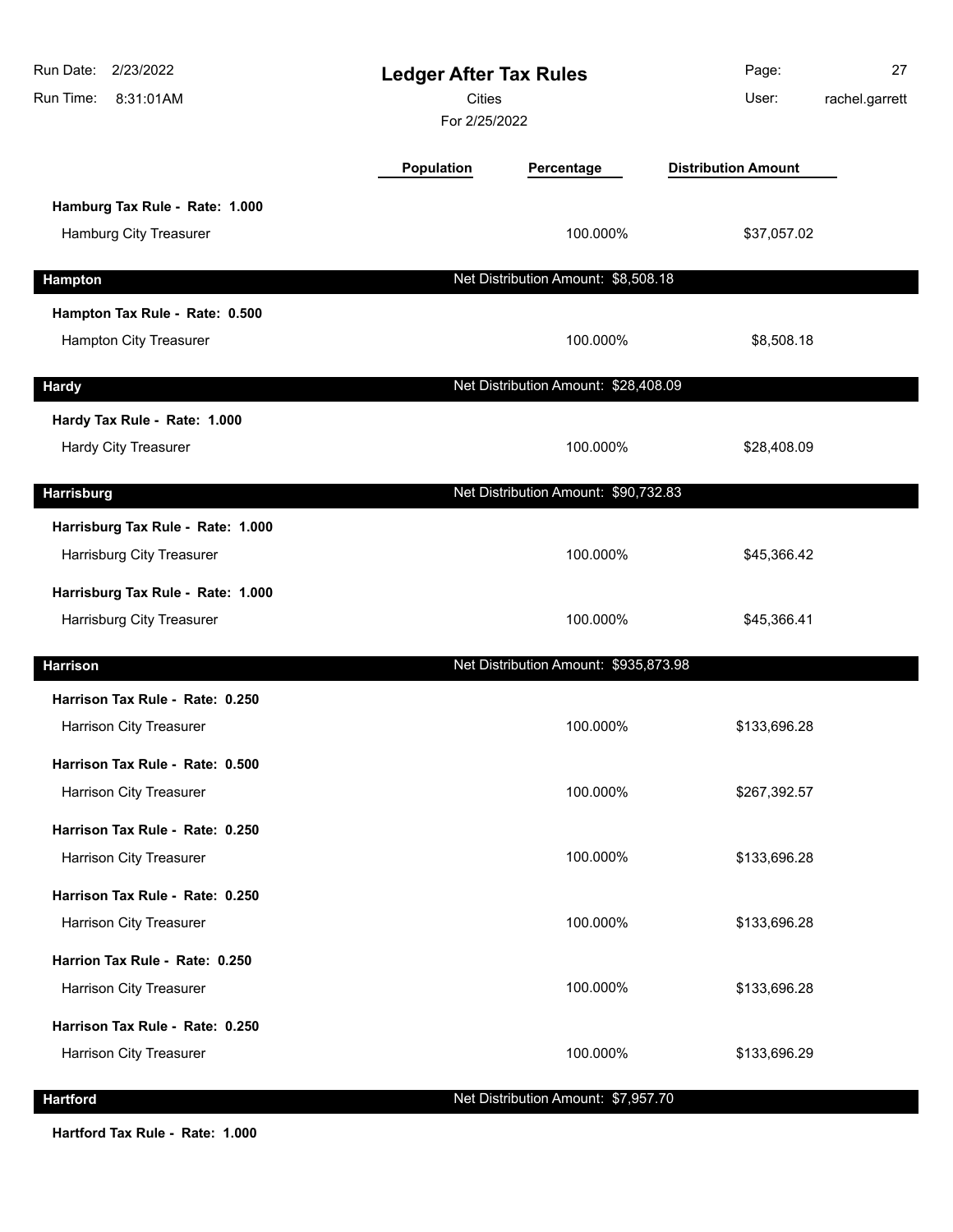| Run Date:<br>2/23/2022<br>Run Time:<br>8:31:01AM | <b>Ledger After Tax Rules</b><br><b>Cities</b><br>For 2/25/2022 |                                       | Page:<br>User:             | 28<br>rachel.garrett |
|--------------------------------------------------|-----------------------------------------------------------------|---------------------------------------|----------------------------|----------------------|
|                                                  | Population                                                      | Percentage                            | <b>Distribution Amount</b> |                      |
| <b>Hartford City Treasurer</b>                   |                                                                 | 100.000%                              | \$3,978.85                 |                      |
| Hartford Tax Rule - Rate: 1.000                  |                                                                 |                                       |                            |                      |
| <b>Hartford City Treasurer</b>                   |                                                                 | 100.000%                              | \$3,978.85                 |                      |
| <b>Haskell</b>                                   |                                                                 | Net Distribution Amount: \$54,677.11  |                            |                      |
| Haskell Tax Rule - Rate: 1.000                   |                                                                 |                                       |                            |                      |
| Haskell City Treasurer                           |                                                                 | 100.000%                              | \$27,338.56                |                      |
| Haskell Tax Rule - Rate: 1.000                   |                                                                 |                                       |                            |                      |
| Haskell City Treasurer                           |                                                                 | 75.000%                               | \$20,503.91                |                      |
| Haskell City Treasurer                           |                                                                 | 25.000%                               | \$6,834.64                 |                      |
| <b>Hatfield</b>                                  |                                                                 | Net Distribution Amount: \$7,232.54   |                            |                      |
| Hatfield Tax Rule - Rate: 1.000                  |                                                                 |                                       |                            |                      |
| <b>Hatfield City Treasurer</b>                   |                                                                 | 100.000%                              | \$7,232.54                 |                      |
| Havana                                           |                                                                 | Net Distribution Amount: \$4,031.31   |                            |                      |
| Havana Tax Rule - Rate: 1.000                    |                                                                 |                                       |                            |                      |
| Havana City Treasurer                            |                                                                 | 100.000%                              | \$4,031.31                 |                      |
| Hazen                                            |                                                                 | Net Distribution Amount: \$94,070.18  |                            |                      |
| Hazen Tax Rule - Rate: 2.000                     |                                                                 |                                       |                            |                      |
| <b>Hazen City Treasurer</b>                      |                                                                 | 100.000%                              | \$62,713.45                |                      |
| Hazen Tax Rule - Rate: 1.000                     |                                                                 |                                       |                            |                      |
| Hazen City Treasurer                             |                                                                 | 100.000%                              | \$31,356.73                |                      |
|                                                  |                                                                 |                                       |                            |                      |
| <b>Heber Springs</b>                             |                                                                 | Net Distribution Amount: \$199,867.61 |                            |                      |
| Heber Springs Tax Rule - Rate: 0.630             |                                                                 |                                       |                            |                      |
| Heber Springs City Treasurer                     |                                                                 | 100.000%                              | \$124,917.26               |                      |
| Heber Springs Tax Rule - Rate: 0.380             |                                                                 |                                       |                            |                      |
| Heber Springs City Treasurer                     |                                                                 | 100.000%                              | \$74,950.35                |                      |
| <b>Hector</b>                                    |                                                                 | Net Distribution Amount: \$7,293.46   |                            |                      |
| Hector Tax Rule - Rate: 1.500                    |                                                                 |                                       |                            |                      |
| <b>Hector City Treasurer</b>                     |                                                                 | 100.000%                              | \$7,293.46                 |                      |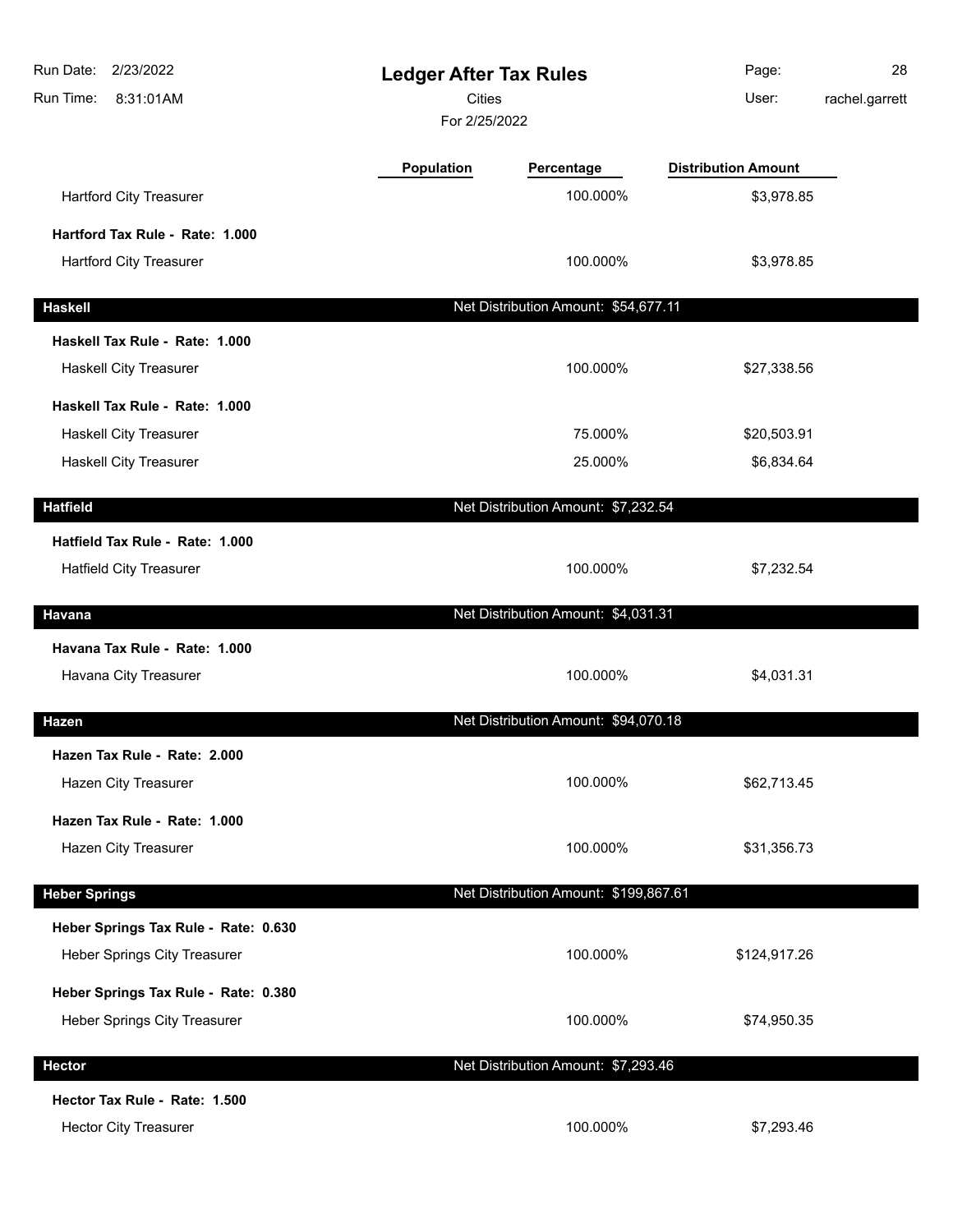| Run Date:<br>2/23/2022<br>Run Time:<br>8:31:01AM | <b>Ledger After Tax Rules</b><br><b>Cities</b><br>For 2/25/2022 |                                       | Page:<br>User:             | 29<br>rachel.garrett |
|--------------------------------------------------|-----------------------------------------------------------------|---------------------------------------|----------------------------|----------------------|
|                                                  | Population                                                      | Percentage                            | <b>Distribution Amount</b> |                      |
| <b>Helena-West Helena</b>                        |                                                                 | Net Distribution Amount: \$306,022.67 |                            |                      |
| Helena-West Helena Tax Rule - Rate: 2.000        |                                                                 |                                       |                            |                      |
| Helena-West Helena City Treasurer                |                                                                 | 100.000%                              | \$306,022.67               |                      |
| Hermitage                                        |                                                                 | Net Distribution Amount: \$13,888.60  |                            |                      |
| Hermitage Tax Rule - Rate: 1.000                 |                                                                 |                                       |                            |                      |
| Hermitage City Treasurer                         |                                                                 | 100.000%                              | \$6,944.30                 |                      |
| Hermitage Tax Rule - Rate: 1.000                 |                                                                 |                                       |                            |                      |
| Hermitage City Treasurer                         |                                                                 | 100.000%                              | \$6,944.30                 |                      |
| <b>Higginson</b>                                 |                                                                 | Net Distribution Amount: \$2,700.90   |                            |                      |
| Higginson Tax Rule - Rate: 0.500                 |                                                                 |                                       |                            |                      |
| <b>Higginson City Treasurer</b>                  |                                                                 | 100.000%                              | \$1,350.45                 |                      |
| Higginson Tax Rule - Rate: 0.500                 |                                                                 |                                       |                            |                      |
| <b>Higginson City Treasurer</b>                  |                                                                 | 100.000%                              | \$1,350.45                 |                      |
| <b>Highfill</b>                                  |                                                                 | Net Distribution Amount: \$69,286.37  |                            |                      |
| Highfill Tax Rule - Rate: 1.000                  |                                                                 |                                       |                            |                      |
| <b>Highfill City Treasurer</b>                   |                                                                 | 100.000%                              | \$34,643.19                |                      |
| Highfill Tax Rule - Rate: 1.000                  |                                                                 |                                       |                            |                      |
| <b>Highfill City Treasurer</b>                   |                                                                 | 100.000%                              | \$34,643.18                |                      |
| <b>Highfill Special Aviation</b>                 |                                                                 | Net Distribution Amount: \$19,179.24  |                            |                      |
| Highfill Special Aviation Tax Rule - Rate: 2.000 |                                                                 |                                       |                            |                      |
| Northwest Arkansas Regional Airport              |                                                                 | 100.000%                              | \$19,179.24                |                      |
| <b>Highland</b>                                  |                                                                 | Net Distribution Amount: \$36,467.18  |                            |                      |
| Highland Tax Rule - Rate: 1.000                  |                                                                 |                                       |                            |                      |
| <b>Highland City Treasurer</b>                   |                                                                 | 100.000%                              | \$24,311.45                |                      |
| Highland Tax Rule - Rate: 0.500                  |                                                                 |                                       |                            |                      |
| <b>Highland City Treasurer</b>                   |                                                                 | 100.000%                              | \$12,155.73                |                      |
| <b>Holly Grove</b>                               |                                                                 | Net Distribution Amount: \$10,955.02  |                            |                      |

**Holly Grove Tax Rule - Rate: 1.000**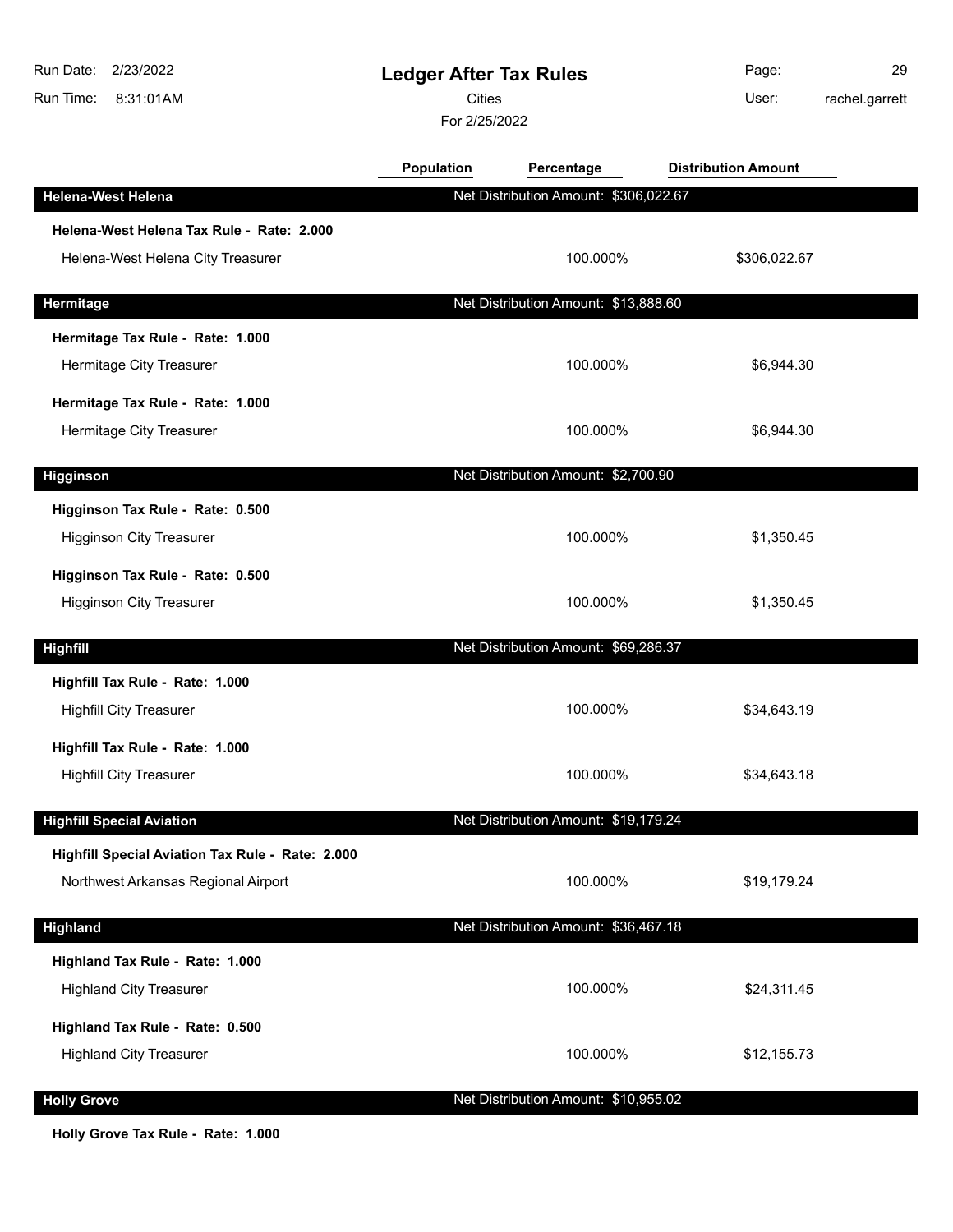| Run Date:<br>2/23/2022<br>Run Time:<br>8:31:01AM                       | <b>Ledger After Tax Rules</b><br><b>Cities</b><br>For 2/25/2022 |                                         | Page:<br>User:             | 30<br>rachel.garrett |
|------------------------------------------------------------------------|-----------------------------------------------------------------|-----------------------------------------|----------------------------|----------------------|
|                                                                        | Population                                                      | Percentage                              | <b>Distribution Amount</b> |                      |
| Holly Grove City Treasurer                                             |                                                                 | 100.000%                                | \$3,651.67                 |                      |
| Holly Grove Tax Rule - Rate: 1.000                                     |                                                                 |                                         |                            |                      |
| <b>Holly Grove City Treasurer</b>                                      |                                                                 | 100.000%                                | \$3,651.67                 |                      |
| Holly Grove Tax Rule - Rate: 1.000                                     |                                                                 |                                         |                            |                      |
| Holly Grove City Treasurer                                             |                                                                 | 100.000%                                | \$3,651.68                 |                      |
| Hope                                                                   |                                                                 | Net Distribution Amount: \$223,905.23   |                            |                      |
| Hope Tax Rule - Rate: 1.000                                            |                                                                 |                                         |                            |                      |
| Hope City Treasurer                                                    |                                                                 | 100.000%                                | \$223,905.23               |                      |
| Horatio                                                                |                                                                 | Net Distribution Amount: \$9,498.75     |                            |                      |
| Horatio City Tax - Rate: 1.000<br><b>Horatio City Treasurer</b>        |                                                                 | 100.000%                                | \$9,498.75                 |                      |
| <b>Horseshoe Bend</b>                                                  |                                                                 | Net Distribution Amount: \$37,378.04    |                            |                      |
| Horseshoe Bend Tax Rule - Rate: 1.000                                  |                                                                 |                                         |                            |                      |
| Horseshoe Bend City Treasurer                                          |                                                                 | 100.000%                                | \$18,689.02                |                      |
| Horseshoe Bend Tax Rule - Rate: 1.000<br>Horseshoe Bend City Treasurer |                                                                 | 100.000%                                | \$18,689.02                |                      |
| <b>Hot Springs</b>                                                     |                                                                 | Net Distribution Amount: \$2,530,150.46 |                            |                      |
| Hot Springs Tax Rule - Rate: 1.000                                     |                                                                 |                                         |                            |                      |
| Hot Springs City Treasurer                                             |                                                                 | 100.000%                                | \$1,686,766.97             |                      |
| Hot Springs Tax Rule - Rate: 0.500                                     |                                                                 |                                         |                            |                      |
| Hot Springs City Treasurer                                             |                                                                 | 100.000%                                | \$843,383.49               |                      |
| <b>Hot Springs AF City</b>                                             |                                                                 | Net Distribution Amount: \$2,140.08     |                            |                      |
| Hot Springs Tax Rule - Rate: 1.000                                     |                                                                 |                                         |                            |                      |
| Hot Springs Memorial Airport                                           |                                                                 | 100.000%                                | \$1,426.72                 |                      |
| Hot Springs Tax Rule - Rate: 0.500                                     |                                                                 |                                         |                            |                      |
| Hot Springs Memorial Airport                                           |                                                                 | 100.000%                                | \$713.36                   |                      |
| Hoxie                                                                  |                                                                 | Net Distribution Amount: \$19,862.66    |                            |                      |

**Hoxie Tax Rule - Rate: 1.000**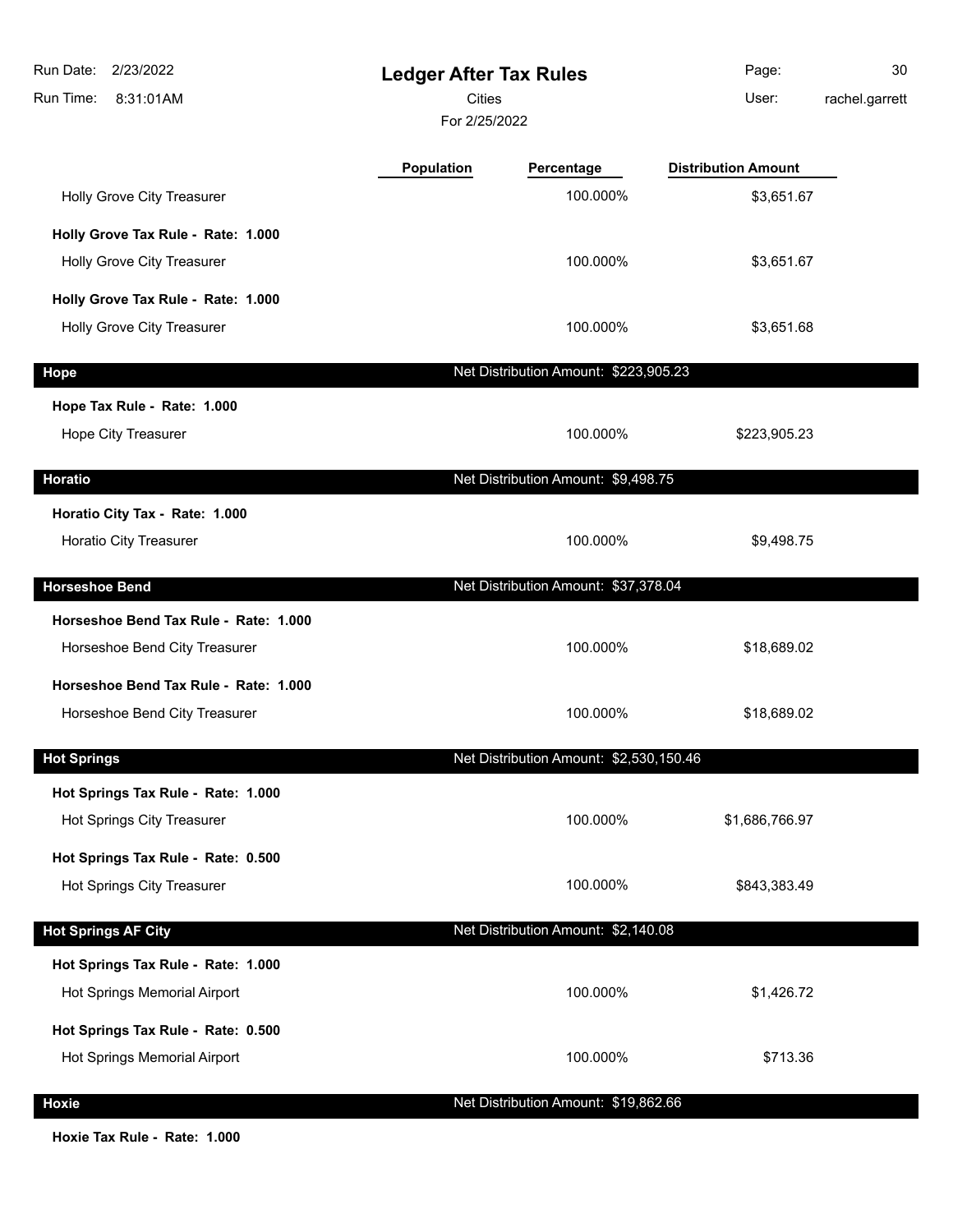| Run Date:<br>2/23/2022<br><b>Ledger After Tax Rules</b><br><b>Cities</b><br>Run Time:<br>8:31:01AM<br>For 2/25/2022 |            | Page:<br>User:                        | 31<br>rachel.garrett       |  |
|---------------------------------------------------------------------------------------------------------------------|------------|---------------------------------------|----------------------------|--|
|                                                                                                                     | Population | Percentage                            | <b>Distribution Amount</b> |  |
| Hoxie City Treasurer                                                                                                |            | 100.000%                              | \$19,862.66                |  |
| <b>Hughes</b>                                                                                                       |            | Net Distribution Amount: \$7,327.20   |                            |  |
| Hughes Tax Rule - Rate: 1.000                                                                                       |            |                                       |                            |  |
| <b>Hughes City Treasurer</b>                                                                                        |            | 100.000%                              | \$7,327.20                 |  |
| <b>Humphrey</b>                                                                                                     |            | Net Distribution Amount: \$2,599.24   |                            |  |
| Humphrey Tax Rule - Rate: 1.000                                                                                     |            |                                       |                            |  |
| Humphrey City Treasurer                                                                                             |            | 100.000%                              | \$2,599.24                 |  |
| <b>Huntington</b>                                                                                                   |            | Net Distribution Amount: \$5,806.16   |                            |  |
| Huntington Tax Rule - Rate: 1.000<br>Huntington City Treasurer                                                      |            | 100.000%                              | \$3,870.77                 |  |
| Huntington Tax Rule - Rate: 0.500<br>Huntington City Treasurer                                                      |            | 100.000%                              | \$1,935.39                 |  |
| <b>Huntsville</b>                                                                                                   |            | Net Distribution Amount: \$181,678.15 |                            |  |
| Huntsville Tax Rule - Rate: 1.000<br>Huntsville City Treasurer                                                      |            | 100.000%                              | \$90,839.08                |  |
| Huntsville Tax Rule - Rate: 1.000<br>Huntsville City Treasurer                                                      |            | 100.000%                              | \$90,839.07                |  |
| <b>Huntsville AF City</b>                                                                                           |            | Net Distribution Amount: \$35.89      |                            |  |
| Huntsville Tax Rule - Rate: 1.000<br>Huntsville Municipal Airport                                                   |            | 100.000%                              | \$17.95                    |  |
| Huntsville Tax Rule - Rate: 1.000<br>Huntsville Municipal Airport                                                   |            | 100.000%                              | \$17.94                    |  |
| Imboden                                                                                                             |            | Net Distribution Amount: \$12,692.18  |                            |  |
| Imboden Tax Rule - Rate: 1.000<br>Imboden City Treasurer                                                            |            | 100.000%                              | \$12,692.18                |  |
| Jacksonville                                                                                                        |            | Net Distribution Amount: \$929,560.43 |                            |  |
| Jacksonville Tax Rule - Rate: 1.000<br>Jacksonville City Treasurer                                                  |            | 100.000%                              | \$464,780.22               |  |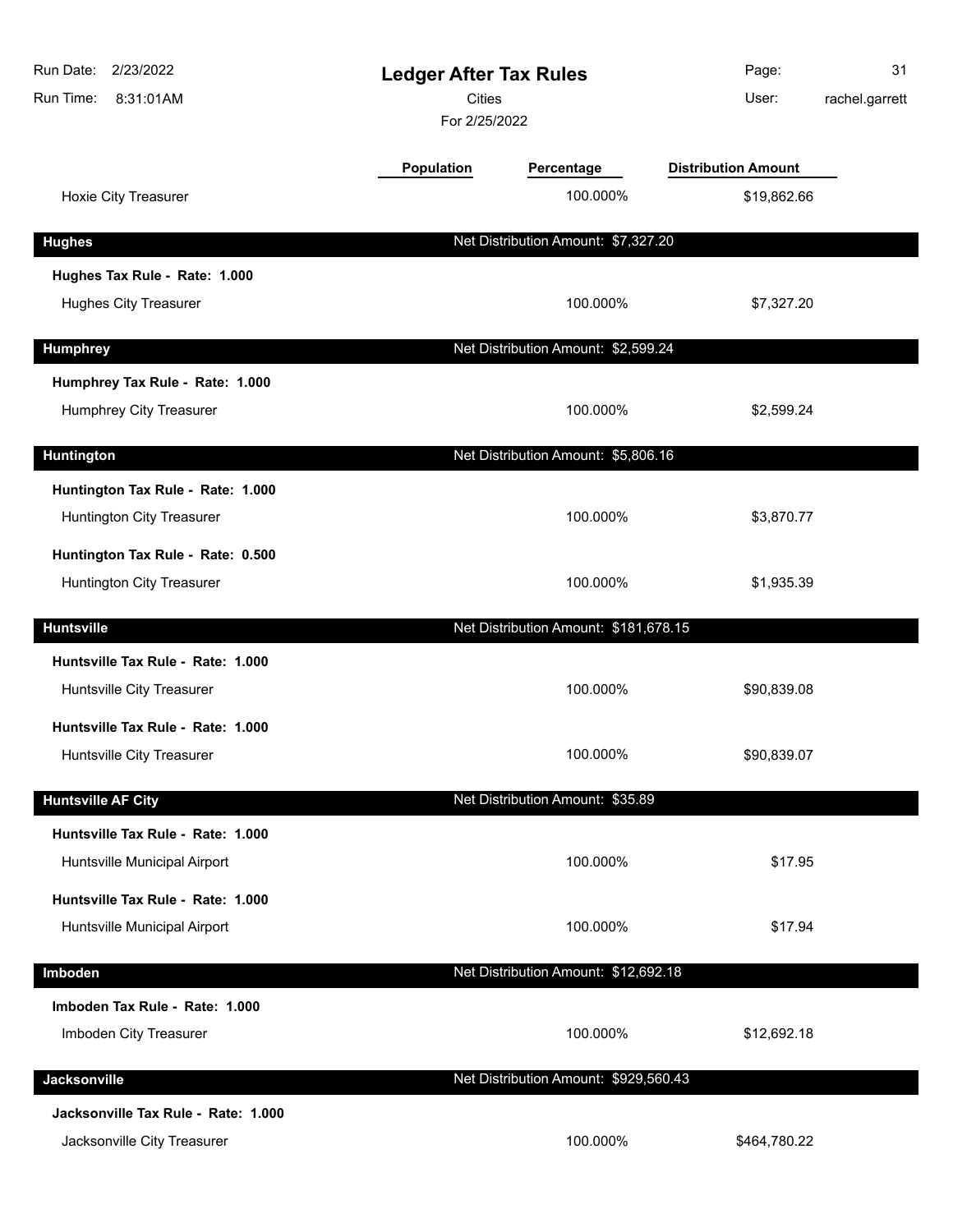| 2/23/2022<br>Run Date:<br>Run Time:<br>8:31:01AM                   |            | <b>Ledger After Tax Rules</b><br><b>Cities</b><br>For 2/25/2022 |                            | 32<br>rachel.garrett |
|--------------------------------------------------------------------|------------|-----------------------------------------------------------------|----------------------------|----------------------|
|                                                                    | Population | Percentage                                                      | <b>Distribution Amount</b> |                      |
| Jacksonville Tax Rule - Rate: 1.000<br>Jacksonville City Treasurer |            | 100.000%                                                        | \$464,780.21               |                      |
| Jasper                                                             |            | Net Distribution Amount: \$39,944.24                            |                            |                      |
| Jasper Tax Rule - Rate: 1.000<br>Jasper City Treasurer             |            | 100.000%                                                        | \$19,972.12                |                      |
| Jasper Tax Rule - Rate: 1.000<br>Jasper City Treasurer             |            | 100.000%                                                        | \$19,972.12                |                      |
| <b>Jennette</b>                                                    |            | Net Distribution Amount: \$475.48                               |                            |                      |
| Jennette Tax Rule - Rate: 1.000<br>Jennette City Treasurer         |            | 100.000%                                                        | \$475.48                   |                      |
| Johnson                                                            |            | Net Distribution Amount: \$79,820.94                            |                            |                      |
| Johnson Tax Rule - Rate: 1.000<br>Johnson City Treasurer           |            | 100.000%                                                        | \$39,910.47                |                      |
| Johnson Tax Rule - Rate: 1.000<br>Johnson City Treasurer           |            | 100.000%                                                        | \$39,910.47                |                      |
| Joiner                                                             |            | Net Distribution Amount: \$3,768.88                             |                            |                      |
| Joiner Tax Rule - Rate: 1.250<br>Joiner City Treasurer             |            | 100.000%                                                        | \$3,768.88                 |                      |
| Jonesboro                                                          |            | Net Distribution Amount: \$2,423,246.98                         |                            |                      |
| Jonesboro Tax Rule - Rate: 1.000<br>Jonesboro City Treasurer       |            | 100.000%                                                        | \$2,423,246.98             |                      |
| <b>Jonesboro AF City</b>                                           |            | Net Distribution Amount: \$1,561.89                             |                            |                      |
| Jonesboro Tax Rule - Rate: 1.000<br>Jonesboro Municipal Airport    |            | 100.000%                                                        | \$1,561.89                 |                      |
| Judsonia                                                           |            | Net Distribution Amount: \$16,727.31                            |                            |                      |
| Judsonia Tax Rule - Rate: 1.000<br>Judsonia City Treasurer         |            | 100.000%                                                        | \$16,727.31                |                      |
| <b>Junction City</b>                                               |            | Net Distribution Amount: \$6,658.04                             |                            |                      |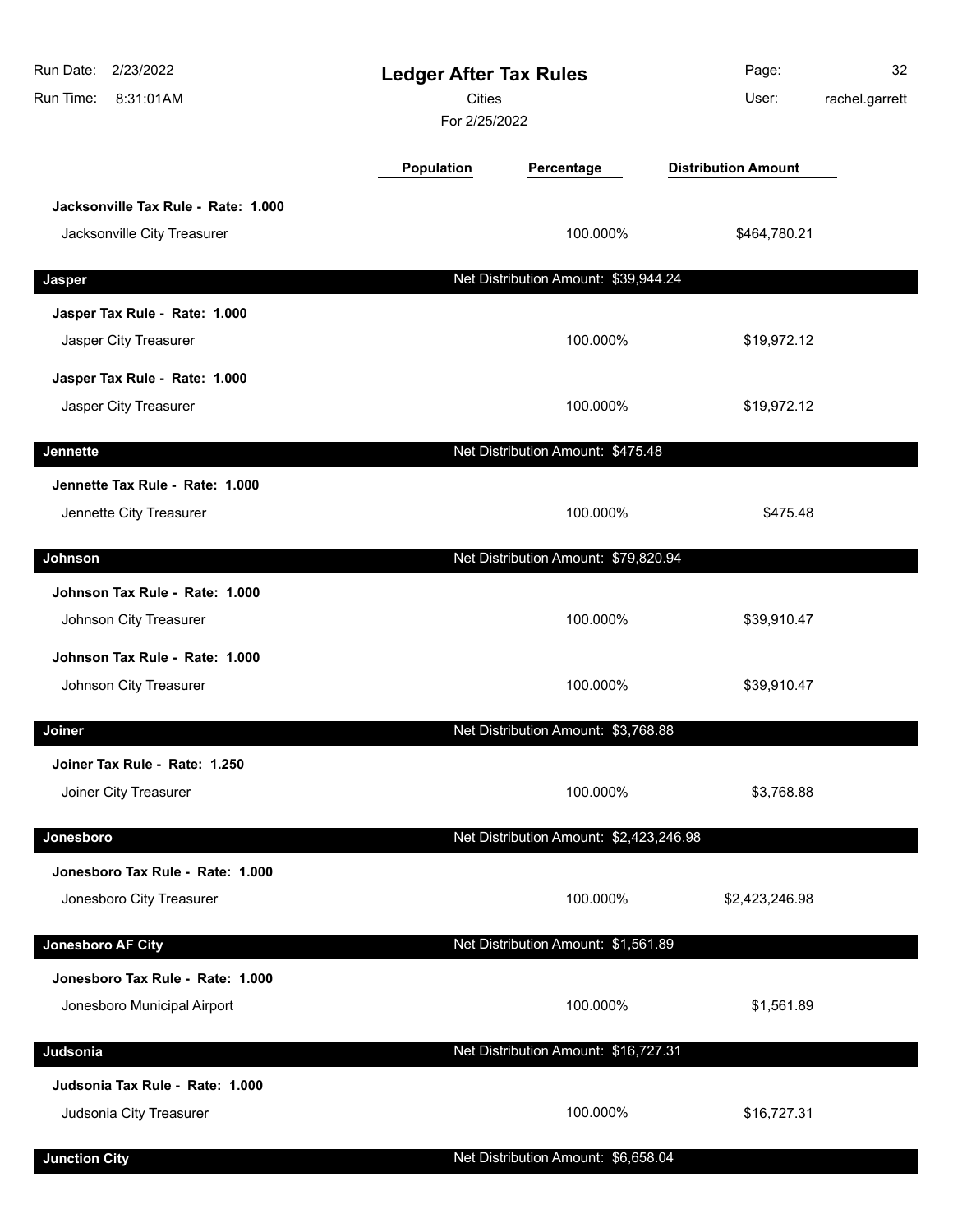| Run Date:<br>2/23/2022<br>Run Time:<br>8:31:01AM                   | <b>Ledger After Tax Rules</b><br><b>Cities</b><br>For 2/25/2022 |                                      | Page:<br>User:             | 33<br>rachel.garrett |
|--------------------------------------------------------------------|-----------------------------------------------------------------|--------------------------------------|----------------------------|----------------------|
|                                                                    | Population                                                      | Percentage                           | <b>Distribution Amount</b> |                      |
| Junction City Tax Rule - Rate: 1.000<br>Junction City Treasurer    |                                                                 | 100.000%                             | \$6,658.04                 |                      |
| <b>Keiser</b>                                                      |                                                                 | Net Distribution Amount: \$5,255.27  |                            |                      |
| Keiser Tax Rule - Rate: 2.000                                      |                                                                 |                                      |                            |                      |
| Keiser City Treasurer                                              |                                                                 | 50.000%                              | \$2,627.64                 |                      |
| Keiser City Treasurer                                              |                                                                 | 50.000%                              | \$2,627.63                 |                      |
| Keo                                                                |                                                                 | Net Distribution Amount: \$2,161.04  |                            |                      |
| Keo Tax Rule - Rate: 1.000<br>Keo City Treasurer                   |                                                                 | 100.000%                             | \$2,161.04                 |                      |
| <b>Kibler</b>                                                      |                                                                 | Net Distribution Amount: \$5,349.80  |                            |                      |
| Kibler Tax Rule - Rate: 1.000<br>Kibler City Treasurer             |                                                                 | 100.000%                             | \$5,349.80                 |                      |
| <b>Kingsland</b>                                                   |                                                                 | Net Distribution Amount: \$3,263.90  |                            |                      |
| Kingsland Tax Rule - Rate: 1.000<br>Kingsland City Treasurer       |                                                                 | 100.000%                             | \$3,263.90                 |                      |
| Kirk Field AF Paragould                                            |                                                                 | Net Distribution Amount: \$167.82    |                            |                      |
| Paragould Tax Rule - Rate: 0.500                                   |                                                                 |                                      |                            |                      |
| Kirk Field Airport                                                 |                                                                 | 100.000%                             | \$111.88                   |                      |
| Paragould Tax Rule - Rate: 0.250<br>Kirk Field Airport             |                                                                 | 100.000%                             | \$55.94                    |                      |
| <b>Lake City</b>                                                   |                                                                 | Net Distribution Amount: \$16,487.39 |                            |                      |
| Lake City Tax Rule - Rate: 1.000<br>Lake City Treasurer            |                                                                 | 100.000%                             | \$16,487.39                |                      |
| <b>Lake Village</b>                                                |                                                                 | Net Distribution Amount: \$83,753.50 |                            |                      |
| Lake Village Tax Rule - Rate: 1.000<br>Lake Village City Treasurer |                                                                 | 100.000%                             | \$41,876.75                |                      |
| Lake Village Tax Rule - Rate: 1.000<br>Lake Village City Treasurer |                                                                 | 100.000%                             | \$41,876.75                |                      |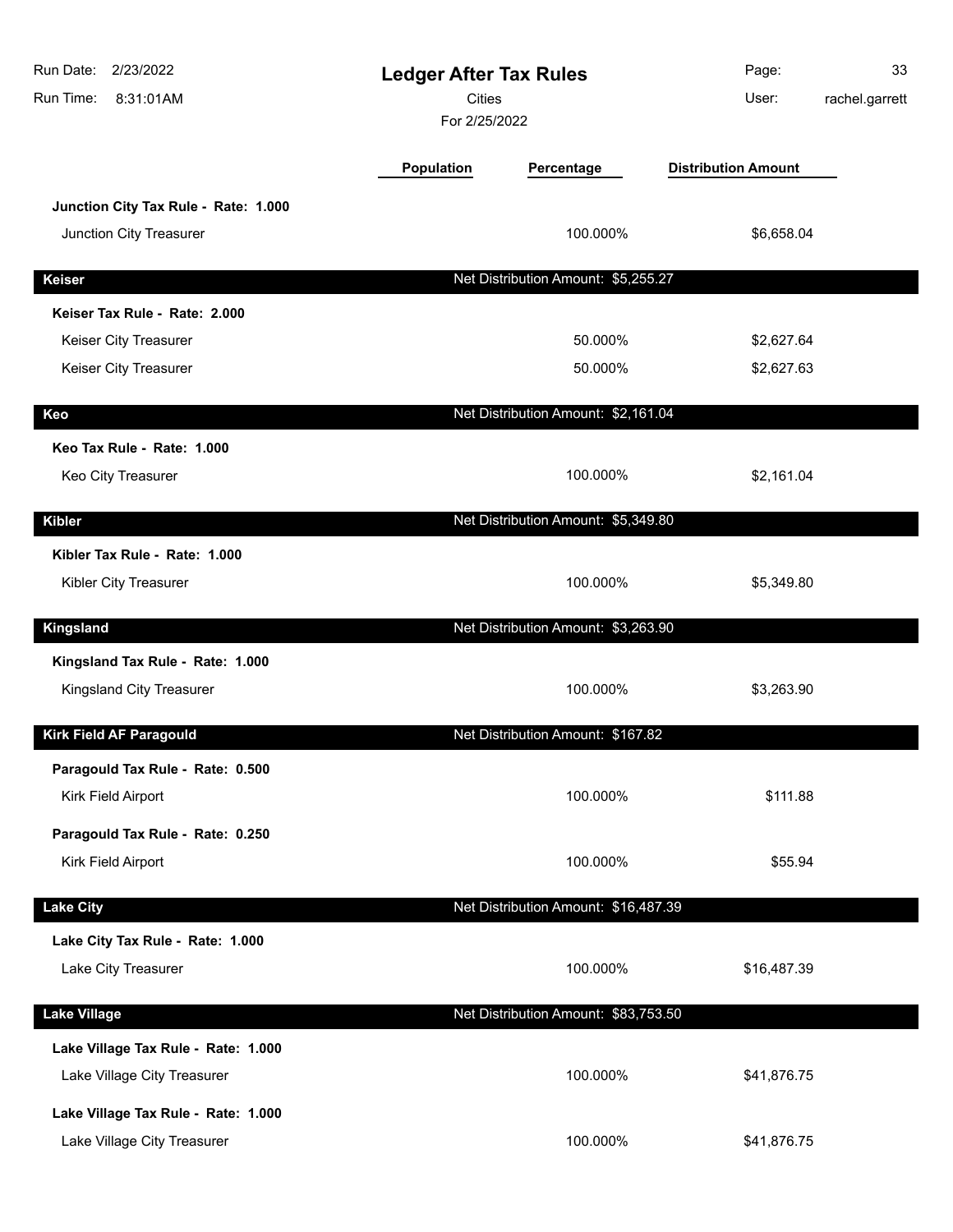| Run Date:<br>2/23/2022<br>Run Time:<br>8:31:01AM | <b>Ledger After Tax Rules</b><br><b>Cities</b><br>For 2/25/2022 |                                      | Page:<br>User:             | 34<br>rachel.garrett |
|--------------------------------------------------|-----------------------------------------------------------------|--------------------------------------|----------------------------|----------------------|
|                                                  | Population                                                      | Percentage                           | <b>Distribution Amount</b> |                      |
| Lakeview                                         |                                                                 | Net Distribution Amount: \$5,208.38  |                            |                      |
| Lakeview Tax Rule - Rate: 1.000                  |                                                                 |                                      |                            |                      |
| Lakeview City Treasurer                          |                                                                 | 100.000%                             | \$5,208.38                 |                      |
| Lamar                                            |                                                                 | Net Distribution Amount: \$26,027.93 |                            |                      |
| Lamar Tax Rule - Rate: 1.000                     |                                                                 |                                      |                            |                      |
| Lamar City Treasurer                             |                                                                 | 100.000%                             | \$13,013.97                |                      |
| Lamar Tax Rule - Rate: 1.000                     |                                                                 |                                      |                            |                      |
| Lamar City Treasurer                             |                                                                 | 100.000%                             | \$13,013.96                |                      |
| Leachville                                       |                                                                 | Net Distribution Amount: \$20,044.33 |                            |                      |
| Leachville Tax Rule - Rate: 0.250                |                                                                 |                                      |                            |                      |
| Leachville City Treasurer                        |                                                                 | 100.000%                             | \$5,011.08                 |                      |
| Leachville Tax Rule - Rate: 0.250                |                                                                 |                                      |                            |                      |
| Leachville City Treasurer                        |                                                                 | 100.000%                             | \$5,011.08                 |                      |
| Leachville Tax Rule - Rate: 0.500                |                                                                 |                                      |                            |                      |
| Leachville City Treasurer                        |                                                                 | 100.000%                             | \$10,022.17                |                      |
| <b>Lead Hill</b>                                 |                                                                 | Net Distribution Amount: \$8,694.52  |                            |                      |
| Lead Hill Tax Rule - Rate: 1.000                 |                                                                 |                                      |                            |                      |
| Lead Hill City Treasurer                         |                                                                 | 100.000%                             | \$8,694.52                 |                      |
| Lepanto                                          |                                                                 | Net Distribution Amount: \$35,693.71 |                            |                      |
| Lepanto Tax Rule - Rate: 0.500                   |                                                                 |                                      |                            |                      |
| Lepanto City Treasurer                           |                                                                 | 100.000%                             | \$7,931.94                 |                      |
| Lepanto Tax Rule - Rate: 0.750                   |                                                                 |                                      |                            |                      |
| Lepanto City Treasurer                           |                                                                 | 100.000%                             | \$11,897.90                |                      |
| Lepanto Tax Rule - Rate: 0.500                   |                                                                 |                                      |                            |                      |
|                                                  |                                                                 | 100.000%                             | \$7,931.94                 |                      |
| Lepanto City Treasurer                           |                                                                 | 50.000%                              | \$3,965.97                 |                      |
| Lepanto City Treasurer                           |                                                                 | 50.000%                              | \$3,965.97                 |                      |
| Lepanto Tax Rule - Rate: 0.500                   |                                                                 |                                      |                            |                      |
| Lepanto City Treasurer                           |                                                                 | 100.000%                             | \$7,931.93                 |                      |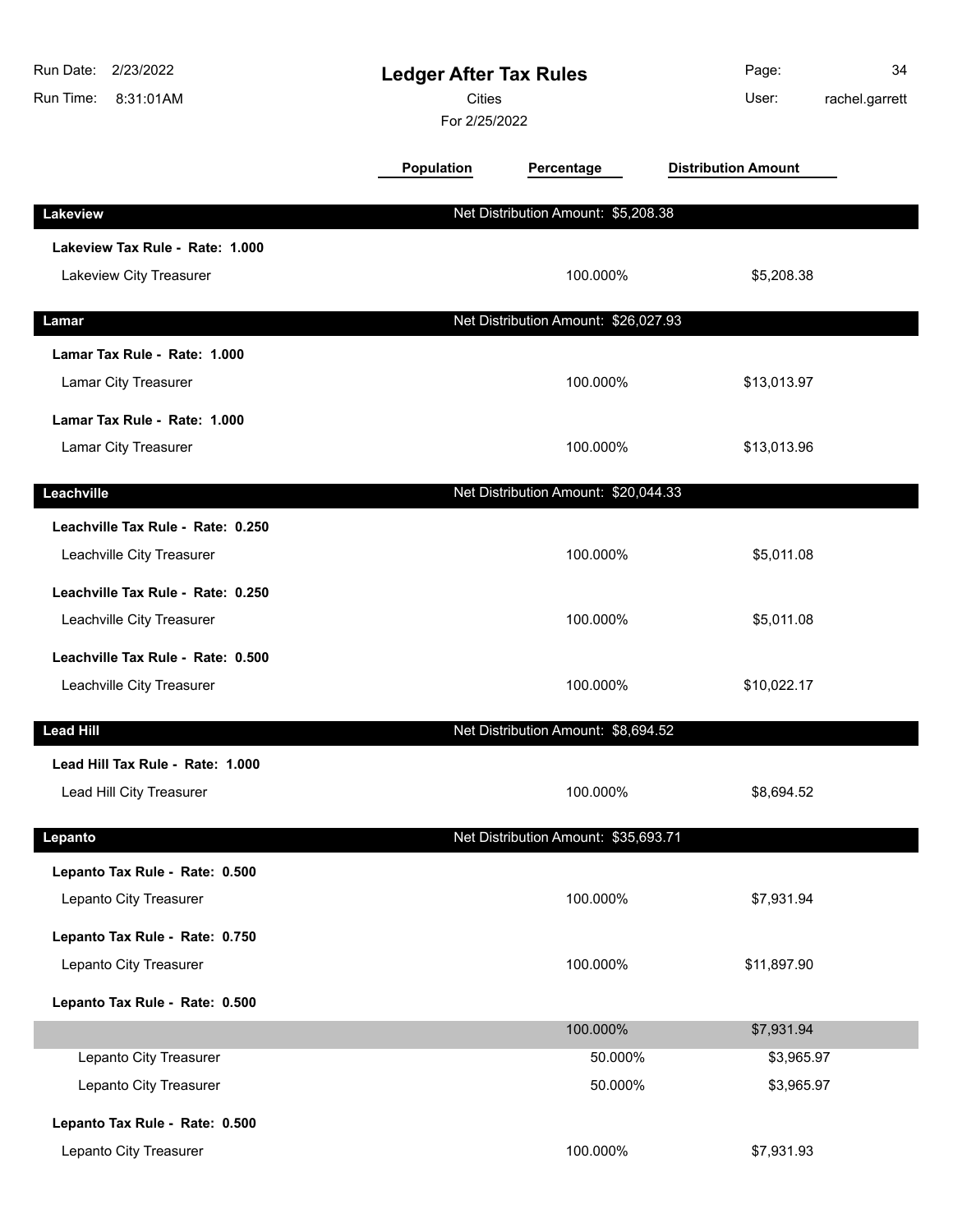| Run Date:<br>2/23/2022<br>Run Time:<br>8:31:01AM | <b>Ledger After Tax Rules</b><br><b>Cities</b><br>For 2/25/2022 |                                         | Page:<br>User:             | 35<br>rachel.garrett |
|--------------------------------------------------|-----------------------------------------------------------------|-----------------------------------------|----------------------------|----------------------|
|                                                  | Population                                                      | Percentage                              | <b>Distribution Amount</b> |                      |
| Leslie                                           |                                                                 | Net Distribution Amount: \$9,846.55     |                            |                      |
| Leslie Tax Rule - Rate: 1.000                    |                                                                 |                                         |                            |                      |
| Leslie City Treasurer                            |                                                                 | 100.000%                                | \$9,846.55                 |                      |
| Lewisville                                       |                                                                 | Net Distribution Amount: \$14,782.02    |                            |                      |
| Lewisville Tax Rule - Rate: 1.000                |                                                                 |                                         |                            |                      |
| Lewisville City Treasurer                        |                                                                 | 100.000%                                | \$14,782.02                |                      |
| Lincoln                                          |                                                                 | Net Distribution Amount: \$91,452.94    |                            |                      |
| Lincoln Tax Rule - Rate: 1.000                   |                                                                 |                                         |                            |                      |
| <b>Lincoln City Treasurer</b>                    |                                                                 | 100.000%                                | \$30,484.31                |                      |
| Lincoln Tax Rule - Rate: 0.380                   |                                                                 |                                         |                            |                      |
| <b>Lincoln City Treasurer</b>                    |                                                                 | 100.000%                                | \$11,431.62                |                      |
| Lincoln Tax Rule - Rate: 0.630                   |                                                                 |                                         |                            |                      |
| <b>Lincoln City Treasurer</b>                    |                                                                 | 100.000%                                | \$19,052.70                |                      |
| Lincoln Tax Rule - Rate: 1.000                   |                                                                 |                                         |                            |                      |
| <b>Lincoln City Treasurer</b>                    |                                                                 | 100.000%                                | \$30,484.31                |                      |
| <b>Little Flock</b>                              |                                                                 | Net Distribution Amount: \$23,297.04    |                            |                      |
| Little Flock Tax Rule - Rate: 0.500              |                                                                 |                                         |                            |                      |
| Little Flock City Treasurer                      |                                                                 | 100.000%                                | \$11,648.52                |                      |
| Little Flock Tax Rule - Rate: 0.500              |                                                                 |                                         |                            |                      |
| Little Flock City Treasurer                      |                                                                 | 100.000%                                | \$11,648.52                |                      |
| <b>Little Rock</b>                               |                                                                 | Net Distribution Amount: \$9,592,001.32 |                            |                      |
| Little Rock Tax Rule - Rate: 0.500               |                                                                 |                                         |                            |                      |
| Little Rock City Treasurer                       |                                                                 | 100.000%                                | \$3,197,333.77             |                      |
| Little Rock Tax Rule - Rate: 0.380               |                                                                 |                                         |                            |                      |
| Little Rock City Treasurer                       |                                                                 | 100.000%                                | \$2,398,000.33             |                      |
| Little Rock Tax Rule - Rate: 0.630               |                                                                 |                                         |                            |                      |
| Little Rock City Treasurer                       |                                                                 | 100.000%                                | \$3,996,667.22             |                      |
| <b>Little Rock National AF City</b>              |                                                                 | Net Distribution Amount: \$33,838.70    |                            |                      |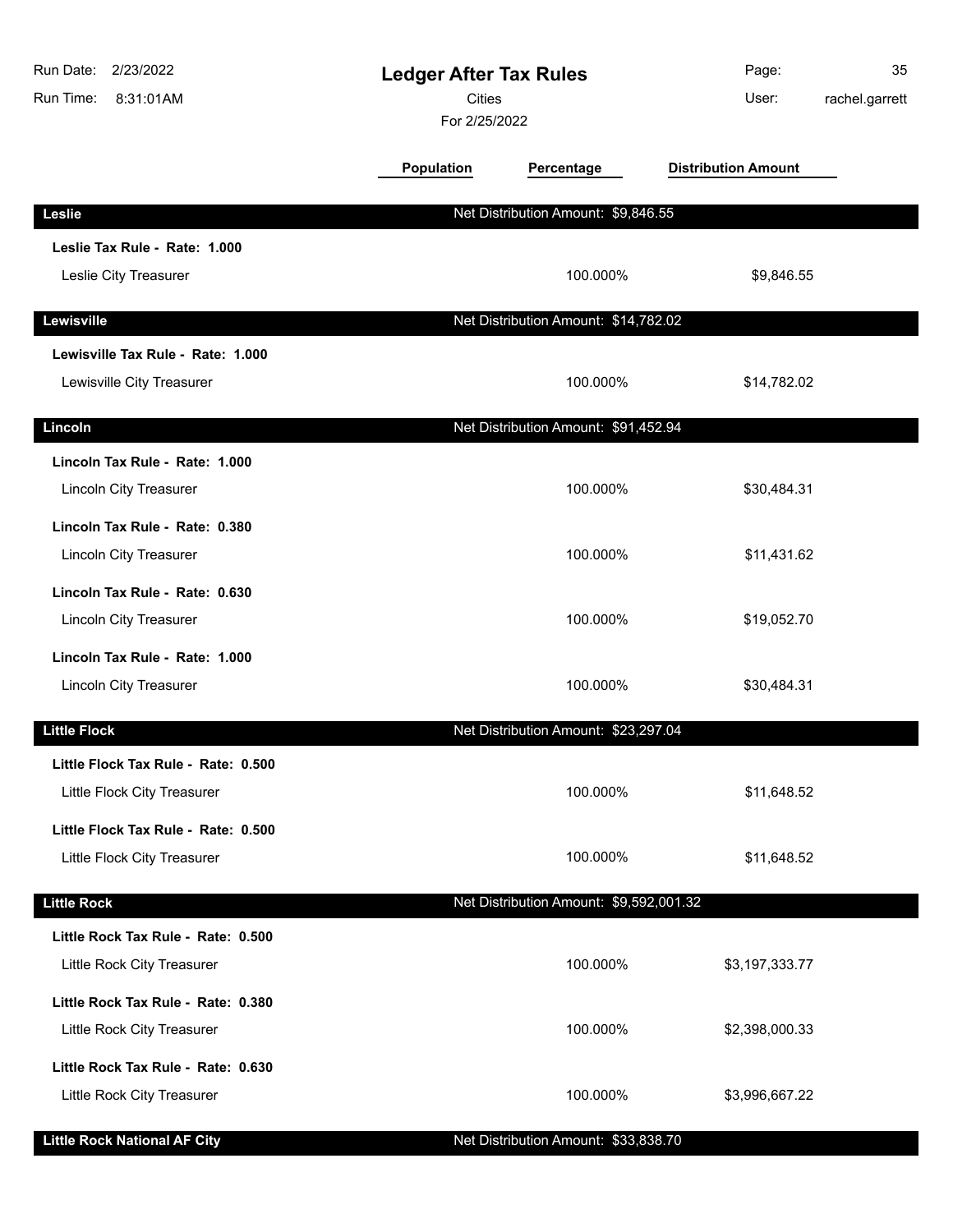| Run Date:<br>2/23/2022<br>Run Time:<br>8:31:01AM                   | <b>Ledger After Tax Rules</b><br><b>Cities</b><br>For 2/25/2022 |                                       | Page:<br>User:             | 36<br>rachel.garrett |
|--------------------------------------------------------------------|-----------------------------------------------------------------|---------------------------------------|----------------------------|----------------------|
|                                                                    | <b>Population</b>                                               | Percentage                            | <b>Distribution Amount</b> |                      |
| Little Rock Tax Rule - Rate: 0.500<br>Little Rock National Airport |                                                                 | 100.000%                              | \$11,279.57                |                      |
| Little Rock Tax Rule - Rate: 0.380<br>Little Rock National Airport |                                                                 | 100.000%                              | \$8,459.68                 |                      |
| Little Rock Tax Rule - Rate: 0.630<br>Little Rock National Airport |                                                                 | 100.000%                              | \$14,099.45                |                      |
| Lockesburg                                                         |                                                                 | Net Distribution Amount: \$8,184.39   |                            |                      |
| Lockesburg City Tax - Rate: 0.500<br>Lockesburg City Treasurer     |                                                                 | 100.000%                              | \$5,456.26                 |                      |
| Lockesburg City Tax - Rate: 0.250<br>Lockesburg City Treasurer     |                                                                 | 100.000%                              | \$2,728.13                 |                      |
| Lonoke                                                             |                                                                 | Net Distribution Amount: \$337,718.77 |                            |                      |
| Lonoke Tax Rule - Rate: 1.000<br>Lonoke City Treasurer             |                                                                 | 100.000%                              | \$112,572.92               |                      |
| Lonoke Tax Rule - Rate: 0.500<br>Lonoke City Treasurer             |                                                                 | 100.000%                              | \$56,286.46                |                      |
| Lonoke Tax Rule - Rate: 1.250<br>Lonoke City Treasurer             |                                                                 | 100.000%                              | \$140,716.15               |                      |
| Lonoke Tax Rule - Rate: 0.250<br>Lonoke City Treasurer             |                                                                 | 100.000%                              | \$28,143.24                |                      |
| Lowell                                                             |                                                                 | Net Distribution Amount: \$637,115.15 |                            |                      |
| Lowell Tax Rule - Rate: 1.000<br>Lowell City Treasurer             |                                                                 | 100.000%                              | \$318,557.58               |                      |
| Lowell Tax Rule - Rate: 1.000<br>Lowell City Treasurer             |                                                                 | 100.000%                              | \$318,557.57               |                      |
| Luxora                                                             |                                                                 | Net Distribution Amount: \$2,290.67   |                            |                      |
| Luxora Tax Rule - Rate: 1.000<br>Luxora City Treasurer             |                                                                 | 100.000%                              | \$2,290.67                 |                      |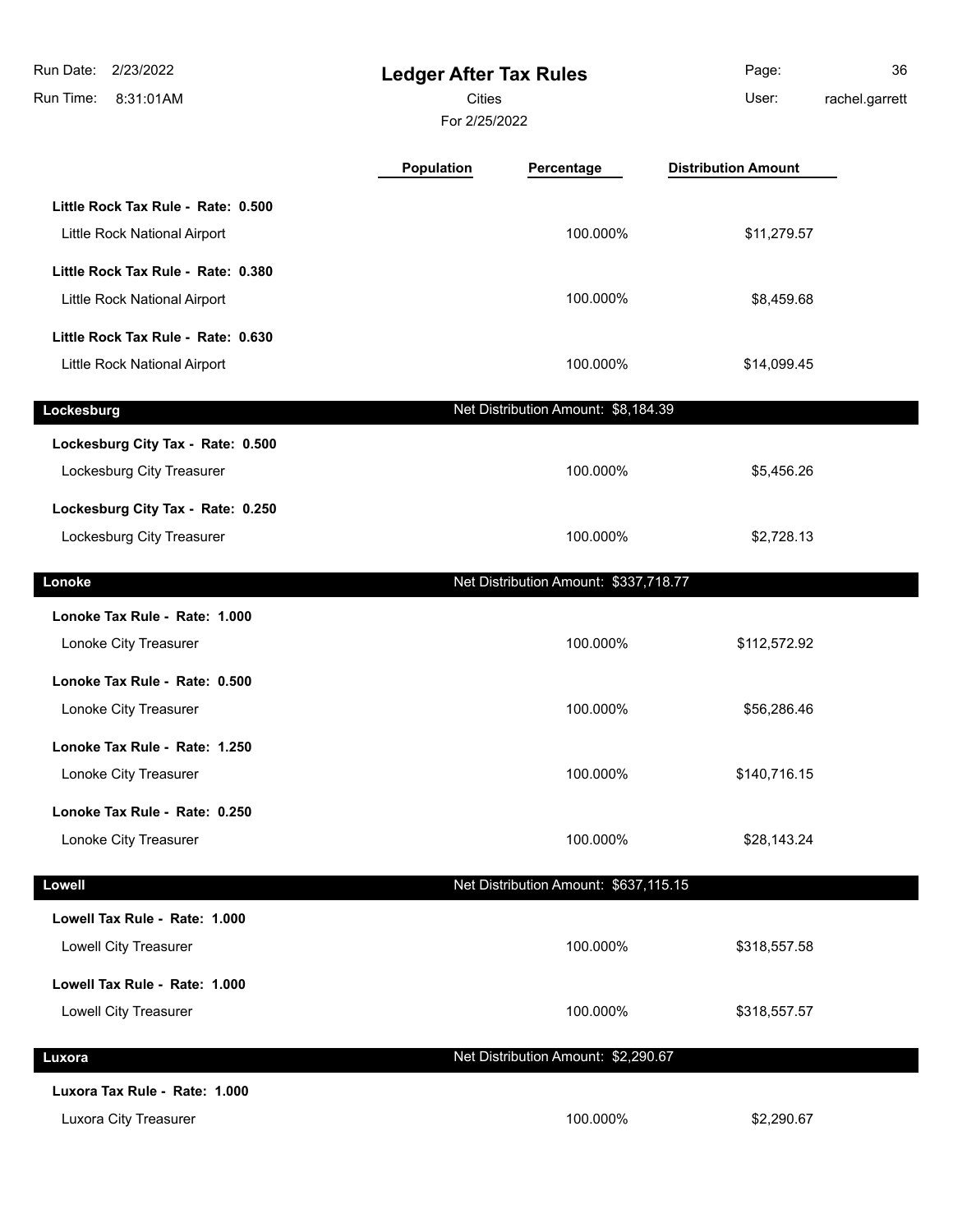| Run Date:<br>2/23/2022<br>Run Time:<br>8:31:01AM | <b>Ledger After Tax Rules</b><br><b>Cities</b><br>For 2/25/2022 |                                       | Page:<br>User:             | 37<br>rachel.garrett |
|--------------------------------------------------|-----------------------------------------------------------------|---------------------------------------|----------------------------|----------------------|
|                                                  | Population                                                      | Percentage                            | <b>Distribution Amount</b> |                      |
| <b>Madison</b>                                   |                                                                 | Net Distribution Amount: \$1,747.19   |                            |                      |
| Madison Tax Rule - Rate: 1.000                   |                                                                 |                                       |                            |                      |
| <b>Madison City Treasurer</b>                    |                                                                 | 100.000%                              | \$1,747.19                 |                      |
| <b>Magazine</b>                                  |                                                                 | Net Distribution Amount: \$18,191.84  |                            |                      |
| Magazine Tax Rule - Rate: 1.000                  |                                                                 |                                       |                            |                      |
| Magazine City Treasurer                          |                                                                 | 100.000%                              | \$9,095.92                 |                      |
| Magazine Tax Rule - Rate: 1.000                  |                                                                 |                                       |                            |                      |
| Magazine City Treasurer                          |                                                                 | 100.000%                              | \$9,095.92                 |                      |
| <b>Magnolia</b>                                  |                                                                 | Net Distribution Amount: \$656,034.53 |                            |                      |
| Magnolia Tax Rule - Rate: 0.750                  |                                                                 |                                       |                            |                      |
| Magnolia City Treasurer                          |                                                                 | 100.000%                              | \$207,168.80               |                      |
| Magnolia Tax Rule - Rate: 1.130                  |                                                                 |                                       |                            |                      |
| Magnolia City Treasurer                          |                                                                 | 100.000%                              | \$310,753.20               |                      |
| Magnolia Tax Rule - Rate: 0.250                  |                                                                 |                                       |                            |                      |
| Magnolia City Treasurer                          |                                                                 | 100.000%                              | \$69,056.27                |                      |
| Magnolia Tax Rule - Rate: 0.250                  |                                                                 |                                       |                            |                      |
| Magnolia City Treasurer                          |                                                                 | 100.000%                              | \$69,056.26                |                      |
| <b>Malvern</b>                                   |                                                                 | Net Distribution Amount: \$443,164.53 |                            |                      |
| Malvern Tax Rule - Rate: 1.000                   |                                                                 |                                       |                            |                      |
| Malvern City Treasurer                           |                                                                 | 100.000%                              | \$221,582.27               |                      |
| Malvern Tax Rule - Rate: 0.500                   |                                                                 |                                       |                            |                      |
| Malvern City Treasurer                           |                                                                 | 100.000%                              | \$110,791.13               |                      |
| Malvern Tax Rule - Rate: 0.500                   |                                                                 |                                       |                            |                      |
| Malvern City Treasurer                           |                                                                 | 100.000%                              | \$110,791.13               |                      |
| <b>Mammoth Spring</b>                            |                                                                 | Net Distribution Amount: \$10,260.82  |                            |                      |
| Mammoth Spring Tax Rule - Rate: 1.000            |                                                                 |                                       |                            |                      |
| Mammoth Spring City Treasurer                    |                                                                 | 100.000%                              | \$10,260.82                |                      |
| <b>Manila</b>                                    |                                                                 | Net Distribution Amount: \$52,713.09  |                            |                      |

**Manila Tax Rule - Rate: 0.250**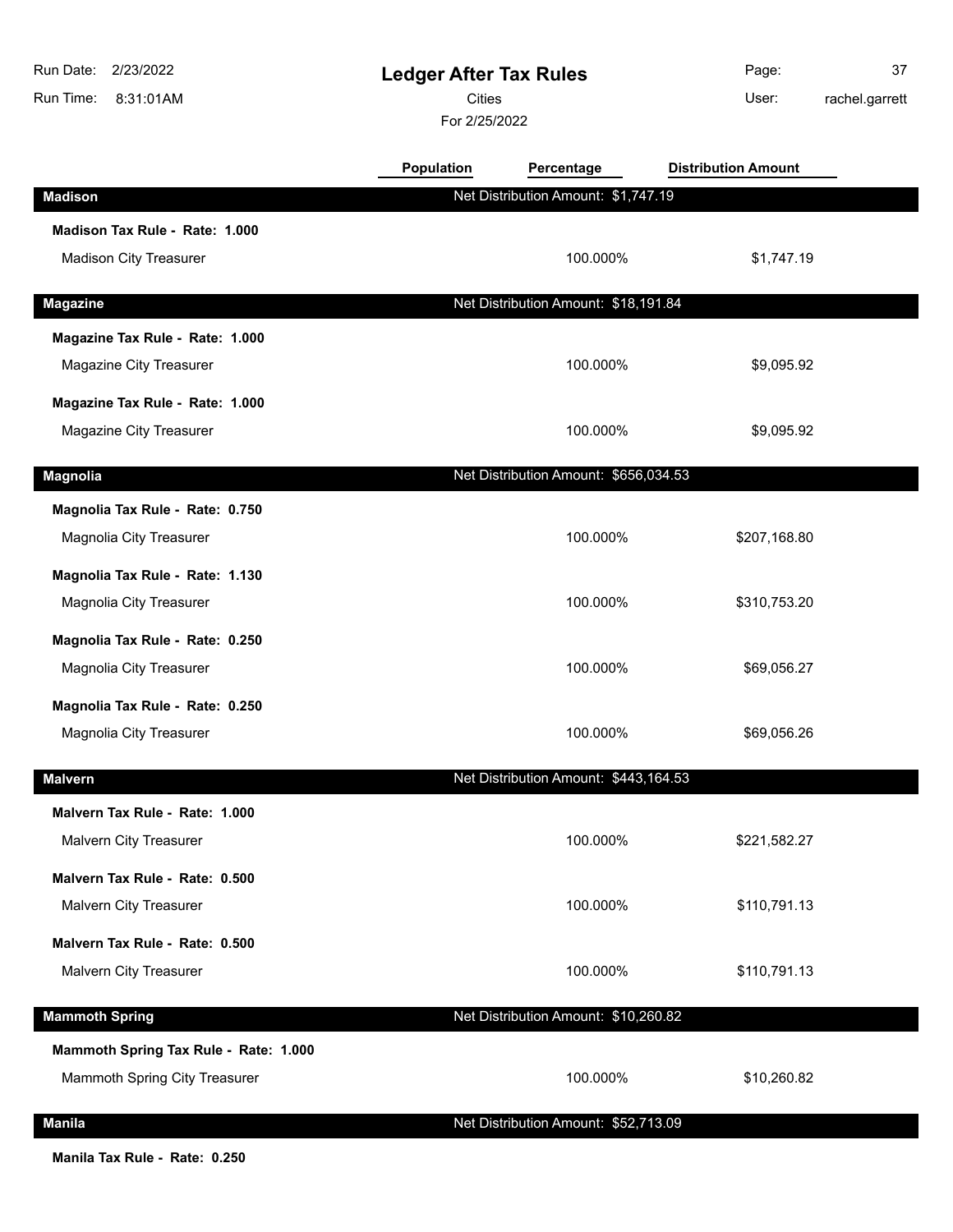| Run Date:<br>2/23/2022<br>Run Time:<br>8:31:01AM | <b>Ledger After Tax Rules</b><br>Cities<br>For 2/25/2022 |                                       | Page:<br>User:             | 38<br>rachel.garrett |
|--------------------------------------------------|----------------------------------------------------------|---------------------------------------|----------------------------|----------------------|
|                                                  | <b>Population</b>                                        | Percentage                            | <b>Distribution Amount</b> |                      |
| Manila City Treasurer                            |                                                          | 100.000%                              | \$10,542.62                |                      |
| Manila Tax Rule - Rate: 1.000                    |                                                          |                                       |                            |                      |
| Manila City Treasurer                            |                                                          | 100.000%                              | \$42,170.47                |                      |
| <b>Mansfield</b>                                 |                                                          | Net Distribution Amount: \$46,920.41  |                            |                      |
| Mansfield Tax Rule - Rate: 1.000                 |                                                          |                                       |                            |                      |
| Mansfield City Treasurer                         |                                                          | 100.000%                              | \$18,768.16                |                      |
| Mansfield Tax Rule - Rate: 1.000                 |                                                          |                                       |                            |                      |
| Mansfield City Treasurer                         |                                                          | 100.000%                              | \$18,768.16                |                      |
| Mansfield Tax Rule - Rate: 0.500                 |                                                          |                                       |                            |                      |
| <b>Mansfield City Treasurer</b>                  |                                                          | 100.000%                              | \$9,384.09                 |                      |
| <b>Marianna</b>                                  |                                                          | Net Distribution Amount: \$82,711.75  |                            |                      |
| Marianna Tax Rule - Rate: 1.000                  |                                                          |                                       |                            |                      |
| Marianna City Treasurer                          |                                                          | 100.000%                              | \$41,355.88                |                      |
| Marianna Tax Rule - Rate: 1.000                  |                                                          |                                       |                            |                      |
| Marianna City Treasurer                          |                                                          | 100.000%                              | \$41,355.87                |                      |
| <b>Marion</b>                                    |                                                          | Net Distribution Amount: \$355,219.46 |                            |                      |
| Marion Tax Rule - Rate: 1.000                    |                                                          |                                       |                            |                      |
| <b>Marion City Treasurer</b>                     |                                                          | 100.000%                              | \$177,609.73               |                      |
| Marion Tax Rule - Rate: 1.000                    |                                                          |                                       |                            |                      |
| Marion City Treasurer                            |                                                          | 100.000%                              | \$177,609.73               |                      |
| <b>Marked Tree</b>                               |                                                          | Net Distribution Amount: \$93,013.15  |                            |                      |
| Marked Tree Tax Rule - Rate: 1.000               |                                                          |                                       |                            |                      |
| Marked Tree City Treasurer                       |                                                          | 100.000%                              | \$46,506.58                |                      |
| Marked Tree Tax Rule - Rate: 1.000               |                                                          |                                       |                            |                      |
| Marked Tree City Treasurer                       |                                                          | 100.000%                              | \$46,506.57                |                      |
| Marmaduke                                        |                                                          | Net Distribution Amount: \$18,488.84  |                            |                      |
| Marmaduke Tax Rule - Rate: 1.250                 |                                                          |                                       |                            |                      |
| Marmaduke City Treasurer                         |                                                          | 100.000%                              | \$18,488.84                |                      |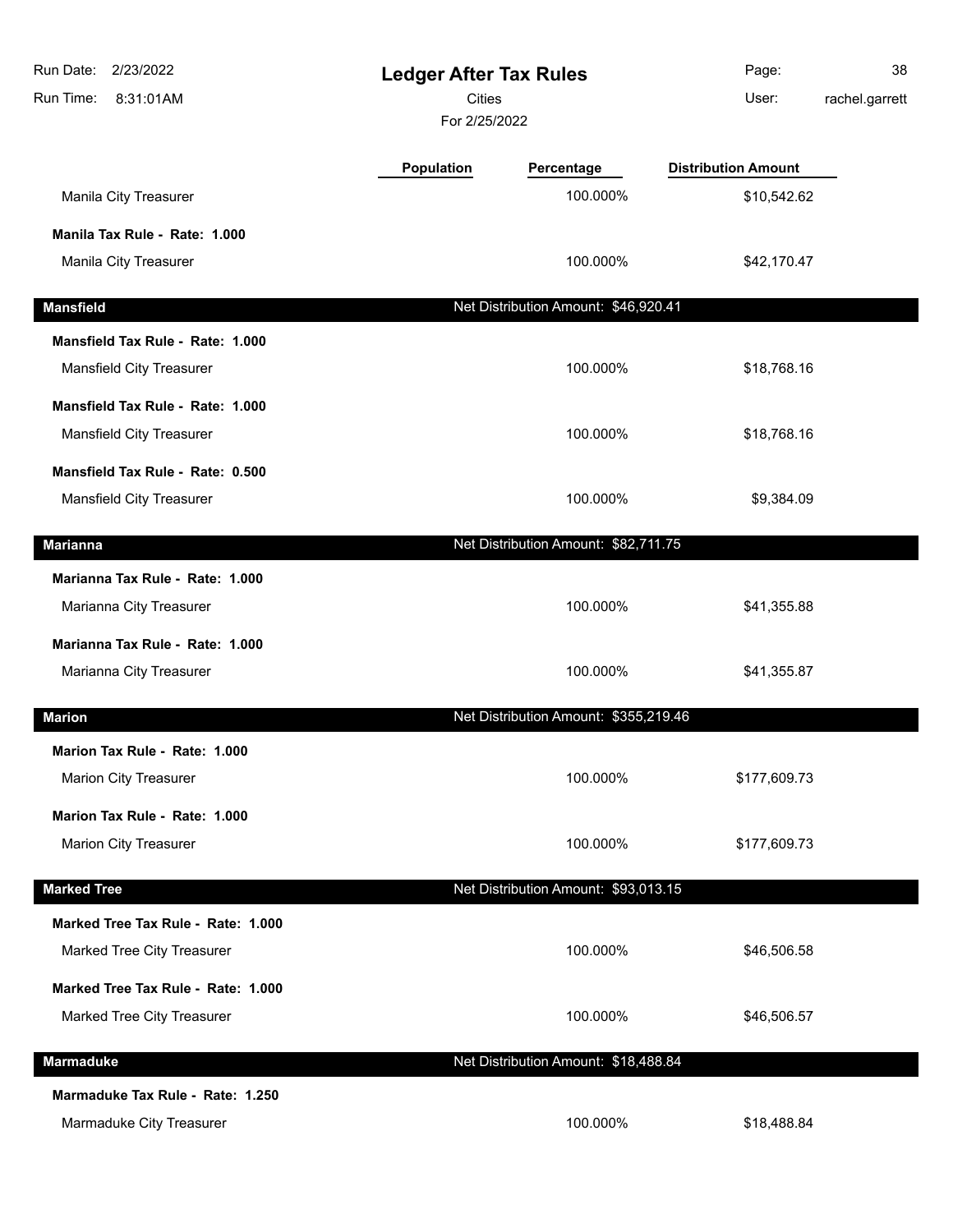| Run Date:<br>2/23/2022<br>Run Time:<br>8:31:01AM | <b>Ledger After Tax Rules</b><br>Cities<br>For 2/25/2022 |                                       | Page:<br>User:             | 39<br>rachel.garrett |
|--------------------------------------------------|----------------------------------------------------------|---------------------------------------|----------------------------|----------------------|
|                                                  | Population                                               | Percentage                            | <b>Distribution Amount</b> |                      |
| <b>Marshall</b>                                  |                                                          | Net Distribution Amount: \$20,132.51  |                            |                      |
| Marshall Tax Rule - Rate: 0.500                  |                                                          |                                       |                            |                      |
| <b>Marshall City Treasurer</b>                   |                                                          | 100.000%                              | \$20,132.51                |                      |
| <b>Marvell</b>                                   |                                                          | Net Distribution Amount: \$21,941.57  |                            |                      |
| Marvell Tax Rule - Rate: 2.000                   |                                                          |                                       |                            |                      |
| Marvell City Treasurer                           |                                                          | 100.000%                              | \$21,941.57                |                      |
| <b>Maumelle</b>                                  |                                                          | Net Distribution Amount: \$666,740.22 |                            |                      |
| Maumelle Tax Rule - Rate: 1.000                  |                                                          |                                       |                            |                      |
| Maumelle City Treasurer                          |                                                          | 100.000%                              | \$333,370.11               |                      |
| Maumelle Tax Rule - Rate: 0.500                  |                                                          |                                       |                            |                      |
| Maumelle City Treasurer                          |                                                          | 100.000%                              | \$166,685.06               |                      |
| Maumelle Tax Rule - Rate: 0.500                  |                                                          |                                       |                            |                      |
| Maumelle City Treasurer                          |                                                          | 100.000%                              | \$166,685.05               |                      |
| <b>Mayflower</b>                                 |                                                          | Net Distribution Amount: \$121,739.52 |                            |                      |
| Mayflower Tax Rule - Rate: 1.000                 |                                                          |                                       |                            |                      |
| Mayflower City Treasurer                         |                                                          | 100.000%                              | \$48,695.81                |                      |
| Mayflower Tax Rule - Rate: 1.000                 |                                                          |                                       |                            |                      |
| Mayflower City Treasurer                         |                                                          | 100.000%                              | \$48,695.81                |                      |
| Mayflower Tax Rule - Rate: 0.500                 |                                                          |                                       |                            |                      |
| Mayflower City Treasurer                         |                                                          | 100.000%                              | \$24,347.90                |                      |
| <b>Maynard</b>                                   |                                                          | Net Distribution Amount: \$9,153.54   |                            |                      |
| Maynard Tax Rule - Rate: 1.500                   |                                                          |                                       |                            |                      |
| Maynard City Treasurer                           |                                                          | 100.000%                              | \$9,153.54                 |                      |
| <b>McCaskill</b>                                 |                                                          | Net Distribution Amount: \$590.88     |                            |                      |
| McCaskill Tax Rule - Rate: 1.500                 |                                                          |                                       |                            |                      |
| <b>McCaskill City Treasurer</b>                  |                                                          | 100.000%                              | \$590.88                   |                      |
| <b>McCrory</b>                                   |                                                          | Net Distribution Amount: \$26,836.00  |                            |                      |
|                                                  |                                                          |                                       |                            |                      |

**McCrory Tax Rule - Rate: 1.000**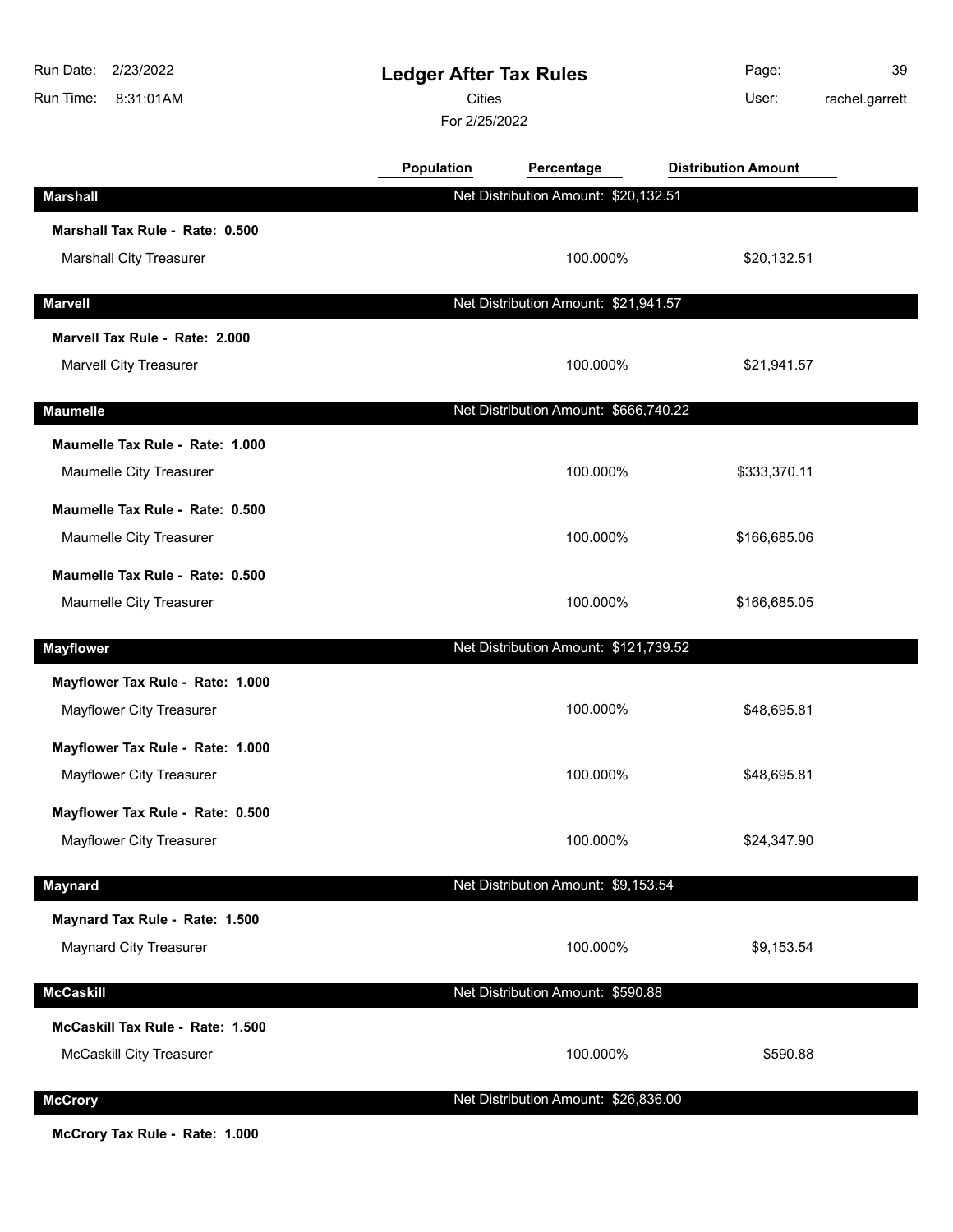| Run Date: 2/23/2022<br>Run Time:<br>8:31:01AM |            | <b>Ledger After Tax Rules</b><br><b>Cities</b><br>For 2/25/2022 |                            | 40<br>rachel.garrett |
|-----------------------------------------------|------------|-----------------------------------------------------------------|----------------------------|----------------------|
|                                               | Population | Percentage                                                      | <b>Distribution Amount</b> |                      |
| <b>McCrory City Treasurer</b>                 |            | 100.000%                                                        | \$26,836.00                |                      |
| <b>McGehee</b>                                |            | Net Distribution Amount: \$253,423.16                           |                            |                      |
| McGehee Tax Rule - Rate: 1.000                |            |                                                                 |                            |                      |
| McGehee City Treasurer                        |            | 100.000%                                                        | \$84,474.39                |                      |
| McGehee Tax Rule - Rate: 0.630                |            |                                                                 |                            |                      |
| McGehee City Treasurer                        |            | 100.000%                                                        | \$52,796.49                |                      |
| McGehee Tax Rule - Rate: 0.380                |            |                                                                 |                            |                      |
| McGehee City Treasurer                        |            | 100.000%                                                        | \$31,677.90                |                      |
| McGehee Tax Rule - Rate: 1.000                |            |                                                                 |                            |                      |
| McGehee City Treasurer                        |            | 100.000%                                                        | \$84,474.38                |                      |
| <b>McRae</b>                                  |            | Net Distribution Amount: \$6,731.77                             |                            |                      |
| McRae Tax Rule - Rate: 1.000                  |            |                                                                 |                            |                      |
| McRae City Treasurer                          |            | 100.000%                                                        | \$6,731.77                 |                      |
| <b>Melbourne</b>                              |            | Net Distribution Amount: \$89,869.92                            |                            |                      |
| Melbourne Tax Rule - Rate: 1.000              |            |                                                                 |                            |                      |
| Melbourne City Treasurer                      |            | 100.000%                                                        | \$44,934.96                |                      |
| Melbourne Tax Rule - Rate: 0.380              |            |                                                                 |                            |                      |
| Melbourne City Treasurer                      |            | 100.000%                                                        | \$16,850.61                |                      |
| Melbourne Tax Rule - Rate: 0.250              |            |                                                                 |                            |                      |
| Melbourne City Treasurer                      |            | 100.000%                                                        | \$11,233.74                |                      |
| Melbourne Tax Rule - Rate: 0.380              |            |                                                                 |                            |                      |
| Melbourne City Treasurer                      |            | 100.000%                                                        | \$16,850.61                |                      |
| <b>Melbourne AF City</b>                      |            | Net Distribution Amount: \$279.39                               |                            |                      |
| Melbourne Tax Rule - Rate: 1.000              |            |                                                                 |                            |                      |
| Melbourne Airport Commission                  |            | 100.000%                                                        | \$139.70                   |                      |
| Melbourne Tax Rule - Rate: 0.380              |            |                                                                 |                            |                      |
| Melbourne Airport Commission                  |            | 100.000%                                                        | \$52.39                    |                      |
| Melbourne Tax Rule - Rate: 0.250              |            |                                                                 |                            |                      |
| Melbourne Airport Commission                  |            | 100.000%                                                        | \$34.92                    |                      |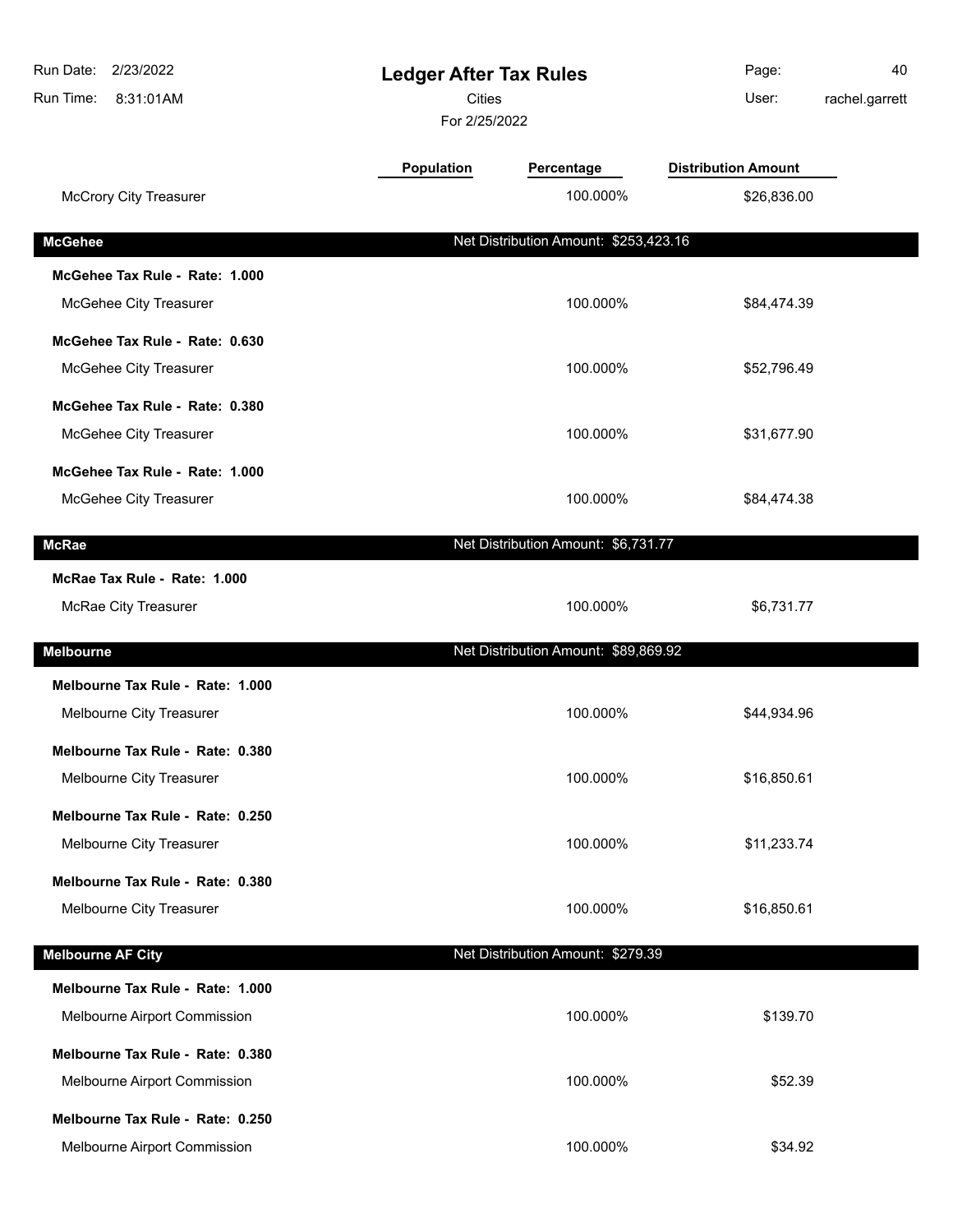| Run Date:<br>2/23/2022<br>Run Time:<br>8:31:01AM | <b>Ledger After Tax Rules</b><br><b>Cities</b><br>For 2/25/2022 |                                       | Page:<br>User:             | 41<br>rachel.garrett |
|--------------------------------------------------|-----------------------------------------------------------------|---------------------------------------|----------------------------|----------------------|
|                                                  | Population                                                      | Percentage                            | <b>Distribution Amount</b> |                      |
| Melbourne Tax Rule - Rate: 0.380                 |                                                                 |                                       |                            |                      |
| Melbourne Airport Commission                     |                                                                 | 100.000%                              | \$52.38                    |                      |
| <b>Mena</b>                                      |                                                                 | Net Distribution Amount: \$193,017.15 |                            |                      |
| Mena Tax Rule - Rate: 1.000                      |                                                                 |                                       |                            |                      |
| Mena City Treasurer                              |                                                                 | 100.000%                              | \$193,017.15               |                      |
| <b>Menifee</b>                                   |                                                                 | Net Distribution Amount: \$12,424.54  |                            |                      |
| Menifee Tax Rule - Rate: 1.000                   |                                                                 |                                       |                            |                      |
| Menifee City Treasurer                           |                                                                 | 100.000%                              | \$4,141.51                 |                      |
| Menifee Tax Rule - Rate: 1.000                   |                                                                 |                                       |                            |                      |
| Menifee City Treasurer                           |                                                                 | 100.000%                              | \$4,141.51                 |                      |
| Menifee Tax Rule - Rate: 1.000                   |                                                                 |                                       |                            |                      |
| Menifee City Treasurer                           |                                                                 | 100.000%                              | \$4,141.52                 |                      |
| <b>Mineral Springs</b>                           |                                                                 | Net Distribution Amount: \$8,379.26   |                            |                      |
| Mineral Springs Tax Rule - Rate: 1.000           |                                                                 |                                       |                            |                      |
| Mineral Springs City Treasurer                   |                                                                 | 100.000%                              | \$8,379.26                 |                      |
| <b>Monette</b>                                   |                                                                 | Net Distribution Amount: \$31,037.84  |                            |                      |
| Monette City Tax - Rate: 1.000                   |                                                                 |                                       |                            |                      |
| Monette City Treasurer                           |                                                                 | 100.000%                              | \$31,037.84                |                      |
| <b>Monticello</b>                                |                                                                 | Net Distribution Amount: \$266,793.17 |                            |                      |
| Monticello Tax Rule - Rate: 1.000                |                                                                 |                                       |                            |                      |
| Monticello City Treasurer                        |                                                                 | 100.000%                              | \$266,793.17               |                      |
| Moorefield                                       |                                                                 | Net Distribution Amount: \$11,146.69  |                            |                      |
| Moorefield Tax Rule - Rate: 2.000                |                                                                 |                                       |                            |                      |
| Moorefield City Treasurer                        |                                                                 | 100.000%                              | \$11,146.69                |                      |
| Moro                                             |                                                                 | Net Distribution Amount: \$2,745.33   |                            |                      |
| Moro Tax Rule - Rate: 1.000                      |                                                                 |                                       |                            |                      |
| Moro City Treasurer                              |                                                                 | 100.000%                              | \$2,745.33                 |                      |
| <b>Morrilton</b>                                 |                                                                 | Net Distribution Amount: \$203,138.50 |                            |                      |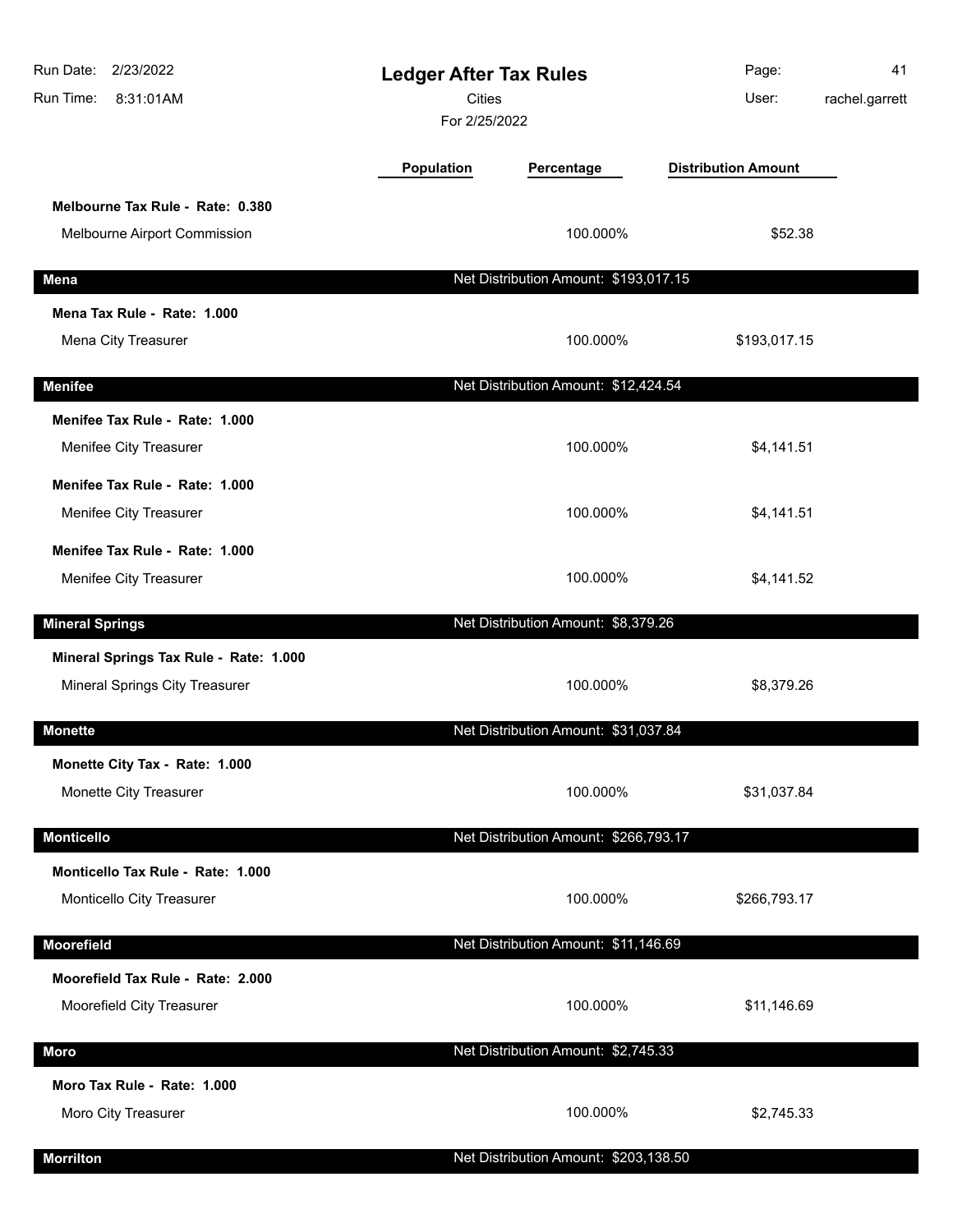| Run Date: 2/23/2022<br>Run Time:<br>8:31:01AM | <b>Ledger After Tax Rules</b><br><b>Cities</b><br>For 2/25/2022 |                                         | Page:<br>User:             | 42<br>rachel.garrett |
|-----------------------------------------------|-----------------------------------------------------------------|-----------------------------------------|----------------------------|----------------------|
|                                               | Population                                                      | Percentage                              | <b>Distribution Amount</b> |                      |
| Morrilton Tax Rule - Rate: 1.000              |                                                                 |                                         |                            |                      |
| Morrilton City Treasurer                      |                                                                 | 100.000%                                | \$203,138.50               |                      |
| <b>Morrilton AF City</b>                      |                                                                 | Net Distribution Amount: \$35.89        |                            |                      |
| Morrilton Tax Rule - Rate: 1.000              |                                                                 |                                         |                            |                      |
| Morrilton Municipal Airport                   |                                                                 | 100.000%                                | \$35.89                    |                      |
| <b>Morrison Bluff</b>                         |                                                                 | Net Distribution Amount: \$4,309.29     |                            |                      |
| Morrison Bluff Tax Rule - Rate: 1.000         |                                                                 |                                         |                            |                      |
| Morrison Bluff City Treasurer                 |                                                                 | 100.000%                                | \$4,309.29                 |                      |
| <b>Mount Ida</b>                              |                                                                 | Net Distribution Amount: \$27,785.09    |                            |                      |
| Mount Ida Tax Rule - Rate: 1.000              |                                                                 |                                         |                            |                      |
| Mount Ida City Treasurer                      |                                                                 | 100.000%                                | \$27,785.09                |                      |
| <b>Mountain Home</b>                          |                                                                 | Net Distribution Amount: \$1,262,339.79 |                            |                      |
| Mountain Home Tax Rule - Rate: 1.000          |                                                                 |                                         |                            |                      |
| Mountain Home City Treasurer                  |                                                                 | 100.000%                                | \$594,042.25               |                      |
| Mountain Home Tax Rule - Rate: 0.380          |                                                                 |                                         |                            |                      |
| Mountain Home City Treasurer                  |                                                                 | 100.000%                                | \$222,765.85               |                      |
| Mountain Home Tax Rule - Rate: 0.250          |                                                                 |                                         |                            |                      |
| Mountain Home City Treasurer                  |                                                                 | 100.000%                                | \$148,510.56               |                      |
| Mountain Home Tax Rule - Rate: 0.500          |                                                                 |                                         |                            |                      |
| Mountain Home City Treasurer                  |                                                                 | 100.000%                                | \$297,021.13               |                      |
| <b>Mountain View</b>                          |                                                                 | Net Distribution Amount: \$214,887.77   |                            |                      |
| Mountain View Tax Rule - Rate: 1.000          |                                                                 |                                         |                            |                      |
| Mountain View City Treasurer                  |                                                                 | 100.000%                                | \$107,443.89               |                      |
| Mountain View Tax Rule - Rate: 1.000          |                                                                 |                                         |                            |                      |
| Mountain View City Treasurer                  |                                                                 | 100.000%                                | \$107,443.88               |                      |
| Mountainburg                                  |                                                                 | Net Distribution Amount: \$21,785.37    |                            |                      |
| Mountainburg Tax Rule - Rate: 1.000           |                                                                 |                                         |                            |                      |
| Mountainburg City Treasurer                   |                                                                 | 100.000%                                | \$8,714.15                 |                      |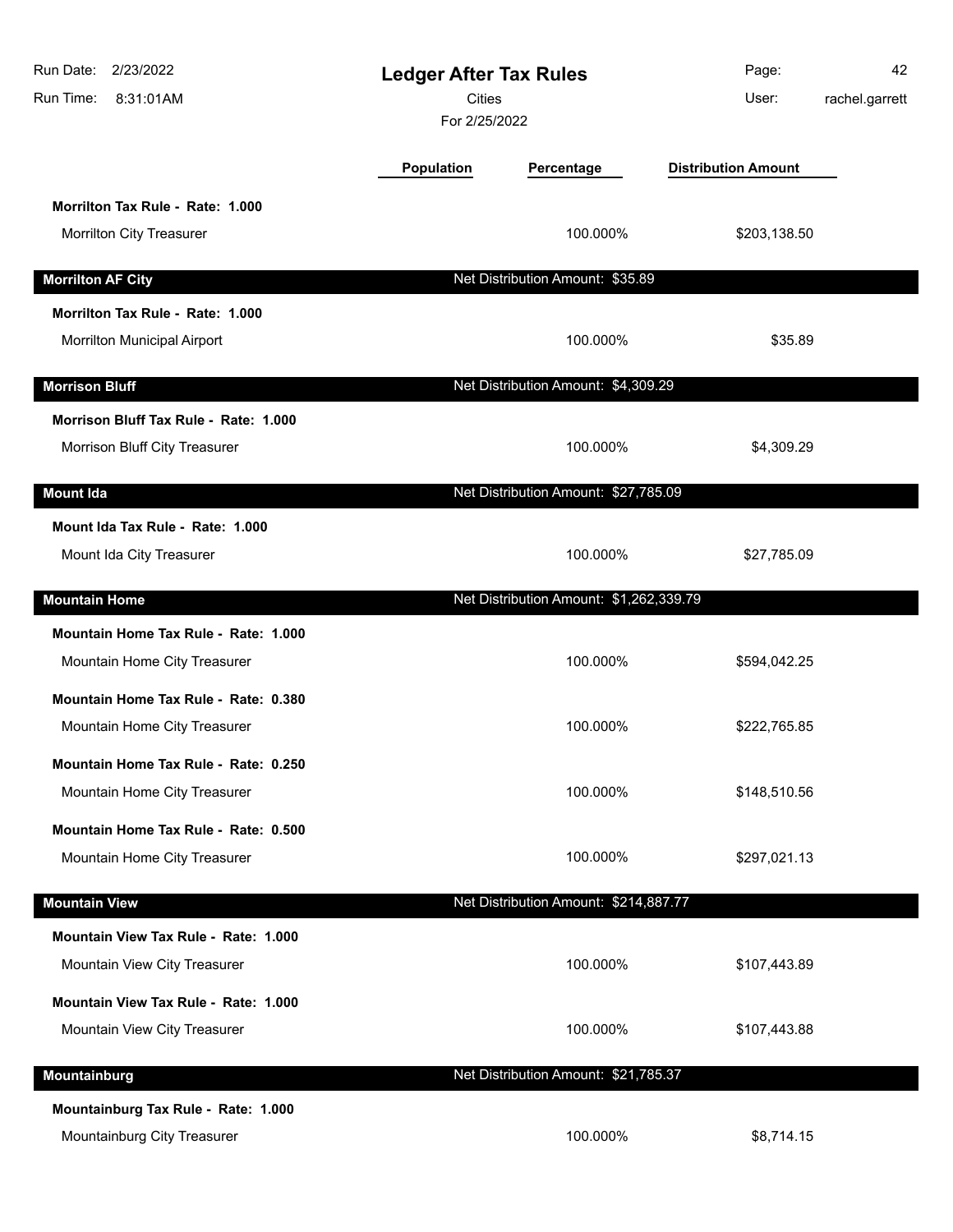| 2/23/2022<br>Run Date:<br>Run Time:<br>8:31:01AM                                              | <b>Ledger After Tax Rules</b><br>Cities<br>For 2/25/2022 |                                       | Page:<br>User:             | 43<br>rachel.garrett |
|-----------------------------------------------------------------------------------------------|----------------------------------------------------------|---------------------------------------|----------------------------|----------------------|
|                                                                                               | Population                                               | Percentage                            | <b>Distribution Amount</b> |                      |
| Mountainburg Tax Rule - Rate: 1.000<br>Mountainburg City Treasurer                            |                                                          | 100.000%                              | \$8,714.15                 |                      |
| Mountainburg Tax Rule - Rate: 0.500<br>Mountainburg City Treasurer                            |                                                          | 100.000%                              | \$4,357.07                 |                      |
| <b>Mulberry</b>                                                                               |                                                          | Net Distribution Amount: \$36,268.49  |                            |                      |
| Mulberry Tax Rule - Rate: 1.000<br>Mulberry City Treasurer                                    |                                                          | 100.000%                              | \$18,134.25                |                      |
| Mulberry Tax Rule - Rate: 0.500<br>Mulberry City Treasurer                                    |                                                          | 100.000%                              | \$9,067.12                 |                      |
| Mulberry Tax Rule - Rate: 0.500<br>Mulberry City Treasurer                                    |                                                          | 100.000%                              | \$9,067.12                 |                      |
| <b>Murfreesboro</b>                                                                           |                                                          | Net Distribution Amount: \$36,068.24  |                            |                      |
| Murfreesboro Tax Rule - Rate: 0.500<br>Murfreesboro City Treasurer                            |                                                          | 100.000%                              | \$12,022.75                |                      |
| Murfreesboro Tax Rule - Rate: 1.000<br>Murfreesboro City Treasurer                            |                                                          | 100.000%                              | \$24,045.49                |                      |
| <b>Nashville</b>                                                                              |                                                          | Net Distribution Amount: \$187,862.10 |                            |                      |
| Nashville Tax Rule - Rate: 1.000<br>Nashville City Treasurer                                  |                                                          | 100.000%                              | \$187,862.10               |                      |
| <b>Newport</b>                                                                                |                                                          | Net Distribution Amount: \$274,740.12 |                            |                      |
| Newport Tax Rule - Rate: 0.500<br>Newport City Treasurer                                      |                                                          | 100.000%                              | \$91,580.04                |                      |
| Newport Tax Rule - Rate: 1.000<br>Newport City Treasurer                                      |                                                          | 100.000%                              | \$183,160.08               |                      |
| <b>Newport AF City</b>                                                                        |                                                          | Net Distribution Amount: \$88.28      |                            |                      |
| Newport Tax Rule - Rate: 0.500<br>Newport Municipal Airport<br>Newport Tax Rule - Rate: 1.000 |                                                          | 100.000%                              | \$29.43                    |                      |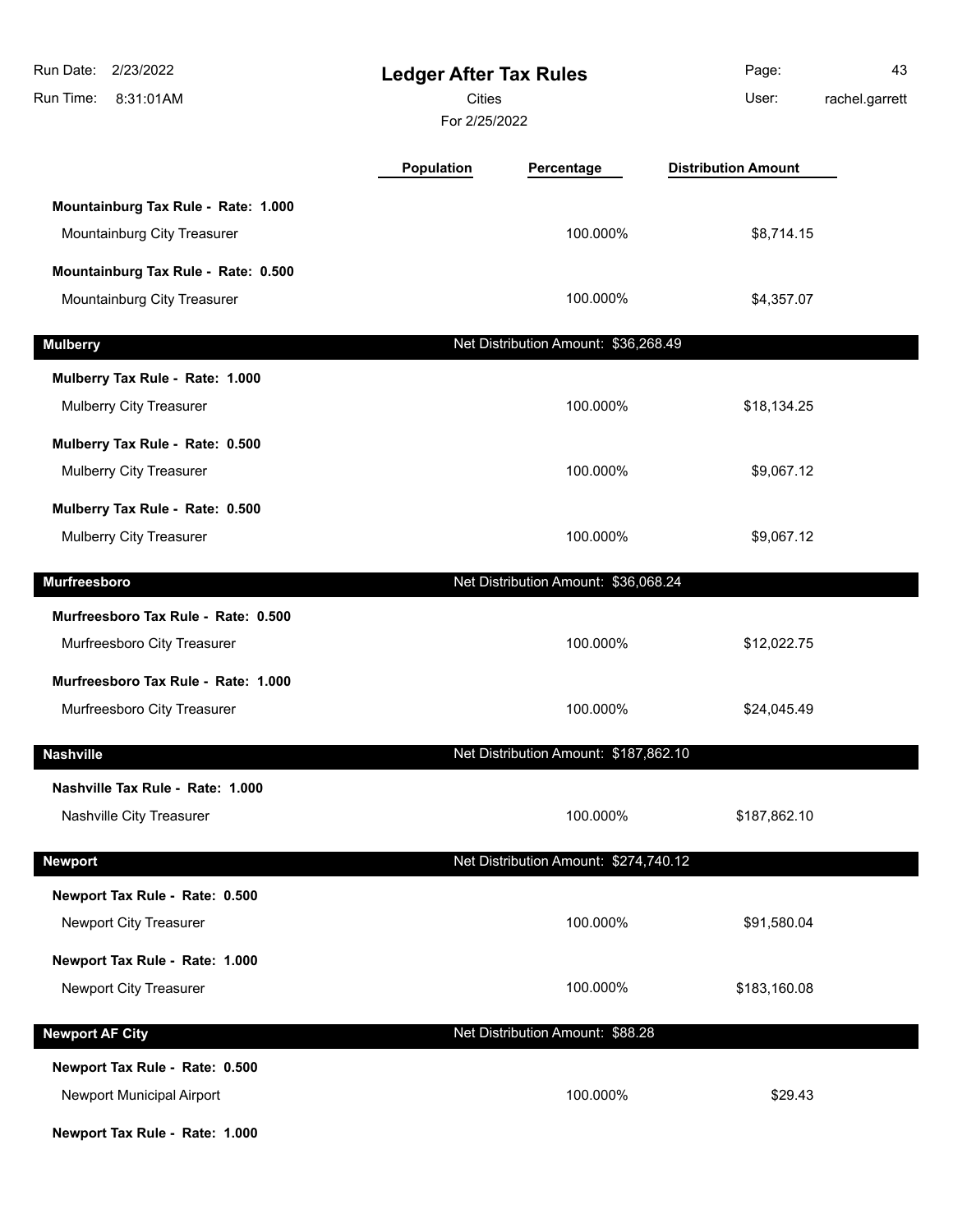| Run Date: 2/23/2022<br>Run Time:<br>8:31:01AM | <b>Ledger After Tax Rules</b><br><b>Cities</b><br>For 2/25/2022 |                                         | Page:<br>User:             | 44<br>rachel.garrett |
|-----------------------------------------------|-----------------------------------------------------------------|-----------------------------------------|----------------------------|----------------------|
|                                               | <b>Population</b>                                               | Percentage                              | <b>Distribution Amount</b> |                      |
| Newport Municipal Airport                     |                                                                 | 100.000%                                | \$58.85                    |                      |
| <b>Norfork</b>                                |                                                                 | Net Distribution Amount: \$7,211.34     |                            |                      |
| Norfork Tax Rule - Rate: 1.000                |                                                                 |                                         |                            |                      |
| Norfork City Treasurer                        |                                                                 | 100.000%                                | \$7,211.34                 |                      |
| <b>Norman</b>                                 |                                                                 | Net Distribution Amount: \$4,436.09     |                            |                      |
| Norman Tax Rule - Rate: 1.000                 |                                                                 |                                         |                            |                      |
| Norman City Treasurer                         |                                                                 | 100.000%                                | \$4,436.09                 |                      |
| <b>North Little Rock</b>                      |                                                                 | Net Distribution Amount: \$4,344,975.45 |                            |                      |
| North Little Rock Tax Rule - Rate: 1.000      |                                                                 |                                         |                            |                      |
| North Little Rock City Treasurer              |                                                                 | 100.000%                                | \$2,172,487.73             |                      |
| North Little Rock Tax Rule - Rate: 0.500      |                                                                 |                                         |                            |                      |
| North Little Rock City Treasurer              |                                                                 | 100.000%                                | \$1,086,243.86             |                      |
| North Little Rock Tax Rule - Rate: 0.500      |                                                                 |                                         |                            |                      |
| North Little Rock City Treasurer              |                                                                 | 100.000%                                | \$1,086,243.86             |                      |
| North Little Rock AF City                     |                                                                 | Net Distribution Amount: \$1,177.72     |                            |                      |
| North Little Rock Tax Rule - Rate: 0.750      |                                                                 |                                         |                            |                      |
| North Little Rock Municipal Airport           |                                                                 | 100.000%                                | \$441.65                   |                      |
| North Little Rock Tax Rule - Rate: 0.250      |                                                                 |                                         |                            |                      |
| North Little Rock Municipal Airport           |                                                                 | 100.000%                                | \$147.22                   |                      |
| North Little Rock Tax Rule - Rate: 0.500      |                                                                 |                                         |                            |                      |
| North Little Rock Municipal Airport           |                                                                 | 100.000%                                | \$294.43                   |                      |
| North Little Rock Tax Rule - Rate: 0.500      |                                                                 |                                         |                            |                      |
| North Little Rock Municipal Airport           |                                                                 | 100.000%                                | \$294.42                   |                      |
| <b>Oak Grove</b>                              |                                                                 | Net Distribution Amount: \$1,379.19     |                            |                      |
| Oak Grove Tax Rule - Rate: 1.000              |                                                                 |                                         |                            |                      |
| Oak Grove City Treasurer                      |                                                                 | 100.000%                                | \$1,379.19                 |                      |
| <b>Oak Grove Heights</b>                      |                                                                 | Net Distribution Amount: \$12,892.57    |                            |                      |
|                                               |                                                                 |                                         |                            |                      |

**Oak Grove Heights Tax Rule - Rate: 1.000**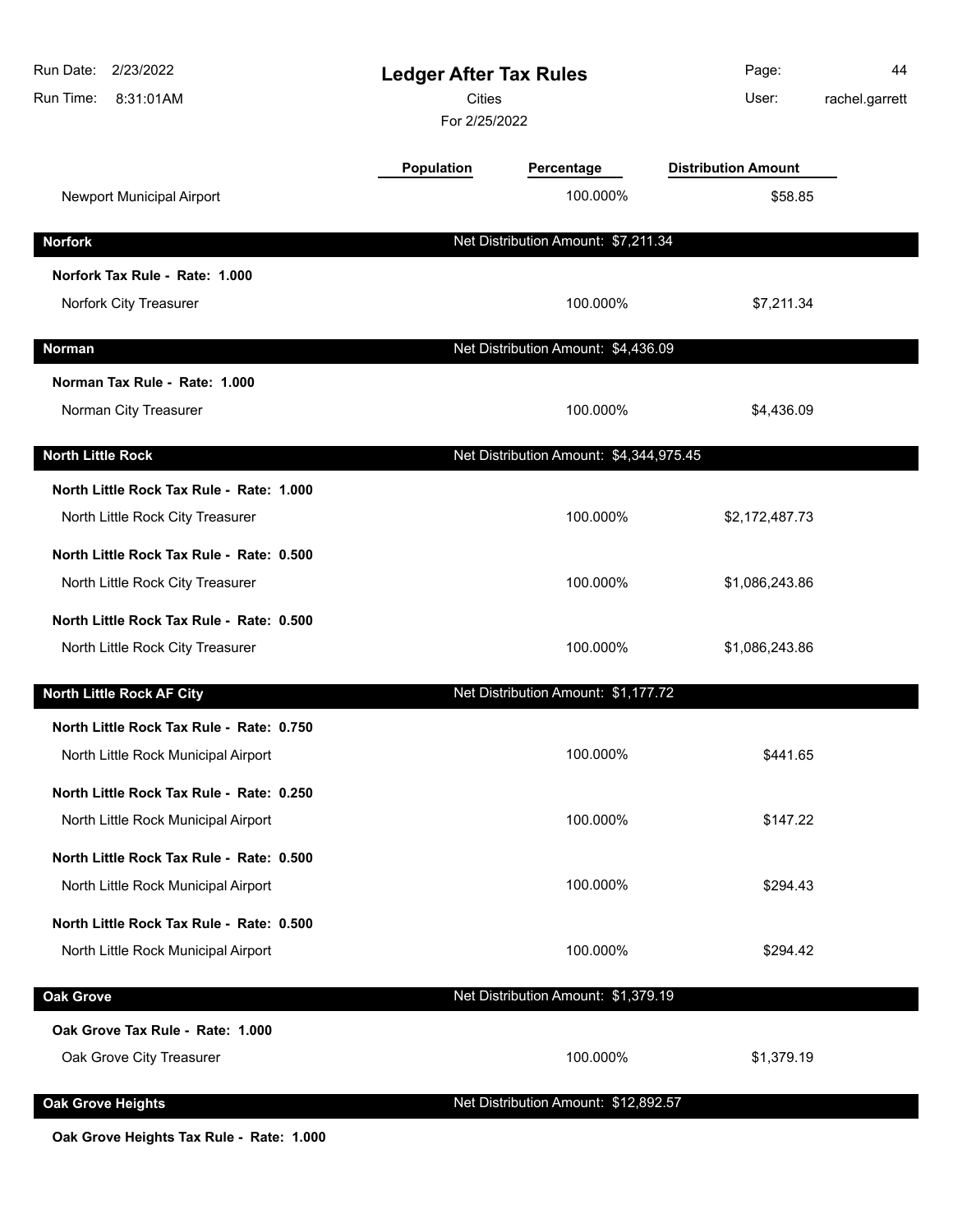| Run Date: 2/23/2022<br>Run Time:<br>8:31:01AM            | <b>Ledger After Tax Rules</b><br>Cities<br>For 2/25/2022 |                                       | Page:<br>User:             | 45<br>rachel.garrett |
|----------------------------------------------------------|----------------------------------------------------------|---------------------------------------|----------------------------|----------------------|
|                                                          | Population                                               | Percentage                            | <b>Distribution Amount</b> |                      |
| Oak Grove Heights City Treasurer                         |                                                          | 100.000%                              | \$12,892.57                |                      |
| Ola                                                      |                                                          | Net Distribution Amount: \$19,738.80  |                            |                      |
| Ola Tax Rule - Rate: 1.000                               |                                                          |                                       |                            |                      |
| Ola City Treasurer                                       |                                                          | 100.000%                              | \$9,869.40                 |                      |
| Ola Tax Rule - Rate: 1.000                               |                                                          |                                       |                            |                      |
| Ola City Treasurer                                       |                                                          | 100.000%                              | \$9,869.40                 |                      |
| Oppelo                                                   |                                                          | Net Distribution Amount: \$5,210.01   |                            |                      |
| Oppelo Tax Rule - Rate: 1.000                            |                                                          |                                       |                            |                      |
| Oppelo City Treasurer                                    |                                                          | 100.000%                              | \$5,210.01                 |                      |
|                                                          |                                                          |                                       |                            |                      |
| Osceola                                                  |                                                          | Net Distribution Amount: \$146,148.54 |                            |                      |
| Osceola Tax Rule - Rate: 1.000<br>Osceola City Treasurer |                                                          | 100.000%                              | \$146,148.54               |                      |
|                                                          |                                                          |                                       |                            |                      |
| Oxford                                                   |                                                          | Net Distribution Amount: \$3,937.53   |                            |                      |
| Oxford Tax Rule - Rate: 1.000                            |                                                          |                                       |                            |                      |
| <b>Oxford City Treasurer</b>                             |                                                          | 100.000%                              | \$3,937.53                 |                      |
| <b>Ozark</b>                                             |                                                          | Net Distribution Amount: \$220,976.28 |                            |                      |
| Ozark Tax Rule - Rate: 1.000                             |                                                          |                                       |                            |                      |
| <b>Ozark City Treasurer</b>                              |                                                          | 100.000%                              | \$110,488.14               |                      |
| Ozark Tax Rule - Rate: 1.000                             |                                                          |                                       |                            |                      |
| <b>Ozark City Treasurer</b>                              |                                                          | 100.000%                              | \$110,488.14               |                      |
| <b>Ozark-Franklin AF Ozark</b>                           |                                                          | Net Distribution Amount: \$69.85      |                            |                      |
| Ozark Tax Rule - Rate: 1.000                             |                                                          |                                       |                            |                      |
| Ozark/Franklin County Airport                            |                                                          | 100.000%                              | \$34.93                    |                      |
| Ozark Tax Rule - Rate: 1.000                             |                                                          |                                       |                            |                      |
| Ozark/Franklin County Airport                            |                                                          | 100.000%                              | \$34.92                    |                      |
| <b>Palestine</b>                                         |                                                          | Net Distribution Amount: \$31,015.85  |                            |                      |
| Palestine Tax Rule - Rate: 1.000                         |                                                          |                                       |                            |                      |
| Palestine City Treasurer                                 |                                                          | 100.000%                              | \$15,507.93                |                      |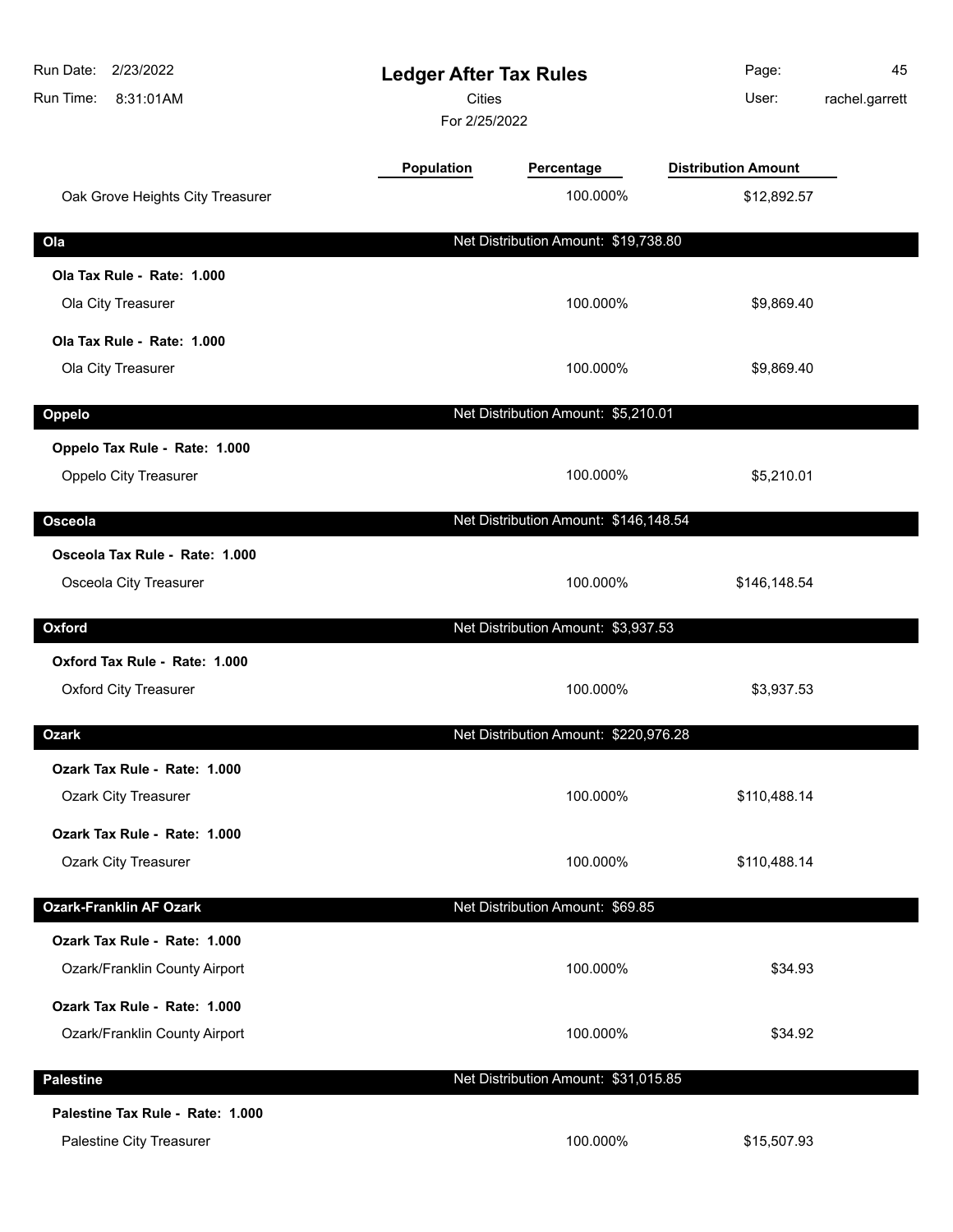| Run Date:<br>2/23/2022<br>Run Time:<br>8:31:01AM             | <b>Ledger After Tax Rules</b><br><b>Cities</b><br>For 2/25/2022 |                                       | Page:<br>User:             | 46<br>rachel.garrett |
|--------------------------------------------------------------|-----------------------------------------------------------------|---------------------------------------|----------------------------|----------------------|
|                                                              | Population                                                      | Percentage                            | <b>Distribution Amount</b> |                      |
| Palestine Tax Rule - Rate: 1.000<br>Palestine City Treasurer |                                                                 | 100.000%                              | \$15,507.92                |                      |
| Pangburn                                                     |                                                                 | Net Distribution Amount: \$10,368.78  |                            |                      |
| Pangburn Tax Rule - Rate: 0.750<br>Pangburn City Treasurer   |                                                                 | 100.000%                              | \$7,776.59                 |                      |
| Pangburn Tax Rule - Rate: 0.130<br>Pangburn City Treasurer   |                                                                 | 100.000%                              | \$1,296.10                 |                      |
| Pangburn Tax Rule - Rate: 0.130<br>Pangburn City Treasurer   |                                                                 | 100.000%                              | \$1,296.09                 |                      |
| Paragould                                                    |                                                                 | Net Distribution Amount: \$472,978.15 |                            |                      |
| Paragould Tax Rule - Rate: 0.500<br>Paragould City Treasurer |                                                                 | 100.000%                              | \$315,318.77               |                      |
| Paragould Tax Rule - Rate: 0.250<br>Paragould City Treasurer |                                                                 | 100.000%                              | \$157,659.38               |                      |
| <b>Paris</b>                                                 |                                                                 | Net Distribution Amount: \$93,411.98  |                            |                      |
| Paris Tax Rule - Rate: 0.500<br>Paris City Treasurer         |                                                                 | 100.000%                              | \$31,137.33                |                      |
| Paris Tax Rule - Rate: 1.000<br>Paris City Treasurer         |                                                                 | 100.000%                              | \$62,274.65                |                      |
| <b>Parkdale</b>                                              |                                                                 | Net Distribution Amount: \$949.57     |                            |                      |
| Parkdale Tax Rule - Rate: 1.000<br>Parkdale City Treasurer   |                                                                 | 100.000%                              | \$949.57                   |                      |
| Parkin                                                       |                                                                 | Net Distribution Amount: \$6,528.73   |                            |                      |
| Parkin Tax Rule - Rate: 1.000<br>Parkin City Treasurer       |                                                                 | 100.000%                              | \$6,528.73                 |                      |
| <b>Patmos</b>                                                |                                                                 | Net Distribution Amount: \$840.13     |                            |                      |
| Patmos Tax Rule - Rate: 1.000<br>Patmos City Treasurer       |                                                                 | 100.000%                              | \$840.13                   |                      |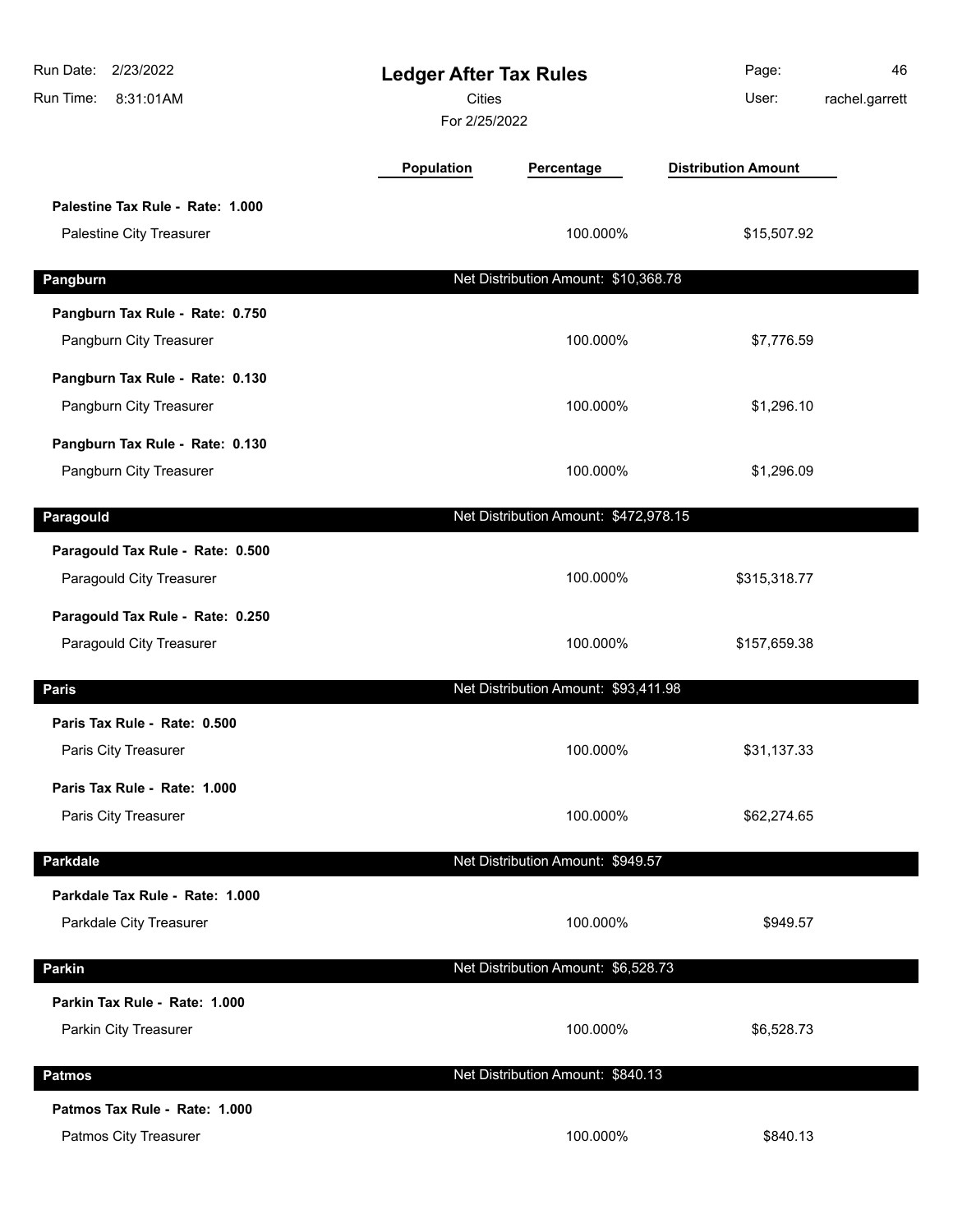| Run Date:<br>2/23/2022<br>Run Time:<br>8:31:01AM | <b>Ledger After Tax Rules</b><br><b>Cities</b><br>For 2/25/2022 |                                         | Page:<br>User:             | 47<br>rachel.garrett |
|--------------------------------------------------|-----------------------------------------------------------------|-----------------------------------------|----------------------------|----------------------|
|                                                  | Population                                                      | Percentage                              | <b>Distribution Amount</b> |                      |
| <b>Patterson</b>                                 |                                                                 | Net Distribution Amount: \$987.13       |                            |                      |
| Patterson Tax Rule - Rate: 1.000                 |                                                                 |                                         |                            |                      |
| Patterson City Treasurer                         |                                                                 | 100.000%                                | \$987.13                   |                      |
| Pea Ridge                                        |                                                                 | Net Distribution Amount: \$116,747.47   |                            |                      |
| Pea Ridge Tax Rule - Rate: 1.000                 |                                                                 |                                         |                            |                      |
| Pea Ridge City Treasurer                         |                                                                 | 100.000%                                | \$116,747.47               |                      |
| Perla                                            |                                                                 | Net Distribution Amount: \$1,852.92     |                            |                      |
| Perla Tax Rule - Rate: 1.000                     |                                                                 |                                         |                            |                      |
| Perla City Treasurer                             |                                                                 | 100.000%                                | \$1,852.92                 |                      |
| Perryville                                       |                                                                 | Net Distribution Amount: \$29,969.82    |                            |                      |
| Perryville Tax Rule - Rate: 1.000                |                                                                 |                                         |                            |                      |
| Perryville City Treasurer                        |                                                                 | 100.000%                                | \$29,969.82                |                      |
| <b>Piggott</b>                                   |                                                                 | Net Distribution Amount: \$82,476.40    |                            |                      |
| Piggott Tax Rule - Rate: 1.000                   |                                                                 |                                         |                            |                      |
| <b>Piggott City Treasurer</b>                    |                                                                 | 100.000%                                | \$41,238.20                |                      |
| Piggott Tax Rule - Rate: 1.000                   |                                                                 |                                         |                            |                      |
| <b>Piggott City Treasurer</b>                    |                                                                 | 100.000%                                | \$41,238.20                |                      |
| <b>Pine Bluff</b>                                |                                                                 | Net Distribution Amount: \$1,777,389.78 |                            |                      |
| Pine Bluff Tax Rule - Rate: 1.000                |                                                                 |                                         |                            |                      |
| Pine Bluff City Treasurer                        |                                                                 | 100.000%                                | \$789,951.01               |                      |
| Pine Bluff Tax Rule - Rate: 0.630                |                                                                 |                                         |                            |                      |
| Pine Bluff City Treasurer                        |                                                                 | 100.000%                                | \$493,719.38               |                      |
| Pine Bluff Tax Rule - Rate: 0.630                |                                                                 |                                         |                            |                      |
| Pine Bluff City Treasurer                        |                                                                 | 100.000%                                | \$493,719.39               |                      |
| <b>Pineville</b>                                 |                                                                 | Net Distribution Amount: \$3,556.51     |                            |                      |
| Pineville Tax Rule - Rate: 1.000                 |                                                                 |                                         |                            |                      |
| Pineville City Treasurer                         |                                                                 | 100.000%                                | \$3,556.51                 |                      |
| <b>Plainview</b>                                 |                                                                 | Net Distribution Amount: \$5,567.19     |                            |                      |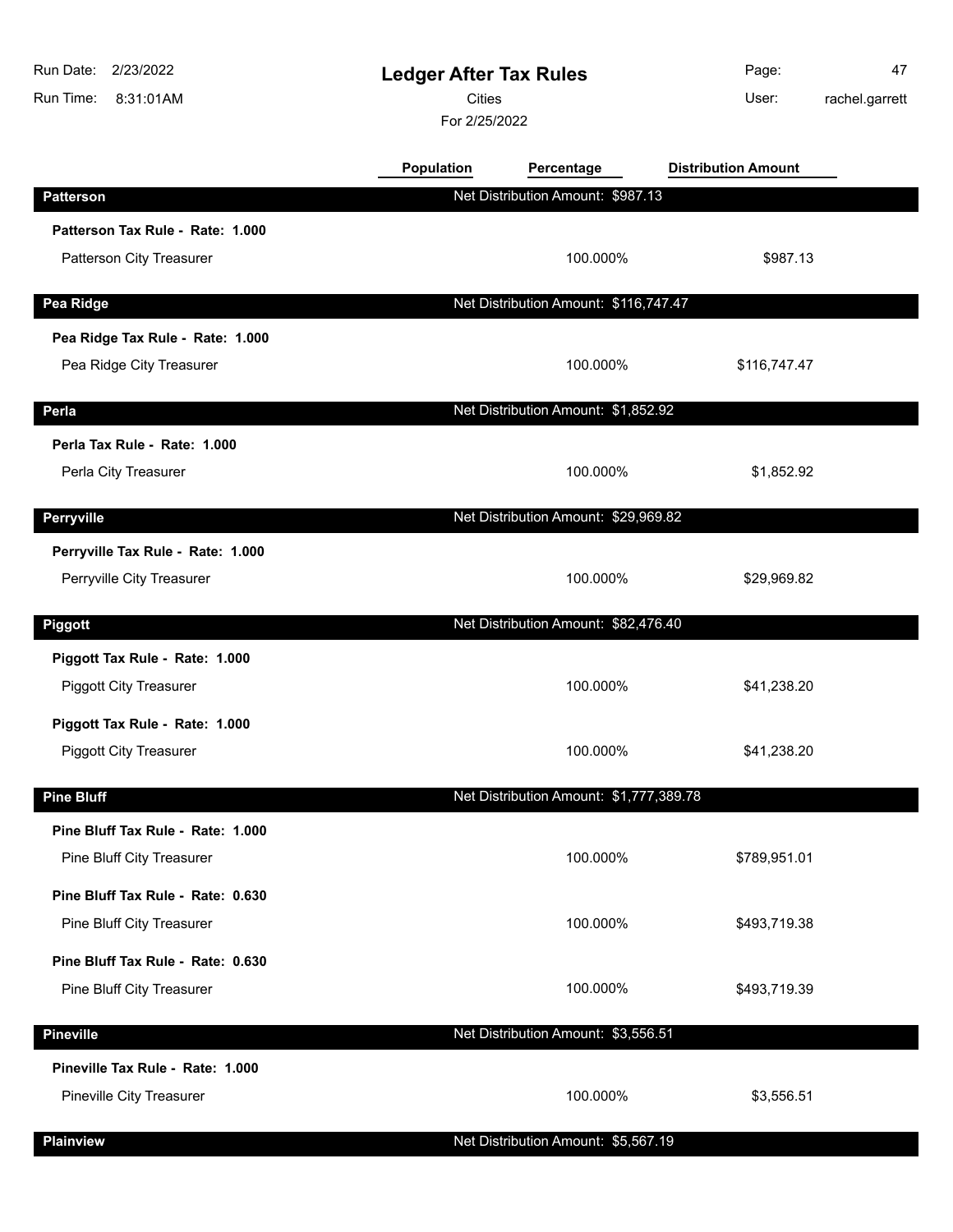| Run Date: 2/23/2022<br>Run Time:<br>8:31:01AM | <b>Ledger After Tax Rules</b><br><b>Cities</b><br>For 2/25/2022 |                                       | Page:<br>User:             | 48<br>rachel.garrett |
|-----------------------------------------------|-----------------------------------------------------------------|---------------------------------------|----------------------------|----------------------|
|                                               | <b>Population</b>                                               | Percentage                            | <b>Distribution Amount</b> |                      |
| Plainview Tax Rule - Rate: 1.000              |                                                                 |                                       |                            |                      |
| Plainview City Treasurer                      |                                                                 | 100.000%                              | \$3,711.46                 |                      |
| Plainview Tax Rule - Rate: 0.500              |                                                                 |                                       |                            |                      |
| Plainview City Treasurer                      |                                                                 | 100.000%                              | \$1,855.73                 |                      |
| <b>Pleasant Plains</b>                        |                                                                 | Net Distribution Amount: \$13,273.27  |                            |                      |
| Pleasant Plains Tax Rule - Rate: 2.000        |                                                                 |                                       |                            |                      |
| Pleasant Plains City Treasurer                |                                                                 | 100.000%                              | \$13,273.27                |                      |
| <b>Plumerville</b>                            |                                                                 | Net Distribution Amount: \$24,044.54  |                            |                      |
| Plumerville Tax Rule - Rate: 1.000            |                                                                 |                                       |                            |                      |
| Plumerville City Treasurer                    |                                                                 | 100.000%                              | \$12,022.27                |                      |
| Plumerville Tax Rule - Rate: 1.000            |                                                                 |                                       |                            |                      |
| Plumerville City Treasurer                    |                                                                 | 100.000%                              | \$12,022.27                |                      |
| <b>Pocahontas</b>                             |                                                                 | Net Distribution Amount: \$411,217.70 |                            |                      |
| Pocahontas Tax Rule - Rate: 1.000             |                                                                 |                                       |                            |                      |
| Pocahontas City Treasurer                     |                                                                 | 100.000%                              | \$205,608.85               |                      |
| Pocahontas Tax Rule - Rate: 0.500             |                                                                 |                                       |                            |                      |
| Pocahontas City Treasurer                     |                                                                 | 100.000%                              | \$102,804.43               |                      |
| Pocahontas Tax Rule - Rate: 0.500             |                                                                 |                                       |                            |                      |
| Pocahontas City Treasurer                     |                                                                 | 100.000%                              | \$102,804.42               |                      |
| <b>Pocahontas AF City</b>                     |                                                                 | Net Distribution Amount: \$213.43     |                            |                      |
| Pocahontas Tax Rule - Rate: 1.000             |                                                                 |                                       |                            |                      |
| Pocahontas Municipal Airport                  |                                                                 | 100.000%                              | \$106.72                   |                      |
| Pocahontas Tax Rule - Rate: 0.500             |                                                                 |                                       |                            |                      |
| Pocahontas Municipal Airport                  |                                                                 | 100.000%                              | \$53.36                    |                      |
| Pocahontas Tax Rule - Rate: 0.500             |                                                                 |                                       |                            |                      |
| Pocahontas Municipal Airport                  |                                                                 | 100.000%                              | \$53.35                    |                      |
| Portia                                        |                                                                 | Net Distribution Amount: \$6,801.96   |                            |                      |

**Portia Tax Rule - Rate: 1.000**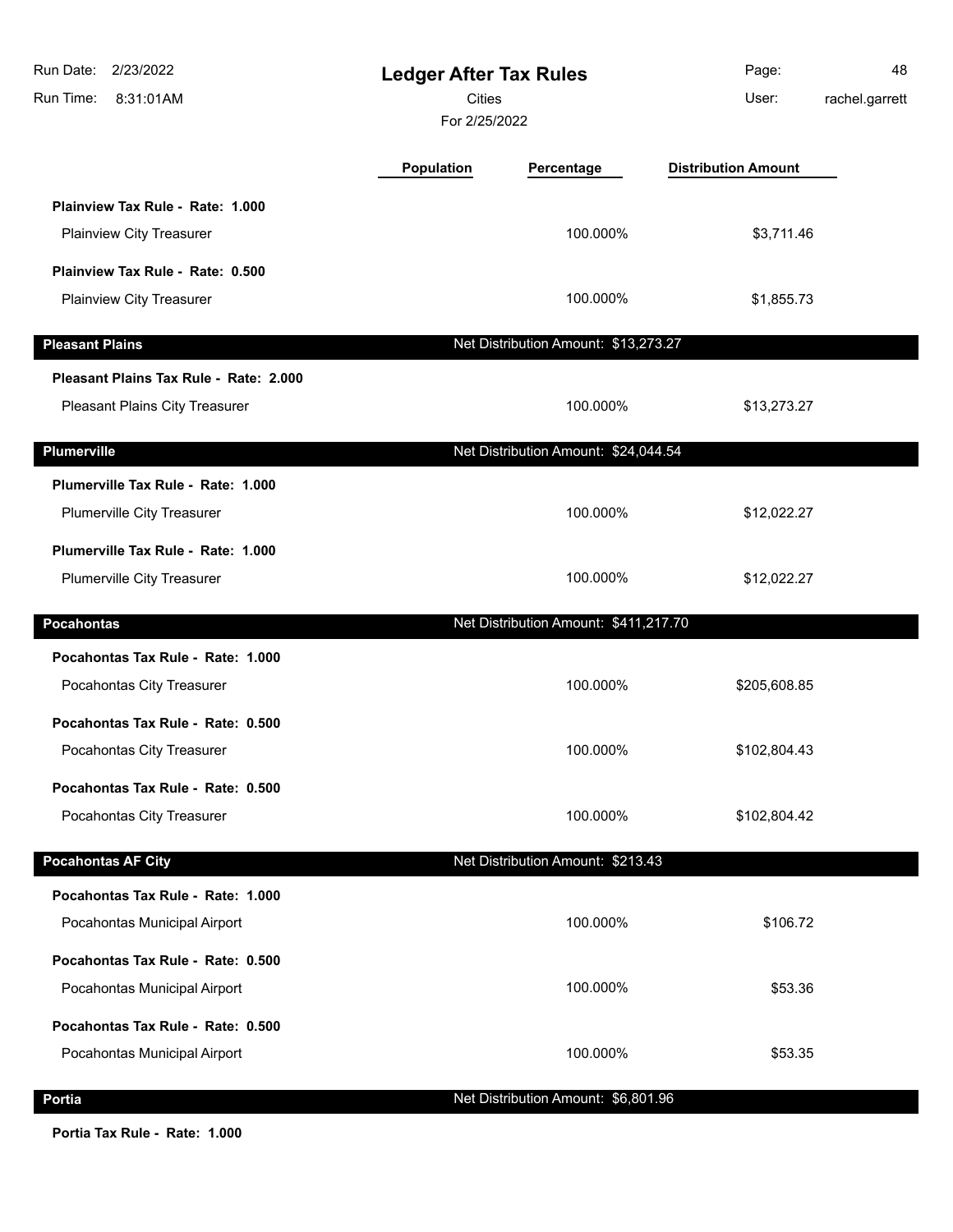| Run Date:<br>2/23/2022<br>Run Time:<br>8:31:01AM | <b>Ledger After Tax Rules</b><br><b>Cities</b><br>For 2/25/2022 |                                       | Page:<br>User:             | 49<br>rachel.garrett |
|--------------------------------------------------|-----------------------------------------------------------------|---------------------------------------|----------------------------|----------------------|
|                                                  | Population                                                      | Percentage                            | <b>Distribution Amount</b> |                      |
| Portia City Treasurer                            |                                                                 | 100.000%                              | \$6,801.96                 |                      |
| <b>Portland</b>                                  |                                                                 | Net Distribution Amount: \$7,389.66   |                            |                      |
| Portland Tax Rule - Rate: 1.000                  |                                                                 |                                       |                            |                      |
| Portland City Treasurer                          |                                                                 | 100.000%                              | \$7,389.66                 |                      |
| <b>Pottsville</b>                                |                                                                 | Net Distribution Amount: \$47,500.05  |                            |                      |
| Pottsville Tax Rule - Rate: 1.000                |                                                                 |                                       |                            |                      |
| Pottsville City Treasurer                        |                                                                 | 100.000%                              | \$31,666.70                |                      |
| Pottsville Tax Rule - Rate: 0.500                |                                                                 |                                       |                            |                      |
| Pottsville City Treasurer                        |                                                                 | 100.000%                              | \$15,833.35                |                      |
| <b>Prairie Grove</b>                             |                                                                 | Net Distribution Amount: \$210,473.90 |                            |                      |
| Prairie Grove Tax Rule - Rate: 0.250             |                                                                 |                                       |                            |                      |
| Prairie Grove City Treasurer                     |                                                                 | 100.000%                              | \$19,133.99                |                      |
| Prairie Grove Tax Rule - Rate: 1.000             |                                                                 |                                       |                            |                      |
| Prairie Grove City Treasurer                     |                                                                 | 100.000%                              | \$76,535.96                |                      |
| Prairie Grove Tax Rule - Rate: 0.250             |                                                                 |                                       |                            |                      |
| Prairie Grove City Treasurer                     |                                                                 | 100.000%                              | \$19,133.99                |                      |
| Prairie Grove Tax Rule - Rate: 0.250             |                                                                 |                                       |                            |                      |
| Prairie Grove City Treasurer                     |                                                                 | 100.000%                              | \$19,133.99                |                      |
| Prairie Grove Tax Rule - Rate: 0.500             |                                                                 |                                       |                            |                      |
| Prairie Grove City Treasurer                     |                                                                 | 100.000%                              | \$38,267.98                |                      |
| Prairie Grove Tax Rule - Rate: 0.500             |                                                                 |                                       |                            |                      |
| Prairie Grove City Treasurer                     |                                                                 | 100.000%                              | \$38,267.99                |                      |
| <b>Prescott</b>                                  |                                                                 | Net Distribution Amount: \$57,601.21  |                            |                      |
| Prescott Tax Rule - Rate: 1.000                  |                                                                 |                                       |                            |                      |
| Prescott City Treasurer                          |                                                                 | 100.000%                              | \$57,601.21                |                      |
| <b>Pyatt</b>                                     |                                                                 | Net Distribution Amount: \$1,964.97   |                            |                      |
| Pyatt Tax Rule - Rate: 0.500                     |                                                                 |                                       |                            |                      |
| <b>Pyatt City Treasurer</b>                      |                                                                 | 100.000%                              | \$1,964.97                 |                      |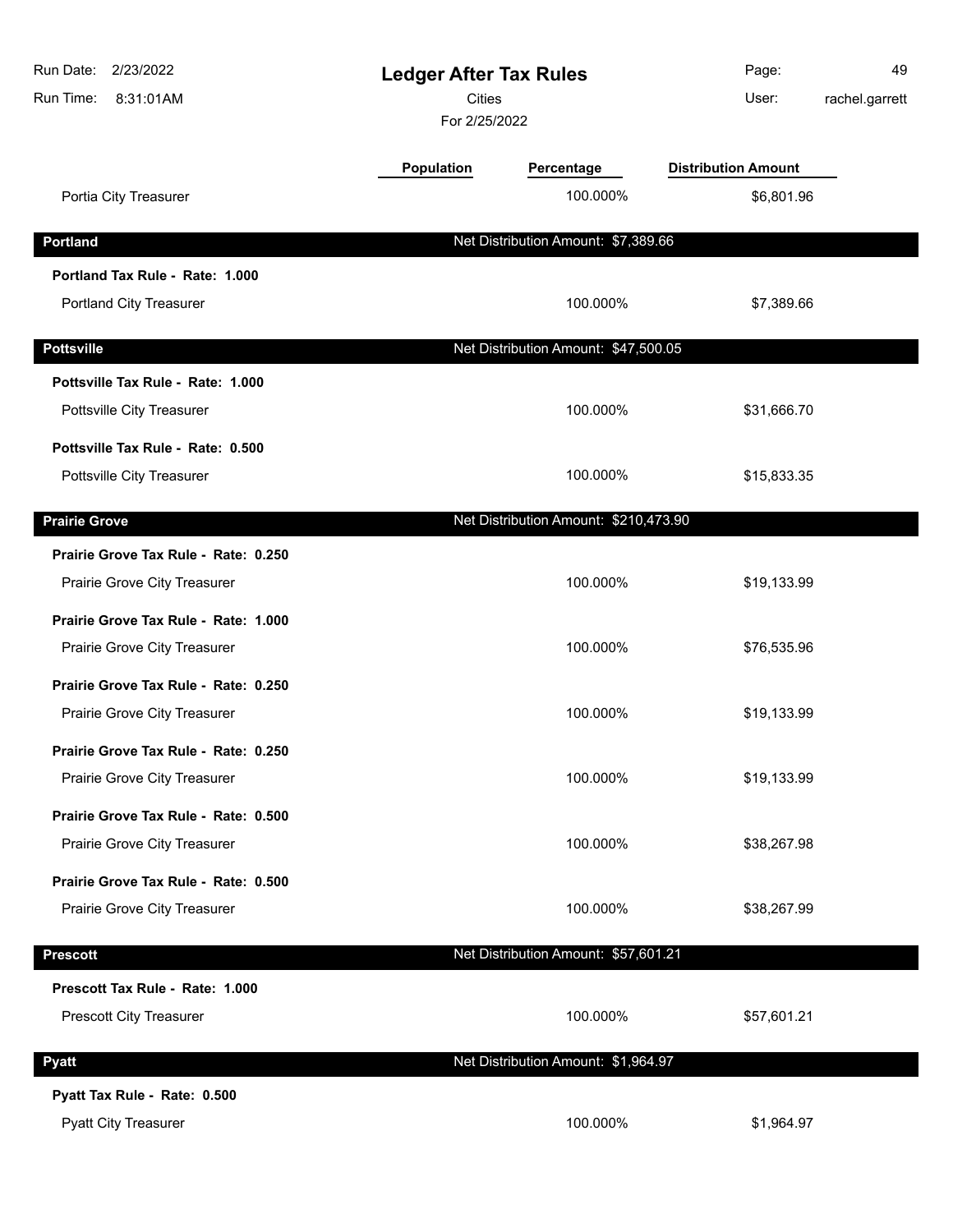| 2/23/2022<br>Run Date:          | <b>Ledger After Tax Rules</b> |                                      | Page:                      | 50             |
|---------------------------------|-------------------------------|--------------------------------------|----------------------------|----------------|
| Run Time:<br>8:31:01AM          | Cities                        |                                      | User:                      | rachel.garrett |
|                                 | For 2/25/2022                 |                                      |                            |                |
|                                 | <b>Population</b>             | Percentage                           | <b>Distribution Amount</b> |                |
| Quitman                         |                               | Net Distribution Amount: \$35,359.68 |                            |                |
| Quitman Tax Rule - Rate: 1.000  |                               |                                      |                            |                |
| <b>Quitman City Treasurer</b>   |                               | 100.000%                             | \$23,573.12                |                |
| Quitman Tax Rule - Rate: 0.500  |                               |                                      |                            |                |
| Quitman City Treasurer          |                               | 100.000%                             | \$11,786.56                |                |
| Ravenden                        |                               | Net Distribution Amount: \$4,510.12  |                            |                |
| Ravenden Tax Rule - Rate: 1.000 |                               |                                      |                            |                |
| Ravenden City Treasurer         |                               | 100.000%                             | \$4,510.12                 |                |
|                                 |                               |                                      |                            |                |
| <b>Rector</b>                   |                               | Net Distribution Amount: \$36,075.96 |                            |                |
| Rector Tax Rule - Rate: 1.000   |                               |                                      |                            |                |
| <b>Rector City Treasurer</b>    |                               | 100.000%                             | \$18,037.98                |                |
| Rector Tax Rule - Rate: 0.500   |                               |                                      |                            |                |
| <b>Rector City Treasurer</b>    |                               | 100.000%                             | \$9,018.99                 |                |
| Rector Tax Rule - Rate: 0.500   |                               |                                      |                            |                |
| <b>Rector City Treasurer</b>    |                               | 100.000%                             | \$9,018.99                 |                |
| <b>Redfield</b>                 |                               | Net Distribution Amount: \$52,604.11 |                            |                |
| Redfield Tax Rule - Rate: 1.000 |                               |                                      |                            |                |
| Redfield City Treasurer         |                               | 100.000%                             | \$26,302.06                |                |
| Redfield Tax Rule - Rate: 1.000 |                               |                                      |                            |                |
| Redfield City Treasurer         |                               | 100.000%                             | \$26,302.05                |                |
| <b>Rison</b>                    |                               | Net Distribution Amount: \$21,138.99 |                            |                |
| Rison Tax Rule - Rate: 1.000    |                               |                                      |                            |                |
| <b>Rison City Treasurer</b>     |                               | 100.000%                             | \$21,138.99                |                |
|                                 |                               |                                      |                            |                |
| <b>Rockport</b>                 |                               | Net Distribution Amount: \$18,934.04 |                            |                |
| Rockport Tax Rule - Rate: 1.000 |                               |                                      |                            |                |
| <b>Rockport City Treasurer</b>  |                               | 100.000%                             | \$9,467.02                 |                |
| Rockport Tax Rule - Rate: 1.000 |                               |                                      |                            |                |
| Rockport City Treasurer         |                               | 100.000%                             | \$9,467.02                 |                |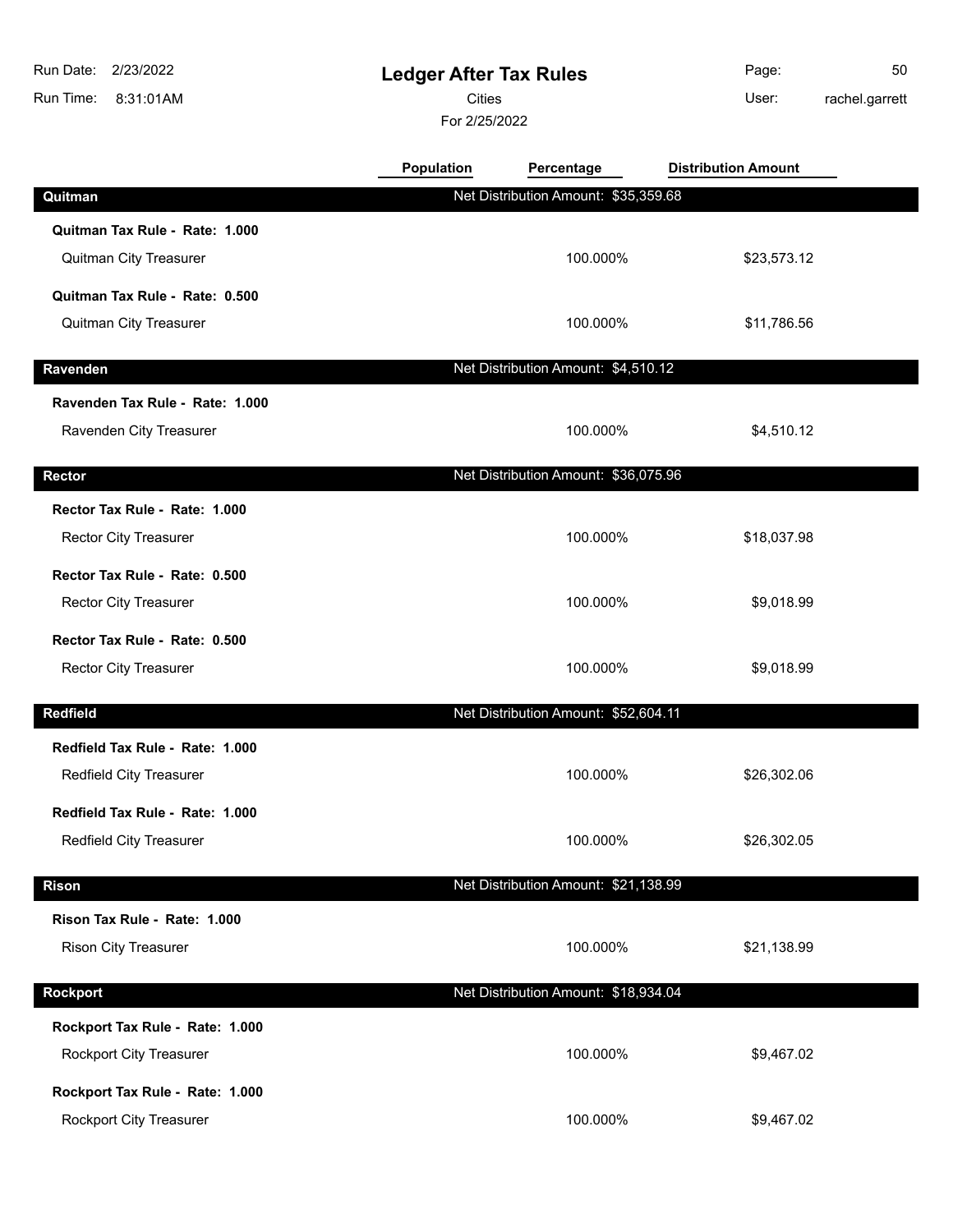| <b>Distribution Amount</b><br><b>Population</b><br>Percentage<br>Net Distribution Amount: \$763.49<br>Roe<br>Roe Tax Rule - Rate: 1.000 |             |
|-----------------------------------------------------------------------------------------------------------------------------------------|-------------|
|                                                                                                                                         |             |
|                                                                                                                                         |             |
|                                                                                                                                         |             |
| Roe City Treasurer<br>100.000%                                                                                                          | \$763.49    |
| Net Distribution Amount: \$5,258,540.86<br><b>Rogers</b>                                                                                |             |
| Rogers Tax Rule - Rate: 1.000                                                                                                           |             |
| 100.000%<br>Rogers City Treasurer<br>\$2,629,270.43                                                                                     |             |
| Rogers Tax Rule - Rate: 1.000                                                                                                           |             |
| Rogers City Treasurer<br>100.000%<br>\$2,629,270.43                                                                                     |             |
| <b>Rogers AF City</b><br>Net Distribution Amount: \$14,493.57                                                                           |             |
| Rogers Tax Rule - Rate: 1.000                                                                                                           |             |
| Rogers Municipal Airport<br>100.000%                                                                                                    | \$7,246.79  |
| Rogers Tax Rule - Rate: 1.000                                                                                                           |             |
| Rogers Municipal Airport<br>100.000%                                                                                                    | \$7,246.78  |
| Net Distribution Amount: \$27,773.97<br><b>Rose Bud</b>                                                                                 |             |
| Rose Bud Tax Rule - Rate: 1.000                                                                                                         |             |
| 100.000%<br>Rose Bud City Treasurer                                                                                                     | \$13,886.99 |
| Rose Bud Tax Rule - Rate: 1.000                                                                                                         |             |
| 100.000%<br>Rose Bud City Treasurer                                                                                                     | \$13,886.98 |
| Net Distribution Amount: \$15,800.03<br><b>Rudy</b>                                                                                     |             |
| Rudy Tax Rule - Rate: 0.500                                                                                                             |             |
| Rudy City Treasurer<br>100.000%                                                                                                         | \$15,800.03 |
| Net Distribution Amount: \$1,561,835.15<br><b>Russellville</b>                                                                          |             |
| Russellville Tax Rule - Rate: 1.000                                                                                                     |             |
| 100.000%<br>Russellville City Treasurer<br>\$1,041,223.43                                                                               |             |
| Russellville Tax Rule - Rate: 0.500                                                                                                     |             |
| 100.000%<br>Russellville City Treasurer<br>\$520,611.72                                                                                 |             |
| <b>Russellville AF City</b><br>Net Distribution Amount: \$546.18                                                                        |             |

**Russellville Tax Rule - Rate: 1.000**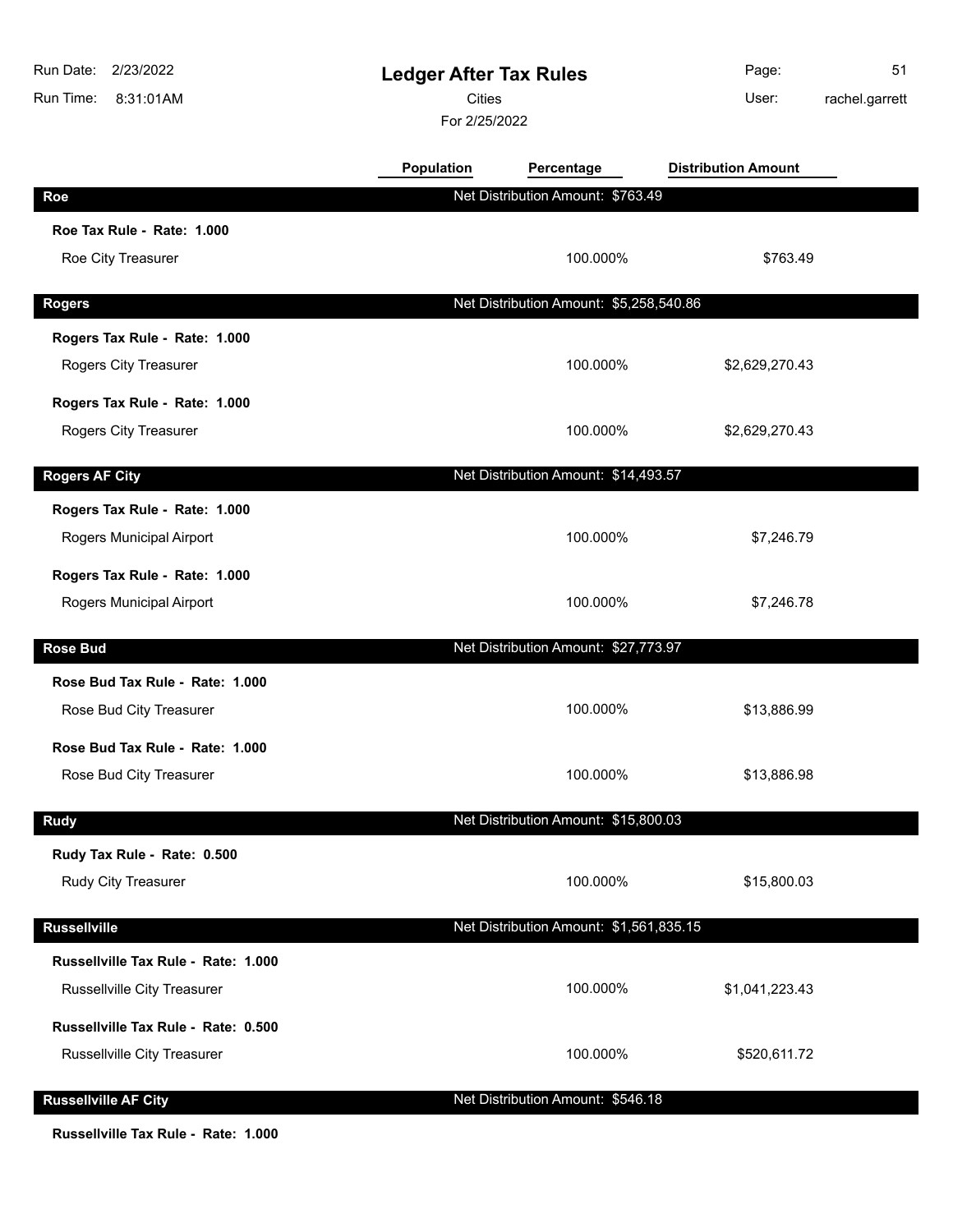| 2/23/2022<br>Run Date:<br>Run Time:<br>8:31:01AM | <b>Ledger After Tax Rules</b><br><b>Cities</b><br>For 2/25/2022 |                                         | Page:<br>User:             | 52<br>rachel.garrett |
|--------------------------------------------------|-----------------------------------------------------------------|-----------------------------------------|----------------------------|----------------------|
|                                                  | Population                                                      | Percentage                              | <b>Distribution Amount</b> |                      |
| Russellville Municipal Airport                   |                                                                 | 100.000%                                | \$364.12                   |                      |
| Russellville Tax Rule - Rate: 0.500              |                                                                 |                                         |                            |                      |
| Russellville Municipal Airport                   |                                                                 | 100.000%                                | \$182.06                   |                      |
| <b>Salem</b>                                     |                                                                 | Net Distribution Amount: \$29,864.15    |                            |                      |
| Salem Tax Rule - Rate: 1.000                     |                                                                 |                                         |                            |                      |
| <b>Salem City Treasurer</b>                      |                                                                 | 100.000%                                | \$29,864.15                |                      |
| <b>Salesville</b>                                |                                                                 | Net Distribution Amount: \$4,475.01     |                            |                      |
| Salesville Tax Rule - Rate: 1.000                |                                                                 |                                         |                            |                      |
| Salesville City Treasurer                        |                                                                 | 100.000%                                | \$4,475.01                 |                      |
| <b>Scranton</b>                                  |                                                                 | Net Distribution Amount: \$6,493.81     |                            |                      |
| Scranton Tax Rule - Rate: 1.000                  |                                                                 |                                         |                            |                      |
| <b>Scranton City Treasurer</b>                   |                                                                 | 100.000%                                | \$6,493.81                 |                      |
| <b>Searcy</b>                                    |                                                                 | Net Distribution Amount: \$1,157,813.04 |                            |                      |
| Searcy Tax Rule - Rate: 0.500                    |                                                                 |                                         |                            |                      |
| Searcy City Treasurer                            |                                                                 | 100.000%                                | \$385,937.68               |                      |
| Searcy Tax Rule - Rate: 1.000                    |                                                                 |                                         |                            |                      |
| Searcy City Treasurer                            |                                                                 | 100.000%                                | \$771,875.36               |                      |
| <b>Searcy City AF City</b>                       |                                                                 | Net Distribution Amount: \$702.37       |                            |                      |
| Searcy Tax Rule - Rate: 0.500                    |                                                                 |                                         |                            |                      |
| <b>Searcy Municipal Airport</b>                  |                                                                 | 100.000%                                | \$234.12                   |                      |
| Searcy Tax Rule - Rate: 1.000                    |                                                                 |                                         |                            |                      |
| <b>Searcy Municipal Airport</b>                  |                                                                 | 100.000%                                | \$468.25                   |                      |
| <b>Shannon Hills</b>                             |                                                                 | Net Distribution Amount: \$23,650.77    |                            |                      |
| Shannon Hills Tax Rule - Rate: 1.000             |                                                                 |                                         |                            |                      |
| Shannon Hills City Treasurer                     |                                                                 | 100.000%                                | \$23,650.77                |                      |
| <b>Sharp County AF Cherokee Village</b>          |                                                                 | Net Distribution Amount: \$18.43        |                            |                      |
| Cherokee Village Tax Rule - Rate: 1.000          |                                                                 |                                         |                            |                      |
| Sharp County Regional Airport                    |                                                                 | 100.000%                                | \$18.43                    |                      |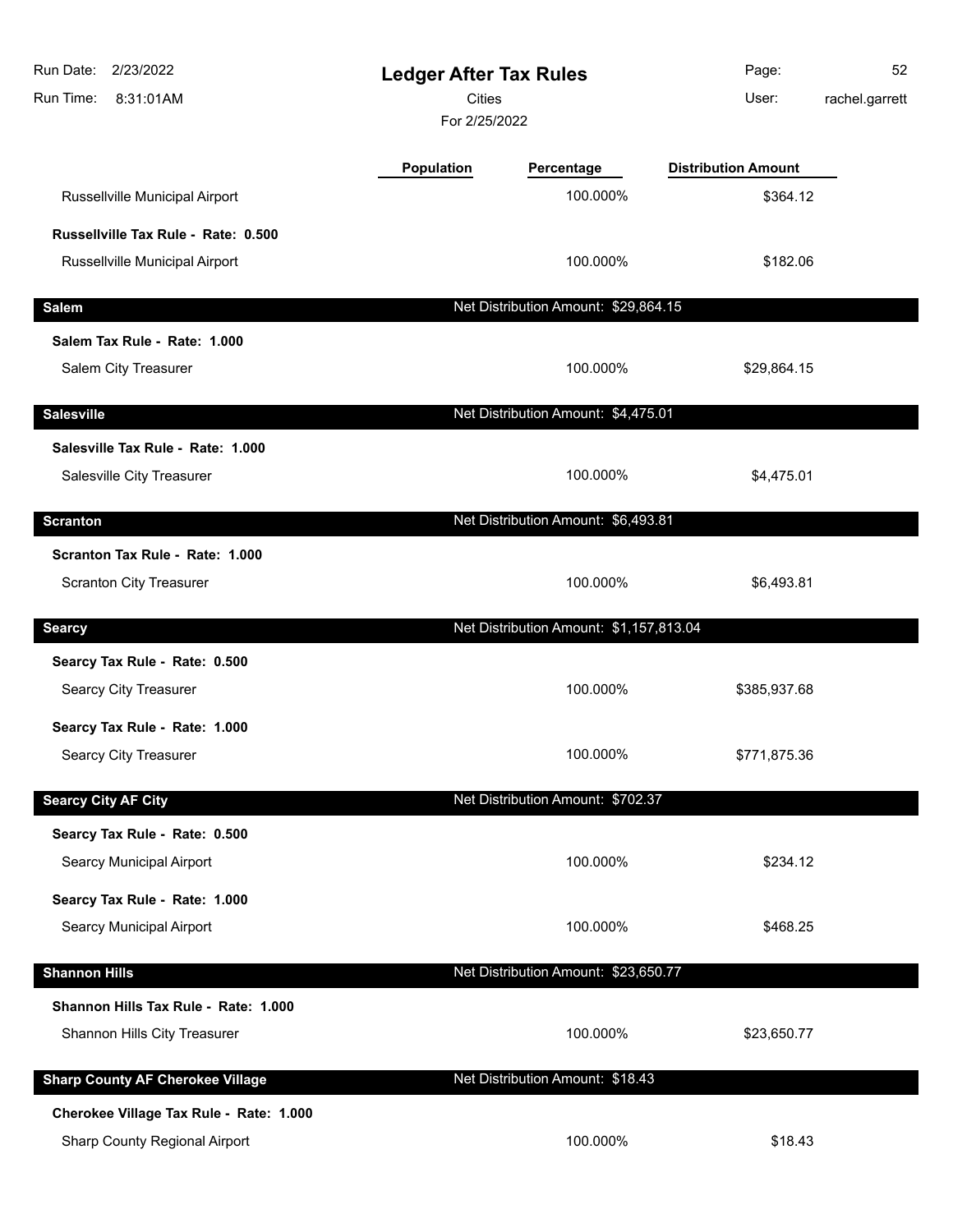| Run Date:<br>2/23/2022<br>Run Time:<br>8:31:01AM | <b>Ledger After Tax Rules</b><br><b>Cities</b><br>For 2/25/2022 |                                         | Page:<br>User:             | 53<br>rachel.garrett |
|--------------------------------------------------|-----------------------------------------------------------------|-----------------------------------------|----------------------------|----------------------|
|                                                  | <b>Population</b>                                               | Percentage                              | <b>Distribution Amount</b> |                      |
| Sheridan                                         |                                                                 | Net Distribution Amount: \$314,866.62   |                            |                      |
| Sheridan Tax Rule - Rate: 1.000                  |                                                                 |                                         |                            |                      |
| Sheridan City Treasurer                          |                                                                 | 100.000%                                | \$157,433.31               |                      |
| Sheridan Tax Rule - Rate: 1.000                  |                                                                 |                                         |                            |                      |
| Sheridan City Treasurer                          |                                                                 | 100.000%                                | \$157,433.31               |                      |
| <b>Sherrill</b>                                  |                                                                 | Net Distribution Amount: \$714.84       |                            |                      |
| Sherrill Tax Rule - Rate: 1.000                  |                                                                 |                                         |                            |                      |
| <b>Sherrill City Treasurer</b>                   |                                                                 | 100.000%                                | \$714.84                   |                      |
| Sherwood                                         |                                                                 | Net Distribution Amount: \$1,380,826.08 |                            |                      |
| Sherwood Tax Rule - Rate: 1.000                  |                                                                 |                                         |                            |                      |
| Sherwood City Treasurer                          |                                                                 | 100.000%                                | \$690,413.04               |                      |
| Sherwood Tax Rule - Rate: 0.250                  |                                                                 |                                         |                            |                      |
| Sherwood City Treasurer                          |                                                                 | 100.000%                                | \$172,603.26               |                      |
| Sherwood Tax Rule - Rate: 0.750                  |                                                                 |                                         |                            |                      |
| Sherwood City Treasurer                          |                                                                 | 100.000%                                | \$517,809.78               |                      |
| <b>Shirley</b>                                   |                                                                 | Net Distribution Amount: \$3,885.26     |                            |                      |
| Shirley Tax Rule - Rate: 1.000                   |                                                                 |                                         |                            |                      |
| <b>Shirley City Treasurer</b>                    |                                                                 | 100.000%                                | \$3,885.26                 |                      |
| <b>Siloam Springs</b>                            |                                                                 | Net Distribution Amount: \$1,022,665.37 |                            |                      |
| Siloam Springs Tax Rule - Rate: 1.000            |                                                                 |                                         |                            |                      |
| Siloam Springs City Treasurer                    |                                                                 | 100.000%                                | \$511,332.69               |                      |
| Siloam Springs Tax Rule - Rate: 0.380            |                                                                 |                                         |                            |                      |
| Siloam Springs City Treasurer                    |                                                                 | 100.000%                                | \$191,749.76               |                      |
| Siloam Springs Tax Rule - Rate: 0.630            |                                                                 |                                         |                            |                      |
| Siloam Springs City Treasurer                    |                                                                 | 100.000%                                | \$319,582.92               |                      |
| <b>Sparkman</b>                                  |                                                                 | Net Distribution Amount: \$5,817.31     |                            |                      |
| Sparkman Tax Rule - Rate: 1.000                  |                                                                 |                                         |                            |                      |
| Sparkman City Treasurer                          |                                                                 | 100.000%                                | \$5,817.31                 |                      |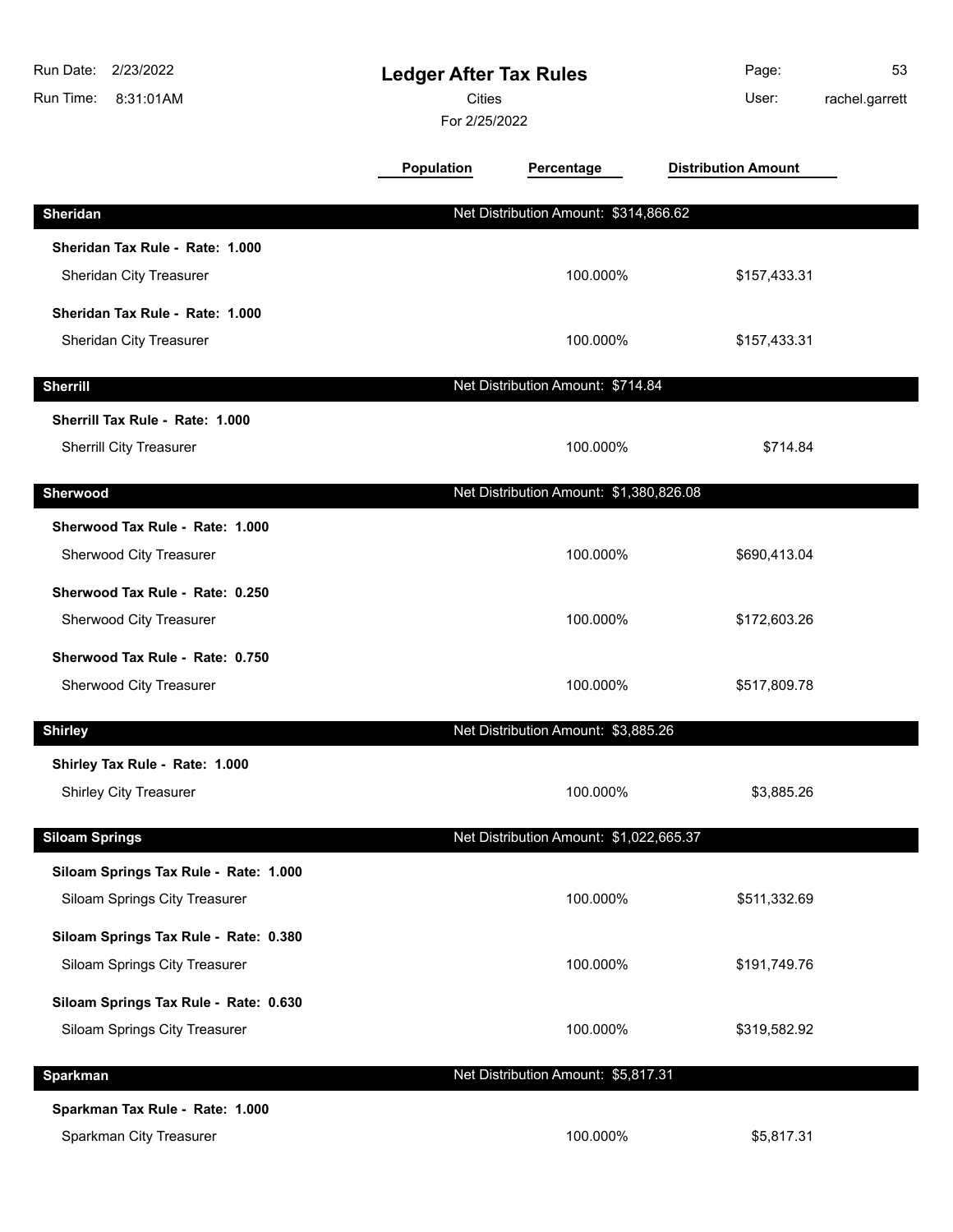8:31:01AM Run Time: Run Date: 2/23/2022

## **Ledger After Tax Rules**

Cities User:

For 2/25/2022

Page: 54

rachel.garrett

|                                    | <b>Population</b> | Percentage                              | <b>Distribution Amount</b> |
|------------------------------------|-------------------|-----------------------------------------|----------------------------|
| <b>Springdale</b>                  |                   | Net Distribution Amount: \$3,779,095.32 |                            |
| Springdale Tax Rule - Rate: 1.000  |                   |                                         |                            |
| Springdale City Treasurer          |                   | 100.000%                                | \$1,889,547.66             |
| Springdale Tax Rule - Rate: 1.000  |                   |                                         |                            |
| Springdale City Treasurer          |                   | 100.000%                                | \$1,889,547.66             |
|                                    |                   |                                         |                            |
| <b>Springdale AF City</b>          |                   | Net Distribution Amount: \$2,678.50     |                            |
| Springdale Tax Rule - Rate: 1.000  |                   |                                         |                            |
| Springdale Municipal Airport       |                   | 100.000%                                | \$1,339.25                 |
| Springdale Tax Rule - Rate: 1.000  |                   |                                         |                            |
| Springdale Municipal Airport       |                   | 100.000%                                | \$1,339.25                 |
| <b>Springtown</b>                  |                   | Net Distribution Amount: \$500.75       |                            |
|                                    |                   |                                         |                            |
| Springtown Tax Rule - Rate: 1.000  |                   |                                         |                            |
| Springtown City Treasurer          |                   | 100.000%                                | \$500.75                   |
| <b>St. Charles</b>                 |                   | Net Distribution Amount: \$4,164.18     |                            |
| St. Charles Tax Rule - Rate: 2.000 |                   |                                         |                            |
| St. Charles City Treasurer         |                   | 100.000%                                | \$4,164.18                 |
|                                    |                   |                                         |                            |
| St. Paul                           |                   | Net Distribution Amount: \$4,374.74     |                            |
| St. Paul Tax Rule - Rate: 2.000    |                   |                                         |                            |
| St. Paul City Treasurer            |                   | 100.000%                                | \$4,374.74                 |
|                                    |                   |                                         |                            |
| <b>Stamps</b>                      |                   | Net Distribution Amount: \$18,897.23    |                            |

**Stamps Tax Rule - Rate: 1.000**

Stamps City Treasurer **100.000%** \$18,897.23

**Star City Net Distribution Amount: \$58,629.22 Star City Tax Rule - Rate: 1.000** Star City Treasurer **100.000%** \$46,903.38 **Star City Tax Rule - Rate: 0.250** Star City Treasurer **100.000%** \$11,725.84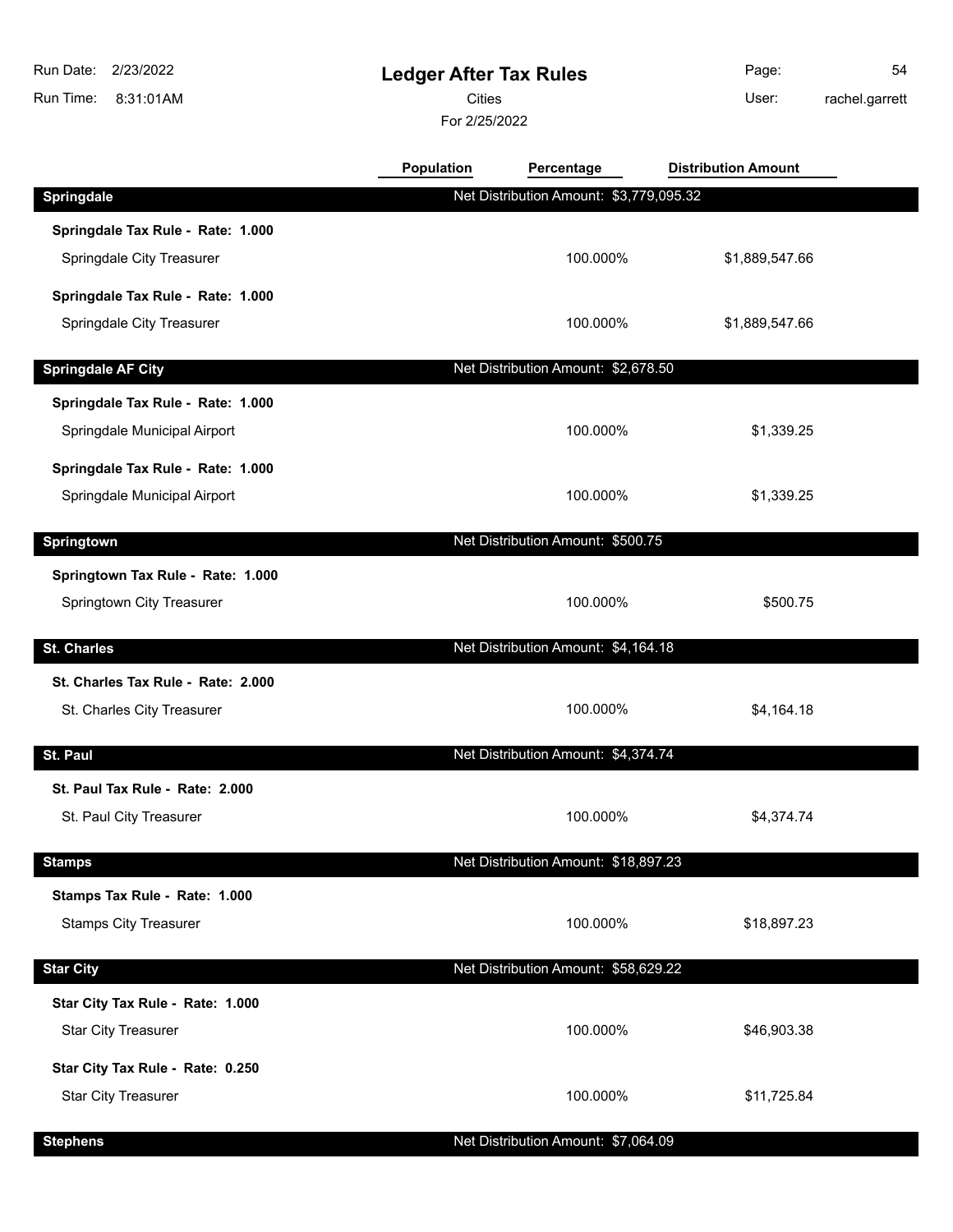| 2/23/2022<br>Run Date:<br>Run Time:<br>8:31:01AM | <b>Ledger After Tax Rules</b><br><b>Cities</b><br>For 2/25/2022 |                                       | Page:<br>User:             | 55<br>rachel.garrett |
|--------------------------------------------------|-----------------------------------------------------------------|---------------------------------------|----------------------------|----------------------|
|                                                  | Population                                                      | Percentage                            | <b>Distribution Amount</b> |                      |
| Stephens Tax Rule - Rate: 1.000                  |                                                                 |                                       |                            |                      |
| <b>Stephens City Treasurer</b>                   |                                                                 | 100.000%                              | \$7,064.09                 |                      |
| <b>Strong</b>                                    |                                                                 | Net Distribution Amount: \$11,987.43  |                            |                      |
| Strong Tax Rule - Rate: 1.000                    |                                                                 |                                       |                            |                      |
| <b>Strong City Treasurer</b>                     |                                                                 | 100.000%                              | \$11,987.43                |                      |
| <b>Stuttgart</b>                                 |                                                                 | Net Distribution Amount: \$886,074.89 |                            |                      |
| Stuttgart Tax Rule - Rate: 1.000                 |                                                                 |                                       |                            |                      |
| <b>Stuttgart City Treasurer</b>                  |                                                                 | 100.000%                              | \$295,358.30               |                      |
| Stuttgart Tax Rule - Rate: 1.000                 |                                                                 |                                       |                            |                      |
| <b>Stuttgart City Treasurer</b>                  |                                                                 | 100.000%                              | \$295,358.30               |                      |
| Stuttgart Tax Rule - Rate: 1.000                 |                                                                 |                                       |                            |                      |
| <b>Stuttgart City Treasurer</b>                  |                                                                 | 100.000%                              | \$295,358.29               |                      |
| <b>Subiaco</b>                                   |                                                                 | Net Distribution Amount: \$9,486.48   |                            |                      |
| Subiaco Tax Rule - Rate: 1.000                   |                                                                 |                                       |                            |                      |
| Subiaco City Treasurer                           |                                                                 | 100.000%                              | \$9,486.48                 |                      |
| <b>Sulphur Springs</b>                           |                                                                 | Net Distribution Amount: \$3,771.65   |                            |                      |
| Sulphur Springs Tax Rule - Rate: 1.000           |                                                                 |                                       |                            |                      |
| Sulphur Springs City Treasurer                   |                                                                 | 100.000%                              | \$3,771.65                 |                      |
| <b>Summit</b>                                    |                                                                 | Net Distribution Amount: \$5,803.55   |                            |                      |
| Summit Tax Rule - Rate: 1.000                    |                                                                 |                                       |                            |                      |
| <b>Summit City Treasurer</b>                     |                                                                 | 100.000%                              | \$5,803.55                 |                      |
| <b>Sunset</b>                                    |                                                                 | Net Distribution Amount: \$19,609.04  |                            |                      |
| Sunset Tax Rule - Rate: 3.000                    |                                                                 |                                       |                            |                      |
| <b>Sunset City Treasurer</b>                     |                                                                 | 100.000%                              | \$19,609.04                |                      |
| <b>Swifton</b>                                   |                                                                 | Net Distribution Amount: \$5,566.60   |                            |                      |
| Swifton Tax Rule - Rate: 1.000                   |                                                                 |                                       |                            |                      |
| Swifton City Treasurer                           |                                                                 | 100.000%                              | \$5,566.60                 |                      |
| <b>Taylor</b>                                    |                                                                 | Net Distribution Amount: \$16,788.73  |                            |                      |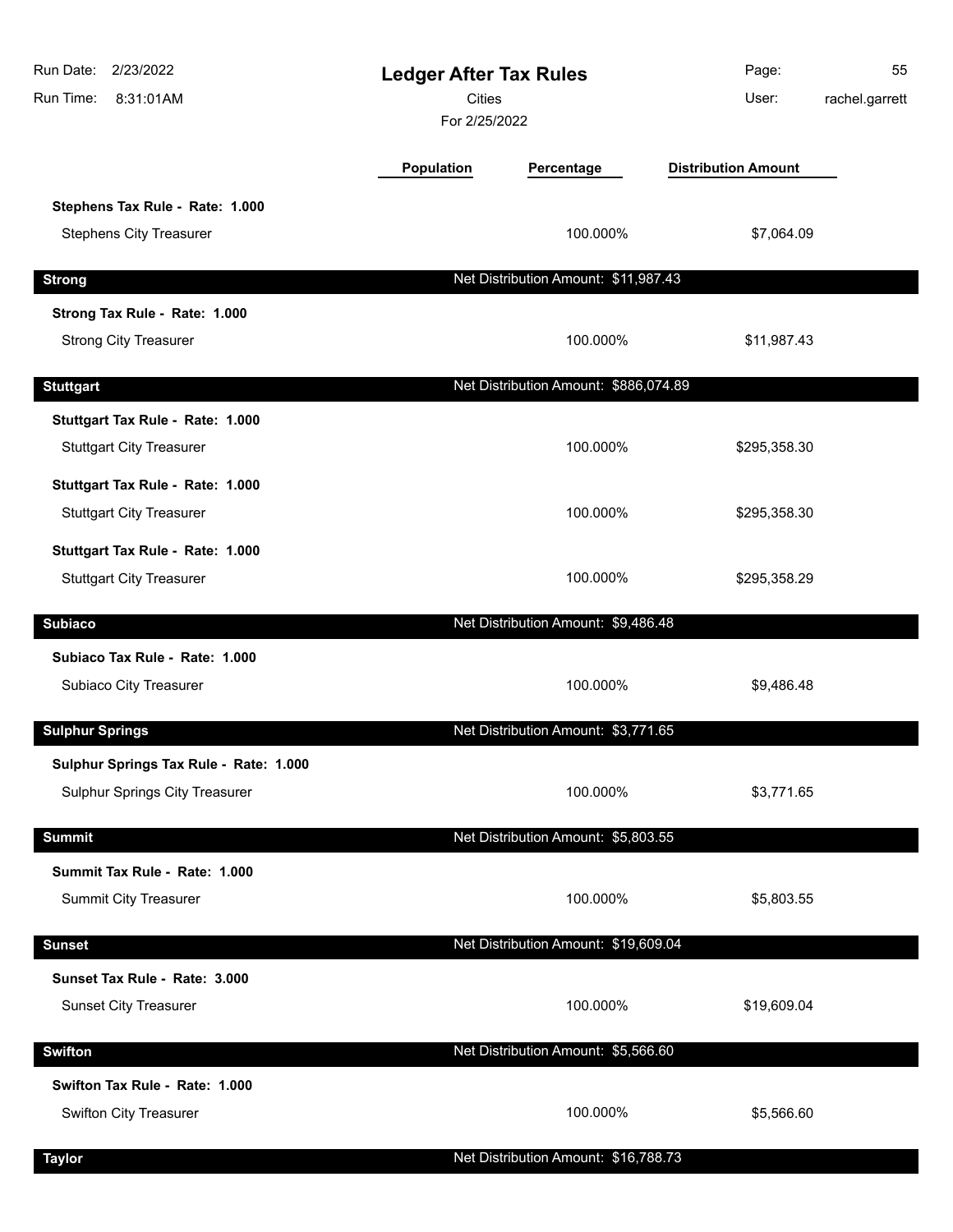| Run Date: 2/23/2022<br>Run Time:<br>8:31:01AM                        | <b>Ledger After Tax Rules</b><br><b>Cities</b><br>For 2/25/2022 |                                       | Page:<br>User:             | 56<br>rachel.garrett |
|----------------------------------------------------------------------|-----------------------------------------------------------------|---------------------------------------|----------------------------|----------------------|
|                                                                      | Population                                                      | Percentage                            | <b>Distribution Amount</b> |                      |
| Taylor Tax Rule - Rate: 1.000<br><b>Taylor City Treasurer</b>        |                                                                 | 100.000%                              | \$8,394.37                 |                      |
| Taylor Tax Rule - Rate: 1.000<br><b>Taylor City Treasurer</b>        |                                                                 | 100.000%                              | \$8,394.36                 |                      |
| <b>Texarkana</b>                                                     |                                                                 | Net Distribution Amount: \$629,491.87 |                            |                      |
| Texarkana Tax Rule - Rate: 1.000<br>Texarkana City Treasurer         |                                                                 | 100.000%                              | \$629,491.87               |                      |
| <b>Texarkana AF City</b>                                             |                                                                 | Net Distribution Amount: \$2,621.07   |                            |                      |
| Texarkana Tax Rule - Rate: 1.000<br>Texarkana City Treasurer         |                                                                 | 100.000%                              | \$1,747.38                 |                      |
| Texarkana Tax Rule - Rate: 0.250<br>Texarkana Regional Airport       |                                                                 | 100.000%                              | \$436.85                   |                      |
| Texarkana Tax Rule - Rate: 0.250<br>Texarkana Regional Airport       |                                                                 | 100.000%                              | \$436.84                   |                      |
| <b>Texarkana Special</b>                                             |                                                                 | Net Distribution Amount: \$285,971.91 |                            |                      |
| Texarkana Special Tax Rule - Rate: 0.250<br>Texarkana City Treasurer |                                                                 | 100.000%                              | \$142,985.96               |                      |
| Texarkana Special Tax Rule - Rate: 0.250<br>Texarkana City Treasurer |                                                                 | 100.000%                              | \$142,985.95               |                      |
| <b>Thornton</b>                                                      |                                                                 | Net Distribution Amount: \$1,686.70   |                            |                      |
| Thornton Tax Rule - Rate: 1.000<br>Thornton City Treasurer           |                                                                 | 100.000%                              | \$1,686.70                 |                      |
| <b>Tontitown</b>                                                     |                                                                 | Net Distribution Amount: \$448,449.41 |                            |                      |
| Tontitown Tax Rule - Rate: 1.000<br>Tontitown City Treasurer         |                                                                 | 100.000%                              | \$163,072.51               |                      |
| Tontitown Tax Rule - Rate: 1.000<br>Tontitown City Treasurer         |                                                                 | 100.000%                              | \$163,072.51               |                      |
| Tontitown Tax Rule - Rate: 0.750                                     |                                                                 |                                       |                            |                      |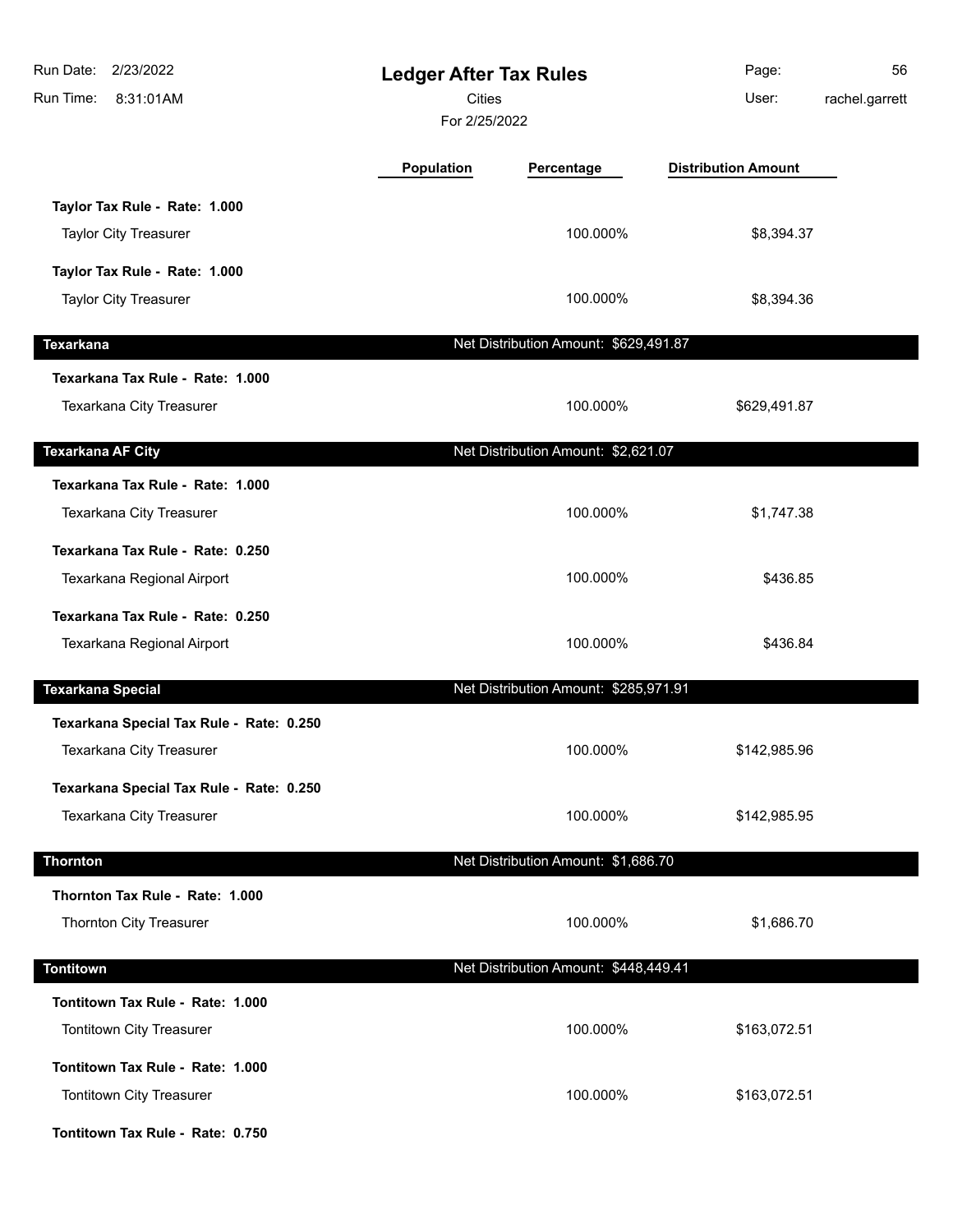| Run Date: 2/23/2022<br>8:31:01AM<br>Run Time:            | <b>Ledger After Tax Rules</b><br><b>Cities</b><br>For 2/25/2022 |                                       | Page:<br>User:             | 57<br>rachel.garrett |
|----------------------------------------------------------|-----------------------------------------------------------------|---------------------------------------|----------------------------|----------------------|
|                                                          | <b>Population</b>                                               | Percentage                            | <b>Distribution Amount</b> |                      |
| Tontitown City Treasurer                                 |                                                                 | 100.000%                              | \$122,304.39               |                      |
| <b>Trumann</b>                                           |                                                                 | Net Distribution Amount: \$224,448.42 |                            |                      |
| Trumann Tax Rule - Rate: 1.000                           |                                                                 |                                       |                            |                      |
| Trumann City Treasurer                                   |                                                                 | 100.000%                              | \$112,224.21               |                      |
| Truman Tax Rule - Rate: 1.000                            |                                                                 |                                       |                            |                      |
| Trumann City Treasurer                                   |                                                                 | 100.000%                              | \$112,224.21               |                      |
| <b>Tuckerman</b>                                         |                                                                 | Net Distribution Amount: \$15,441.08  |                            |                      |
| Tuckerman Tax Rule - Rate: 1.000                         |                                                                 |                                       |                            |                      |
| Tuckerman City Treasurer                                 |                                                                 | 100.000%                              | \$12,352.86                |                      |
| Tuckerman Tax Rule - Rate: 0.250                         |                                                                 |                                       |                            |                      |
| <b>Tuckerman City Treasurer</b>                          |                                                                 | 100.000%                              | \$3,088.22                 |                      |
| <b>Turrell</b>                                           |                                                                 | Net Distribution Amount: \$7,525.39   |                            |                      |
| Turrell Tax Rule - Rate: 2.000                           |                                                                 |                                       |                            |                      |
| <b>Turrell City Treasurer</b>                            |                                                                 | 100.000%                              | \$7,525.39                 |                      |
|                                                          |                                                                 |                                       |                            |                      |
| <b>Tyronza</b>                                           |                                                                 | Net Distribution Amount: \$2,677.13   |                            |                      |
| Tyronza Tax Rule - Rate: 1.000<br>Tyronza City Treasurer |                                                                 | 100.000%                              | \$2,677.13                 |                      |
|                                                          |                                                                 |                                       |                            |                      |
| Van Buren                                                |                                                                 | Net Distribution Amount: \$715,941.54 |                            |                      |
| Van Buren Tax Rule - Rate: 1.000                         |                                                                 |                                       |                            |                      |
| Van Buren City Treasurer                                 |                                                                 | 100.000%                              | \$477,294.36               |                      |
| Van Buren Tax Rule - Rate: 0.500                         |                                                                 |                                       |                            |                      |
| Van Buren City Treasurer                                 |                                                                 | 100.000%                              | \$238,647.18               |                      |
| Vandervoort                                              |                                                                 | Net Distribution Amount: \$490.18     |                            |                      |
| Vandervoort Tax Rule - Rate: 1.000                       |                                                                 |                                       |                            |                      |
| Vandervoort City Treasurer                               |                                                                 | 100.000%                              | \$490.18                   |                      |
| Vilonia                                                  |                                                                 | Net Distribution Amount: \$168,260.63 |                            |                      |
| Vilonia Tax Rule - Rate: 0.500                           |                                                                 |                                       |                            |                      |
| Vilonia City Treasurer                                   |                                                                 | 100.000%                              | \$30,592.84                |                      |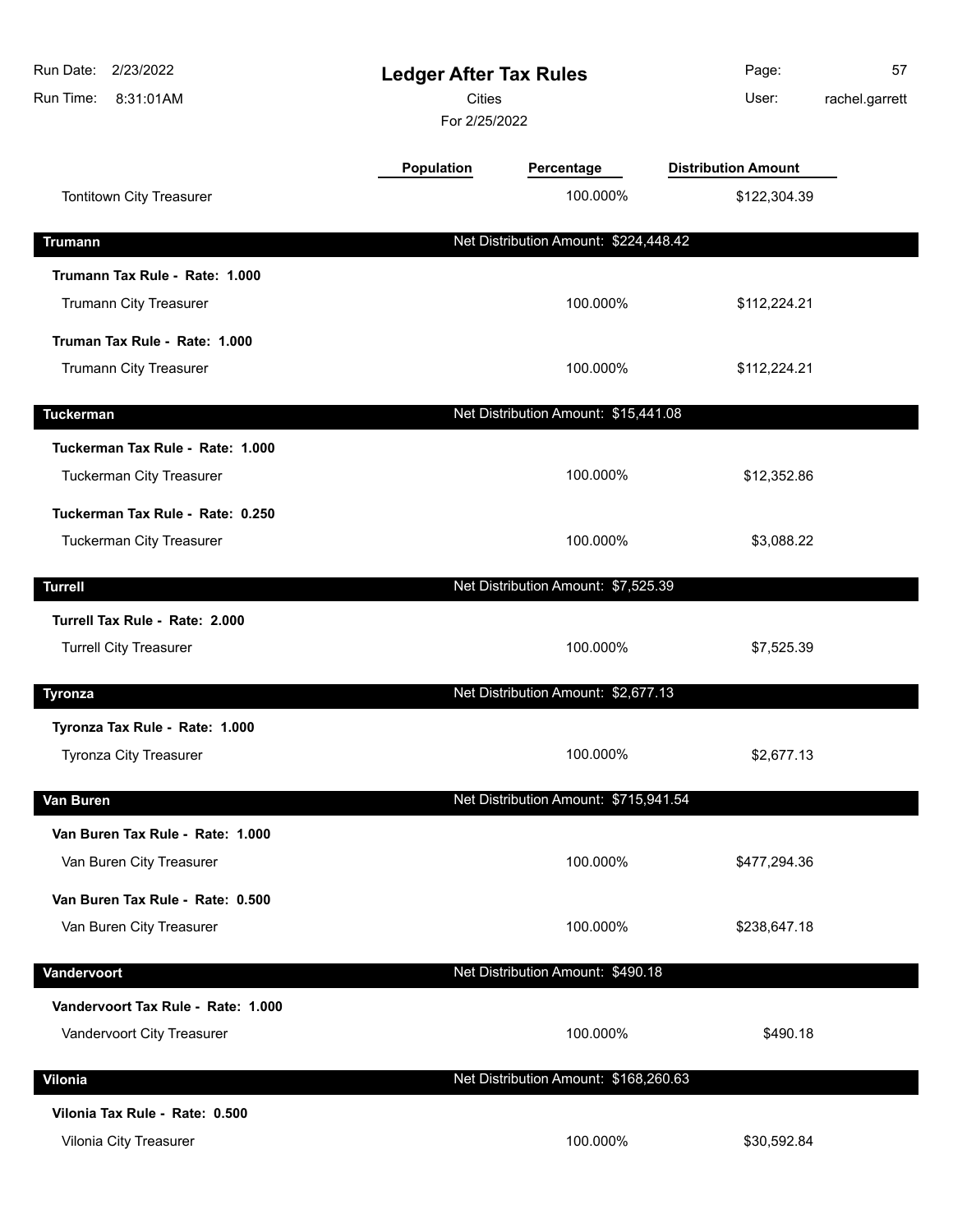| 2/23/2022<br>Run Date:            | <b>Ledger After Tax Rules</b> |                                       | Page:                      | 58             |
|-----------------------------------|-------------------------------|---------------------------------------|----------------------------|----------------|
| Run Time:<br>8:31:01AM            | <b>Cities</b>                 |                                       | User:                      | rachel.garrett |
|                                   | For 2/25/2022                 |                                       |                            |                |
|                                   | Population                    | Percentage                            | <b>Distribution Amount</b> |                |
| Vilonia Tax Rule - Rate: 1.000    |                               |                                       |                            |                |
| Vilonia City Treasurer            |                               | 100.000%                              | \$61,185.68                |                |
| Vilonia Tax Rule - Rate: 0.500    |                               |                                       |                            |                |
| Vilonia City Treasurer            |                               | 100.000%                              | \$30,592.84                |                |
| Vilonia Tax Rule - Rate: 0.500    |                               |                                       |                            |                |
| Vilonia City Treasurer            |                               | 100.000%                              | \$30,592.84                |                |
| Vilonia Tax Rule - Rate: 0.250    |                               |                                       |                            |                |
| Vilonia City Treasurer            |                               | 100.000%                              | \$15,296.43                |                |
| <b>Viola</b>                      |                               | Net Distribution Amount: \$9,861.93   |                            |                |
| Viola Tax Rule - Rate: 1.000      |                               |                                       |                            |                |
| Viola City Treasurer              |                               | 100.000%                              | \$4,930.97                 |                |
| Viola Tax Rule - Rate: 1.000      |                               |                                       |                            |                |
| Viola City Treasurer              |                               | 100.000%                              | \$4,930.96                 |                |
| Wabbaseka                         |                               | Net Distribution Amount: \$1,736.71   |                            |                |
| Wabbaseka Tax Rule - Rate: 1.000  |                               |                                       |                            |                |
| Wabbaseka City Treasurer          |                               | 100.000%                              | \$868.36                   |                |
| Wabbaseka Tax Rule - Rate: 1.000  |                               |                                       |                            |                |
| Wabbaseka City Treasurer          |                               | 100.000%                              | \$868.35                   |                |
| Waldenburg                        |                               | Net Distribution Amount: \$4,682.44   |                            |                |
| Waldenburg Tax Rule - Rate: 1.000 |                               |                                       |                            |                |
| <b>Waldenburg City Treasurer</b>  |                               | 100.000%                              | \$3,121.63                 |                |
| Waldenburg Tax Rule - Rate: 0.500 |                               |                                       |                            |                |
| <b>Waldenburg City Treasurer</b>  |                               | 100.000%                              | \$1,560.81                 |                |
| Waldron                           |                               | Net Distribution Amount: \$103,606.12 |                            |                |
| Waldron Tax Rule - Rate: 0.500    |                               |                                       |                            |                |
| <b>Waldron City Treasurer</b>     |                               | 100.000%                              | \$25,901.53                |                |
| Waldron Tax Rule - Rate: 0.500    |                               |                                       |                            |                |
| <b>Waldron City Treasurer</b>     |                               | 100.000%                              | \$25,901.53                |                |
| Waldron Tax Rule - Rate: 1.000    |                               |                                       |                            |                |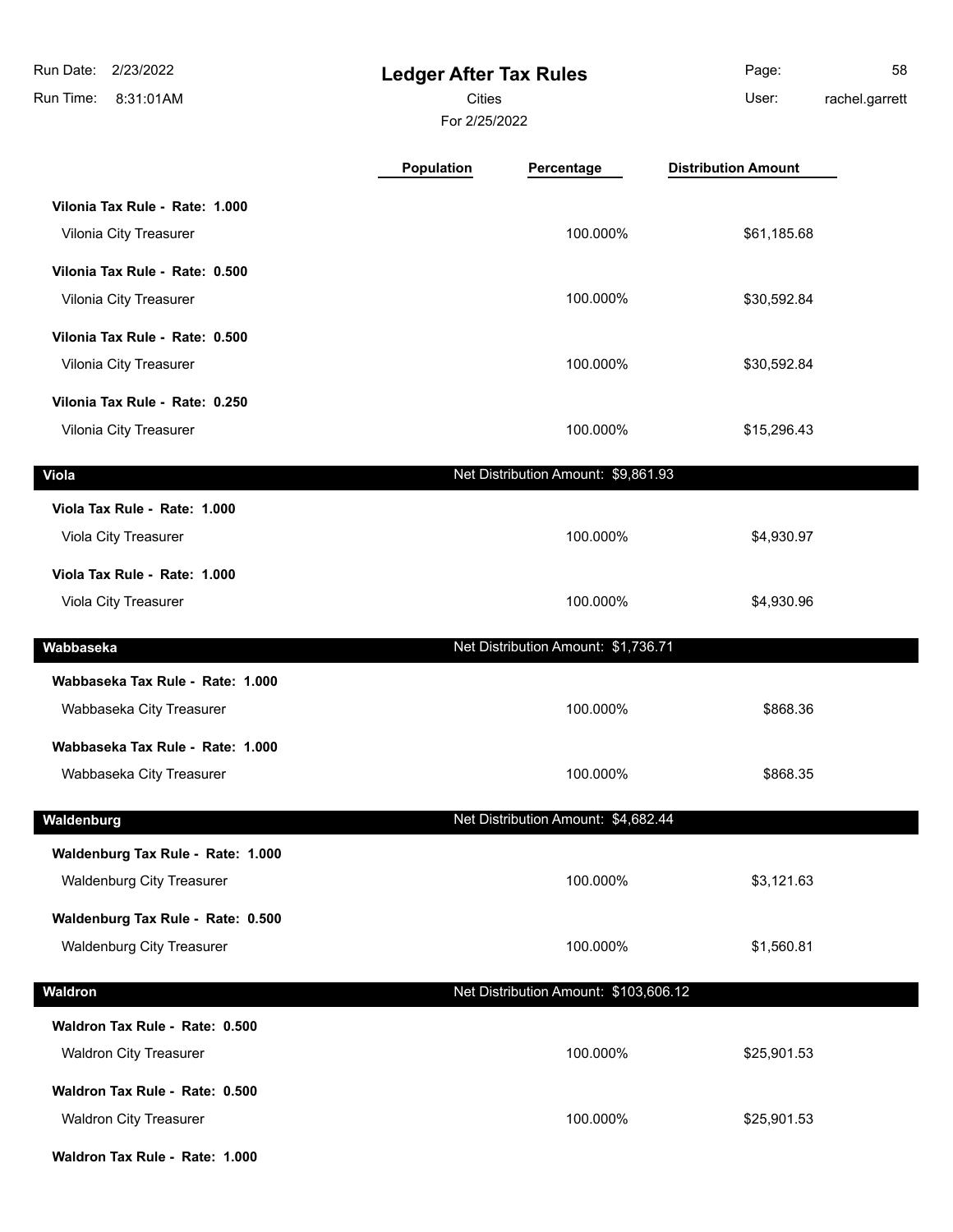| <b>Population</b><br><b>Distribution Amount</b><br>Percentage<br><b>Waldron City Treasurer</b><br>100.000%<br>\$51,803.06<br>Net Distribution Amount: \$225,861.58<br><b>Walnut Ridge</b><br>Walnut Ridge Tax Rule - Rate: 1.000<br>100.000%<br>Walnut Ridge City Treasurer<br>\$112,930.79<br>Walnut Ridge Tax Rule - Rate: 0.630<br>100.000%<br>\$70,581.74<br>Walnut Ridge City Treasurer<br>20.000%<br>\$14,116.35<br>Walnut Ridge City Treasurer<br>80.000%<br>\$56,465.39<br>Walnut Ridge Tax Rule - Rate: 0.380<br>100.000%<br>Walnut Ridge City Treasurer<br>\$42,349.05<br>Net Distribution Amount: \$1,154.59<br>Walnut Ridge Tax Rule - Rate: 1.000<br>100.000%<br>Walnut Ridge Regional Airport<br>\$577.30<br>Walnut Ridge Tax Rule - Rate: 0.630<br>100.000%<br>\$360.81<br>Walnut Ridge Regional Airport<br>20.000%<br>\$72.16<br>Walnut Ridge Regional Airport<br>80.000%<br>\$288.65<br>Walnut Ridge Tax Rule - Rate: 0.380<br>100.000%<br>Walnut Ridge Regional Airport<br>\$216.48<br>Net Distribution Amount: \$77,864.54<br>Ward<br>Ward Tax Rule - Rate: 1.000<br>Ward City Treasurer<br>100.000%<br>\$38,932.27<br>Ward Tax Rule - Rate: 1.000<br>Ward City Treasurer<br>100.000%<br>\$38,932.27<br>Net Distribution Amount: \$98,300.38<br><b>Warren</b><br>Warren Tax Rule - Rate: 1.000<br>100.000%<br>Warren City Treasurer<br>\$98,300.38<br>Net Distribution Amount: \$2,069.48<br>Washington | Run Date: 2/23/2022<br>Run Time:<br>8:31:01AM | <b>Ledger After Tax Rules</b><br><b>Cities</b><br>For 2/25/2022 |  | Page:<br>59<br>User:<br>rachel.garrett |
|----------------------------------------------------------------------------------------------------------------------------------------------------------------------------------------------------------------------------------------------------------------------------------------------------------------------------------------------------------------------------------------------------------------------------------------------------------------------------------------------------------------------------------------------------------------------------------------------------------------------------------------------------------------------------------------------------------------------------------------------------------------------------------------------------------------------------------------------------------------------------------------------------------------------------------------------------------------------------------------------------------------------------------------------------------------------------------------------------------------------------------------------------------------------------------------------------------------------------------------------------------------------------------------------------------------------------------------------------------------------------------------------------------------------------|-----------------------------------------------|-----------------------------------------------------------------|--|----------------------------------------|
|                                                                                                                                                                                                                                                                                                                                                                                                                                                                                                                                                                                                                                                                                                                                                                                                                                                                                                                                                                                                                                                                                                                                                                                                                                                                                                                                                                                                                            |                                               |                                                                 |  |                                        |
|                                                                                                                                                                                                                                                                                                                                                                                                                                                                                                                                                                                                                                                                                                                                                                                                                                                                                                                                                                                                                                                                                                                                                                                                                                                                                                                                                                                                                            |                                               |                                                                 |  |                                        |
|                                                                                                                                                                                                                                                                                                                                                                                                                                                                                                                                                                                                                                                                                                                                                                                                                                                                                                                                                                                                                                                                                                                                                                                                                                                                                                                                                                                                                            |                                               |                                                                 |  |                                        |
|                                                                                                                                                                                                                                                                                                                                                                                                                                                                                                                                                                                                                                                                                                                                                                                                                                                                                                                                                                                                                                                                                                                                                                                                                                                                                                                                                                                                                            |                                               |                                                                 |  |                                        |
|                                                                                                                                                                                                                                                                                                                                                                                                                                                                                                                                                                                                                                                                                                                                                                                                                                                                                                                                                                                                                                                                                                                                                                                                                                                                                                                                                                                                                            |                                               |                                                                 |  |                                        |
|                                                                                                                                                                                                                                                                                                                                                                                                                                                                                                                                                                                                                                                                                                                                                                                                                                                                                                                                                                                                                                                                                                                                                                                                                                                                                                                                                                                                                            |                                               |                                                                 |  |                                        |
|                                                                                                                                                                                                                                                                                                                                                                                                                                                                                                                                                                                                                                                                                                                                                                                                                                                                                                                                                                                                                                                                                                                                                                                                                                                                                                                                                                                                                            |                                               |                                                                 |  |                                        |
|                                                                                                                                                                                                                                                                                                                                                                                                                                                                                                                                                                                                                                                                                                                                                                                                                                                                                                                                                                                                                                                                                                                                                                                                                                                                                                                                                                                                                            |                                               |                                                                 |  |                                        |
|                                                                                                                                                                                                                                                                                                                                                                                                                                                                                                                                                                                                                                                                                                                                                                                                                                                                                                                                                                                                                                                                                                                                                                                                                                                                                                                                                                                                                            |                                               |                                                                 |  |                                        |
|                                                                                                                                                                                                                                                                                                                                                                                                                                                                                                                                                                                                                                                                                                                                                                                                                                                                                                                                                                                                                                                                                                                                                                                                                                                                                                                                                                                                                            |                                               |                                                                 |  |                                        |
|                                                                                                                                                                                                                                                                                                                                                                                                                                                                                                                                                                                                                                                                                                                                                                                                                                                                                                                                                                                                                                                                                                                                                                                                                                                                                                                                                                                                                            |                                               |                                                                 |  |                                        |
|                                                                                                                                                                                                                                                                                                                                                                                                                                                                                                                                                                                                                                                                                                                                                                                                                                                                                                                                                                                                                                                                                                                                                                                                                                                                                                                                                                                                                            | <b>Walnut Ridge AF City</b>                   |                                                                 |  |                                        |
|                                                                                                                                                                                                                                                                                                                                                                                                                                                                                                                                                                                                                                                                                                                                                                                                                                                                                                                                                                                                                                                                                                                                                                                                                                                                                                                                                                                                                            |                                               |                                                                 |  |                                        |
|                                                                                                                                                                                                                                                                                                                                                                                                                                                                                                                                                                                                                                                                                                                                                                                                                                                                                                                                                                                                                                                                                                                                                                                                                                                                                                                                                                                                                            |                                               |                                                                 |  |                                        |
|                                                                                                                                                                                                                                                                                                                                                                                                                                                                                                                                                                                                                                                                                                                                                                                                                                                                                                                                                                                                                                                                                                                                                                                                                                                                                                                                                                                                                            |                                               |                                                                 |  |                                        |
|                                                                                                                                                                                                                                                                                                                                                                                                                                                                                                                                                                                                                                                                                                                                                                                                                                                                                                                                                                                                                                                                                                                                                                                                                                                                                                                                                                                                                            |                                               |                                                                 |  |                                        |
|                                                                                                                                                                                                                                                                                                                                                                                                                                                                                                                                                                                                                                                                                                                                                                                                                                                                                                                                                                                                                                                                                                                                                                                                                                                                                                                                                                                                                            |                                               |                                                                 |  |                                        |
|                                                                                                                                                                                                                                                                                                                                                                                                                                                                                                                                                                                                                                                                                                                                                                                                                                                                                                                                                                                                                                                                                                                                                                                                                                                                                                                                                                                                                            |                                               |                                                                 |  |                                        |
|                                                                                                                                                                                                                                                                                                                                                                                                                                                                                                                                                                                                                                                                                                                                                                                                                                                                                                                                                                                                                                                                                                                                                                                                                                                                                                                                                                                                                            |                                               |                                                                 |  |                                        |
|                                                                                                                                                                                                                                                                                                                                                                                                                                                                                                                                                                                                                                                                                                                                                                                                                                                                                                                                                                                                                                                                                                                                                                                                                                                                                                                                                                                                                            |                                               |                                                                 |  |                                        |
|                                                                                                                                                                                                                                                                                                                                                                                                                                                                                                                                                                                                                                                                                                                                                                                                                                                                                                                                                                                                                                                                                                                                                                                                                                                                                                                                                                                                                            |                                               |                                                                 |  |                                        |
|                                                                                                                                                                                                                                                                                                                                                                                                                                                                                                                                                                                                                                                                                                                                                                                                                                                                                                                                                                                                                                                                                                                                                                                                                                                                                                                                                                                                                            |                                               |                                                                 |  |                                        |
|                                                                                                                                                                                                                                                                                                                                                                                                                                                                                                                                                                                                                                                                                                                                                                                                                                                                                                                                                                                                                                                                                                                                                                                                                                                                                                                                                                                                                            |                                               |                                                                 |  |                                        |
|                                                                                                                                                                                                                                                                                                                                                                                                                                                                                                                                                                                                                                                                                                                                                                                                                                                                                                                                                                                                                                                                                                                                                                                                                                                                                                                                                                                                                            |                                               |                                                                 |  |                                        |
|                                                                                                                                                                                                                                                                                                                                                                                                                                                                                                                                                                                                                                                                                                                                                                                                                                                                                                                                                                                                                                                                                                                                                                                                                                                                                                                                                                                                                            |                                               |                                                                 |  |                                        |
|                                                                                                                                                                                                                                                                                                                                                                                                                                                                                                                                                                                                                                                                                                                                                                                                                                                                                                                                                                                                                                                                                                                                                                                                                                                                                                                                                                                                                            |                                               |                                                                 |  |                                        |
|                                                                                                                                                                                                                                                                                                                                                                                                                                                                                                                                                                                                                                                                                                                                                                                                                                                                                                                                                                                                                                                                                                                                                                                                                                                                                                                                                                                                                            |                                               |                                                                 |  |                                        |
|                                                                                                                                                                                                                                                                                                                                                                                                                                                                                                                                                                                                                                                                                                                                                                                                                                                                                                                                                                                                                                                                                                                                                                                                                                                                                                                                                                                                                            |                                               |                                                                 |  |                                        |
|                                                                                                                                                                                                                                                                                                                                                                                                                                                                                                                                                                                                                                                                                                                                                                                                                                                                                                                                                                                                                                                                                                                                                                                                                                                                                                                                                                                                                            |                                               |                                                                 |  |                                        |

**Washington Tax Rule - Rate: 1.000**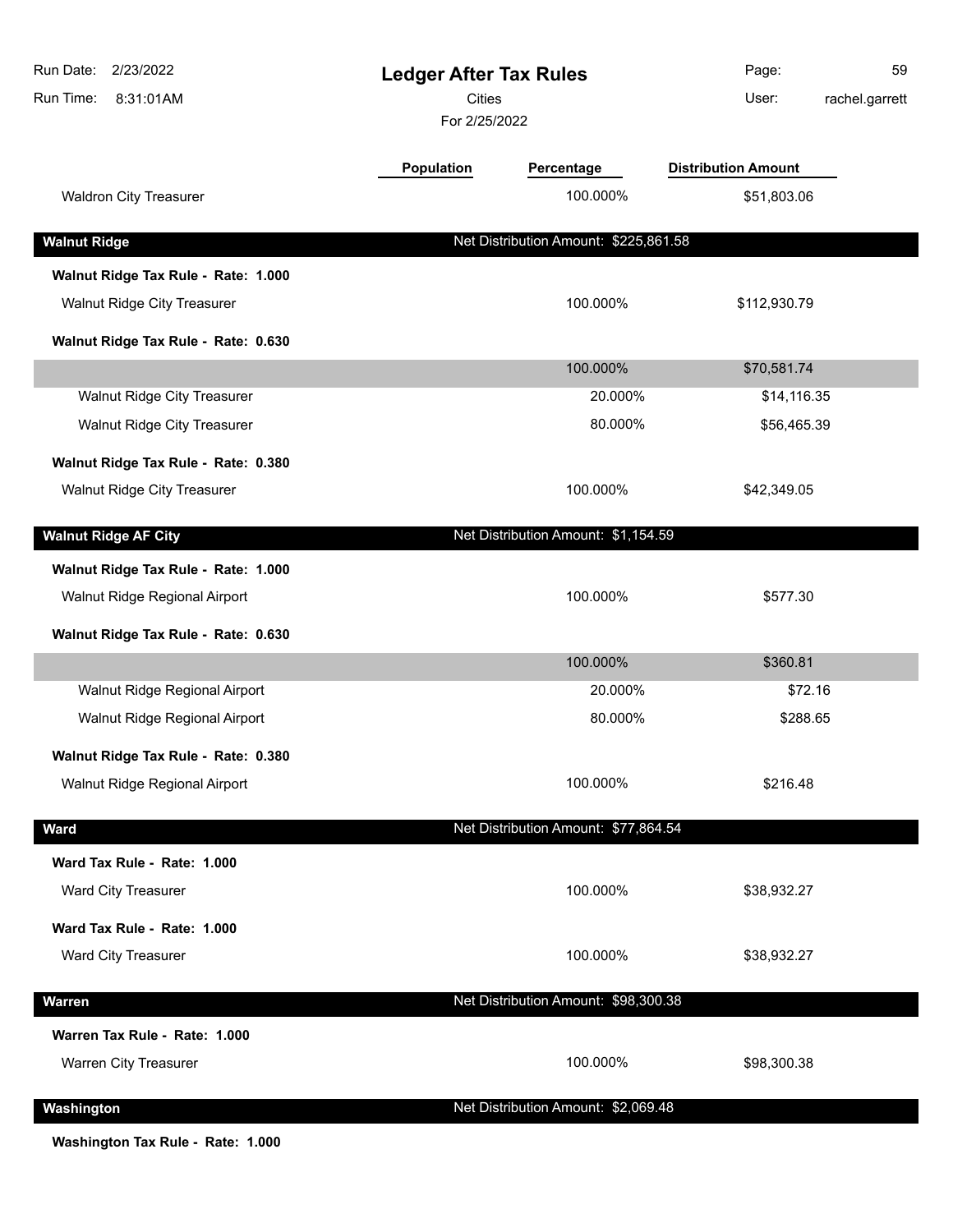| Run Date:<br>2/23/2022<br>Run Time:<br>8:31:01AM | <b>Ledger After Tax Rules</b><br><b>Cities</b><br>For 2/25/2022 |                                       | Page:<br>User:             | 60<br>rachel.garrett |
|--------------------------------------------------|-----------------------------------------------------------------|---------------------------------------|----------------------------|----------------------|
|                                                  | <b>Population</b>                                               | Percentage                            | <b>Distribution Amount</b> |                      |
| <b>Washington City Treasurer</b>                 |                                                                 | 100.000%                              | \$2,069.48                 |                      |
| Weiner                                           |                                                                 | Net Distribution Amount: \$13,000.95  |                            |                      |
| Weiner Tax Rule - Rate: 1.000                    |                                                                 |                                       |                            |                      |
| Weiner City Treasurer                            |                                                                 | 100.000%                              | \$13,000.95                |                      |
| <b>West Fork</b>                                 |                                                                 | Net Distribution Amount: \$86,501.25  |                            |                      |
| West Fork Tax Rule - Rate: 1.000                 |                                                                 |                                       |                            |                      |
| West Fork City Treasurer                         |                                                                 | 100.000%                              | \$28,833.75                |                      |
| West Fork Tax Rule - Rate: 1.000                 |                                                                 |                                       |                            |                      |
| West Fork City Treasurer                         |                                                                 | 100.000%                              | \$28,833.75                |                      |
| West Fork Tax Rule - Rate: 0.630                 |                                                                 |                                       |                            |                      |
| West Fork City Treasurer                         |                                                                 | 100.000%                              | \$18,021.09                |                      |
| West Fork Tax Rule - Rate: 0.380                 |                                                                 |                                       |                            |                      |
| West Fork City Treasurer                         |                                                                 | 100.000%                              | \$10,812.66                |                      |
| <b>West Memphis</b>                              |                                                                 | Net Distribution Amount: \$866,721.46 |                            |                      |
| West Memphis Tax Rule - Rate: 1.000              |                                                                 |                                       |                            |                      |
| West Memphis City Treasurer                      |                                                                 | 100.000%                              | \$577,814.31               |                      |
| West Memphis Tax Rule - Rate: 0.500              |                                                                 |                                       |                            |                      |
| West Memphis City Treasurer                      |                                                                 | 100.000%                              | \$288,907.15               |                      |
| <b>West Memphis AF City</b>                      |                                                                 | Net Distribution Amount: \$1,114.67   |                            |                      |
| West Memphis Tax Rule - Rate: 1.000              |                                                                 |                                       |                            |                      |
| West Memphis City Treasurer                      |                                                                 | 100.000%                              | \$743.11                   |                      |
| West Memphis Tax Rule - Rate: 0.500              |                                                                 |                                       |                            |                      |
| West Memphis Municipal Airport                   |                                                                 | 100.000%                              | \$371.56                   |                      |
| <b>Western Grove</b>                             |                                                                 | Net Distribution Amount: \$6,441.89   |                            |                      |
| Western Grove Tax Rule - Rate: 1.000             |                                                                 |                                       |                            |                      |
| Western Grove City Treasurer                     |                                                                 | 25.000%                               | \$1,610.47                 |                      |
| Western Grove City Treasurer                     |                                                                 | 25.000%                               | \$1,610.47                 |                      |
| Western Grove City Treasurer                     |                                                                 | 50.000%                               | \$3,220.95                 |                      |
| Wheatley                                         |                                                                 | Net Distribution Amount: \$3,971.91   |                            |                      |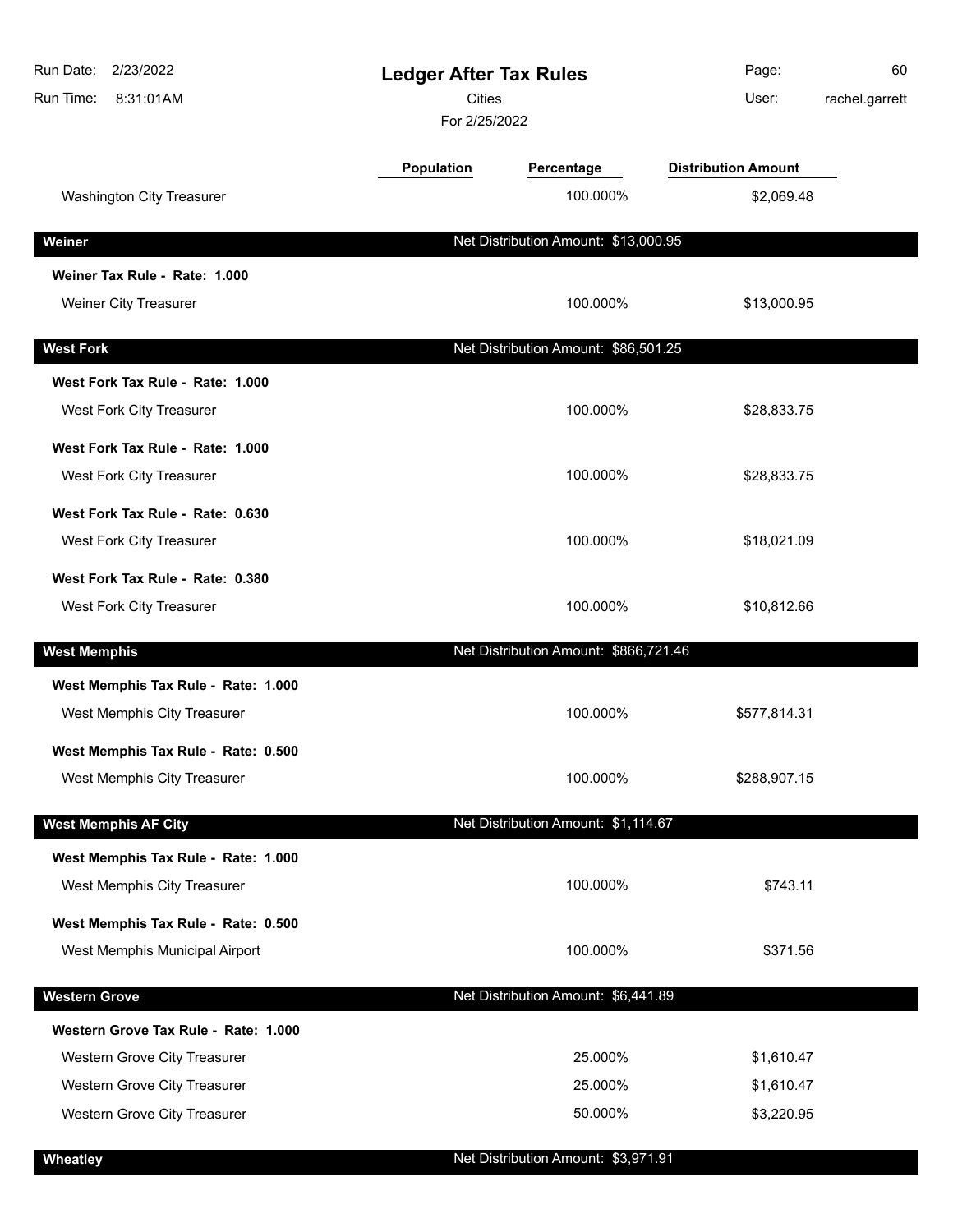| Run Date: 2/23/2022<br>8:31:01AM<br>Run Time:                                  | <b>Ledger After Tax Rules</b><br><b>Cities</b><br>For 2/25/2022 |                                       | Page:<br>User:             | 61<br>rachel.garrett |
|--------------------------------------------------------------------------------|-----------------------------------------------------------------|---------------------------------------|----------------------------|----------------------|
|                                                                                | Population                                                      | Percentage                            | <b>Distribution Amount</b> |                      |
| Wheatley Tax Rule - Rate: 1.000<br><b>Wheatley City Treasurer</b>              |                                                                 | 100.000%                              | \$3,971.91                 |                      |
| <b>White Hall</b>                                                              |                                                                 | Net Distribution Amount: \$115,470.76 |                            |                      |
| White Hall Tax Rule - Rate: 1.000                                              |                                                                 |                                       |                            |                      |
| White Hall City Treasurer                                                      |                                                                 | 100.000%                              | \$115,470.76               |                      |
| <b>Wickes</b>                                                                  |                                                                 | Net Distribution Amount: \$9,203.48   |                            |                      |
| Wickes Tax Rule - Rate: 1.000                                                  |                                                                 |                                       |                            |                      |
| <b>Wickes City Treasurer</b>                                                   |                                                                 | 100.000%                              | \$9,203.48                 |                      |
| Widener                                                                        |                                                                 | Net Distribution Amount: \$3,741.59   |                            |                      |
| Widener Tax Rule - Rate: 1.750                                                 |                                                                 |                                       |                            |                      |
| <b>Widener City Treasurer</b>                                                  |                                                                 | 100.000%                              | \$3,741.59                 |                      |
| <b>Wiederkehr Village</b>                                                      |                                                                 | Net Distribution Amount: \$3,734.52   |                            |                      |
| Wiederkehr Village Tax Rule - Rate: 1.000<br>Wiederkehr Village City Treasurer |                                                                 | 100.000%                              | \$3,734.52                 |                      |
| Wilmot                                                                         |                                                                 | Net Distribution Amount: \$4,234.73   |                            |                      |
| Wilmot Tax Rule - Rate: 1.000<br><b>Wilmot City Treasurer</b>                  |                                                                 | 100.000%                              | \$2,117.37                 |                      |
| Wilmot Tax Rule - Rate: 1.000<br>Wilmot City Treasurer                         |                                                                 | 100.000%                              | \$2,117.36                 |                      |
| Wilson                                                                         |                                                                 | Net Distribution Amount: \$13,932.60  |                            |                      |
| Wilson Tax Rule - Rate: 1.000<br><b>Wilson City Treasurer</b>                  |                                                                 | 100.000%                              | \$13,932.60                |                      |
| <b>Wilton</b>                                                                  |                                                                 | Net Distribution Amount: \$910.40     |                            |                      |
| Wilton Tax Rule - Rate: 1.000                                                  |                                                                 |                                       |                            |                      |
| <b>Wilton City Treasurer</b>                                                   |                                                                 | 100.000%                              | \$910.40                   |                      |
| Winslow                                                                        |                                                                 | Net Distribution Amount: \$9,132.43   |                            |                      |
| Winslow Tax Rule - Rate: 2.000<br>Winslow City Treasurer                       |                                                                 | 100.000%                              | \$9,132.43                 |                      |